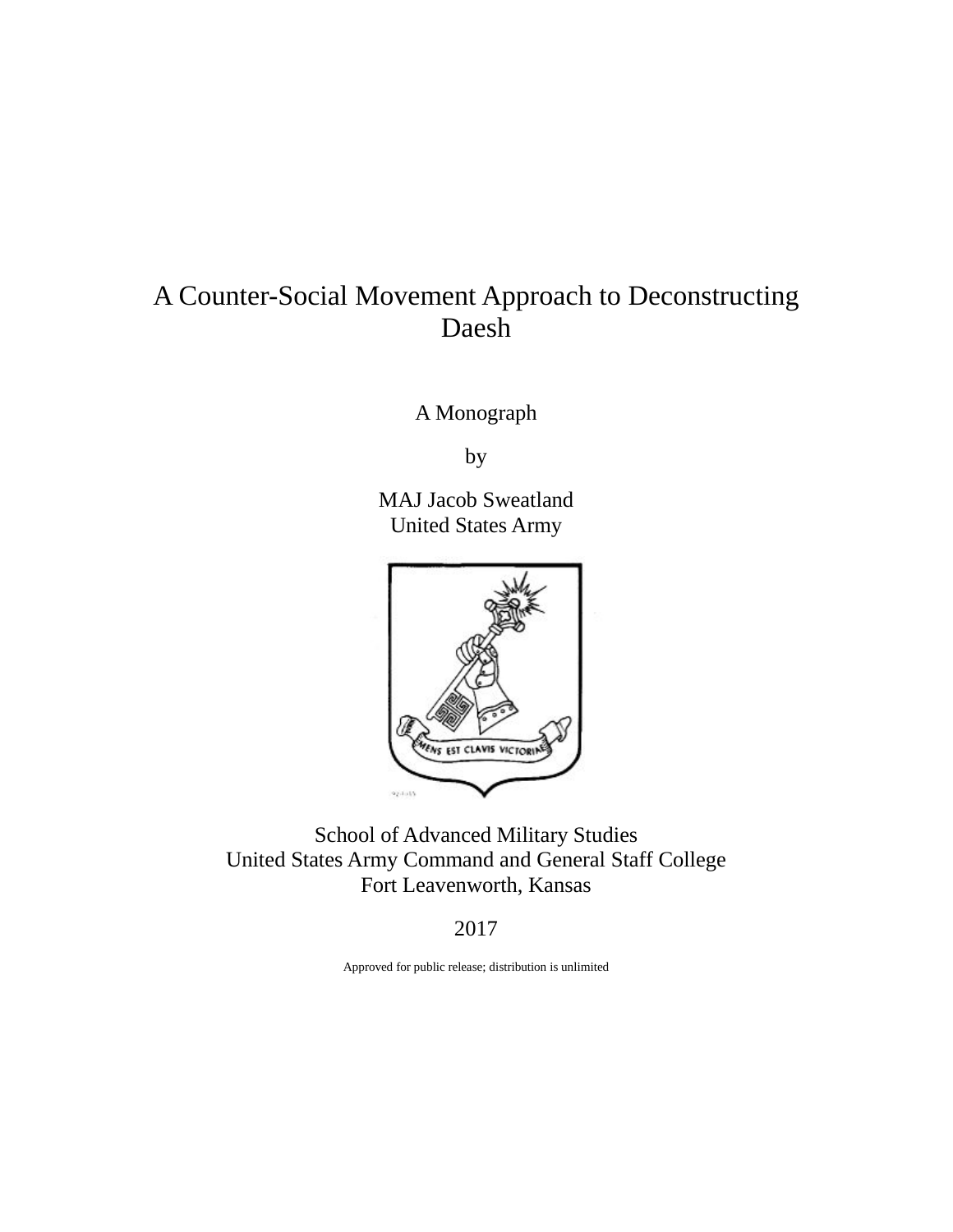**REPORT DOCUMENTATION PAGE** *Form Approved OMB No. 0704-0188* Public reporting burden for this collection of information is estimated to average 1 hour per response, including the time for reviewing instructions, searching existing data sources, gathering and maintaining the data needed, and completing and reviewing this collection of information. Send comments regarding this burden estimate or any other aspect of this collection of information, including suggestions for reducing this burden to Department of Defense, Washington Headquarters Services, Directorate for<br>Information Operations and Reports (0704-0188), 1215 Jeff any other provision of law, no person shall be subject to any penalty for failing to comply with a collection of information if it does not display a currently valid OMB control<br>number. PLEASE DO NOT RETURN YOUR FORM TO TH **1. REPORT DATE** *(DD-MM-YYYY)* 04-01-2017 **2. REPORT TYPE** Master's Thesis **3. DATES COVERED** *(From - To)* JUN 2016 – MAY 2017 **4. TITLE AND SUBTITLE** A Counter-Social Movement Approach to Deconstructing Daesh **5a. CONTRACT NUMBER 5b. GRANT NUMBER 5c. PROGRAM ELEMENT NUMBER 6. AUTHOR(S)** MAJ Jacob Sweatland **5d. PROJECT NUMBER 5e. TASK NUMBER 5f. WORK UNIT NUMBER 7. PERFORMING ORGANIZATION NAME(S) AND ADDRESS(ES)** U.S. Army Command and General Staff College ATTN: ATZL-SWD-GD Fort Leavenworth, KS 66027-2301 **8. PERFORMING ORG REPORT NUMBER 9. SPONSORING / MONITORING AGENCY NAME(S) AND ADDRESS(ES)** Advanced Operational Arts Studies Fellowship, Advanced Military Studies Program. **10. SPONSOR/MONITOR'S ACRONYM(S) 11. SPONSOR/MONITOR'S REPORT NUMBER(S) 12. DISTRIBUTION / AVAILABILITY STATEMENT** Approved for Public Release; Distribution is Unlimited **13. SUPPLEMENTARY NOTES 14. ABSTRACT** Current operational approaches against Daesh are predicated upon its categorization as either a state or terrorist organization. When viewed as a state, Daesh seems most likely to succumb to the application of decisive action as described in US Army unified land operations doctrine. For those who see Daesh as a terrorist organization, Army counterinsurgency doctrine seems to offer the best approach. If, however, Daesh does not fit neatly into either of these categories, one must question the effectiveness of combating Daesh according to either of these operational approaches. As an alternative, the US military could view Daesh as a transnational social movement organization (SMO), and by doing so, planners could develop a more effective operational approach to counteract movements like Daesh. This argument hinges on analyzing Daesh according to the political process model (PPM) of social movement theory (SMT) to determine lines of effort (LOE) against which US military forces could best apply resources to counteract the SMO. This study is divided into four sections. The first section constitutes an overview of SMT as a form of contentious politics. The second section presents a comprehensive history of Daesh. The third section explicitly applies the PPM to Daesh. The final section analyzes the US government's current counter-Daesh strategy, and offers, as an alternative based upon the PPM, a set of LOE against which resources could best be applied to effectively counteract the movement. **15. SUBJECT TERMS**

AQI; Daesh; ISIL; ISIS; SMO; Iraq; Syria; social movement theory; transnational.

| I 16. SECURITY CLASSIFICATION OF: |                    |                       | 17. LIMITATION   18. NUMBER<br><b>OF ABSTRACT</b> | <b>LOF PAGES</b> | 19a. NAME OF RESPONSIBLE PERSON<br><b>MAJ Jacob Sweatland</b> |
|-----------------------------------|--------------------|-----------------------|---------------------------------------------------|------------------|---------------------------------------------------------------|
| l a. REPORT                       | <b>b. ABSTRACT</b> | <b>C. THIS PAGE I</b> |                                                   |                  | <b>19b. PHONE NUMBER</b> (include area code)                  |
| U)                                |                    |                       |                                                   | 68               |                                                               |

**Standard Form 298 (Rev. 8-98) Prescribed by ANSI Std. Z39.18**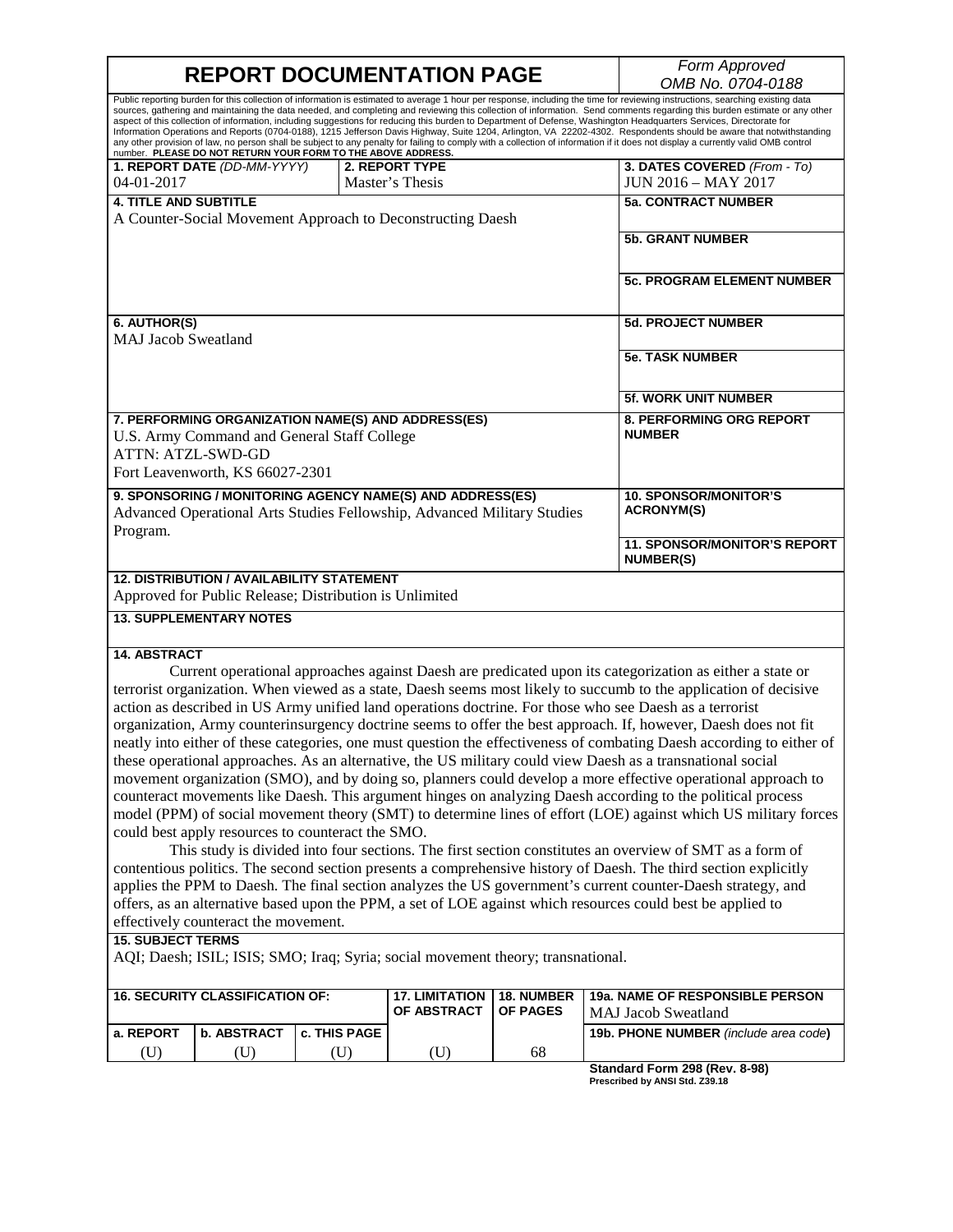|                                                    | Monograph Approval Page                                    |
|----------------------------------------------------|------------------------------------------------------------|
| Name of Candidate:                                 | <b>MAJ Jacob Sweatland</b>                                 |
| Monograph Title:                                   | A Counter-Social Movement Approach to Deconstructing Daesh |
|                                                    |                                                            |
|                                                    |                                                            |
| Approved by:                                       |                                                            |
|                                                    |                                                            |
| Mark T. Calhoun, PhD                               | , Monograph Director                                       |
|                                                    |                                                            |
|                                                    | , Seminar Leader                                           |
| Eric Laforest, COL                                 |                                                            |
|                                                    | , Director, School of Advanced Military Studies            |
| James C. Markert, COL                              |                                                            |
|                                                    |                                                            |
| Accepted this 25 <sup>th</sup> day of May 2017 by: |                                                            |
|                                                    | , Director, Graduate Degree Programs                       |
| Prisco R. Hernandez, PhD                           |                                                            |

The opinions and conclusions expressed herein are those of the student author and do not necessarily represent the views of the U.S. Army Command and General Staff College or any other government agency. (References to this study should include the foregoing statement.)

Fair use determination or copyright permission has been obtained for the inclusion of pictures, maps, graphics, and any other works incorporated into this manuscript. A work of the United States Government is not subject to copyright, however further publication or sale of copyrighted images is not permissible.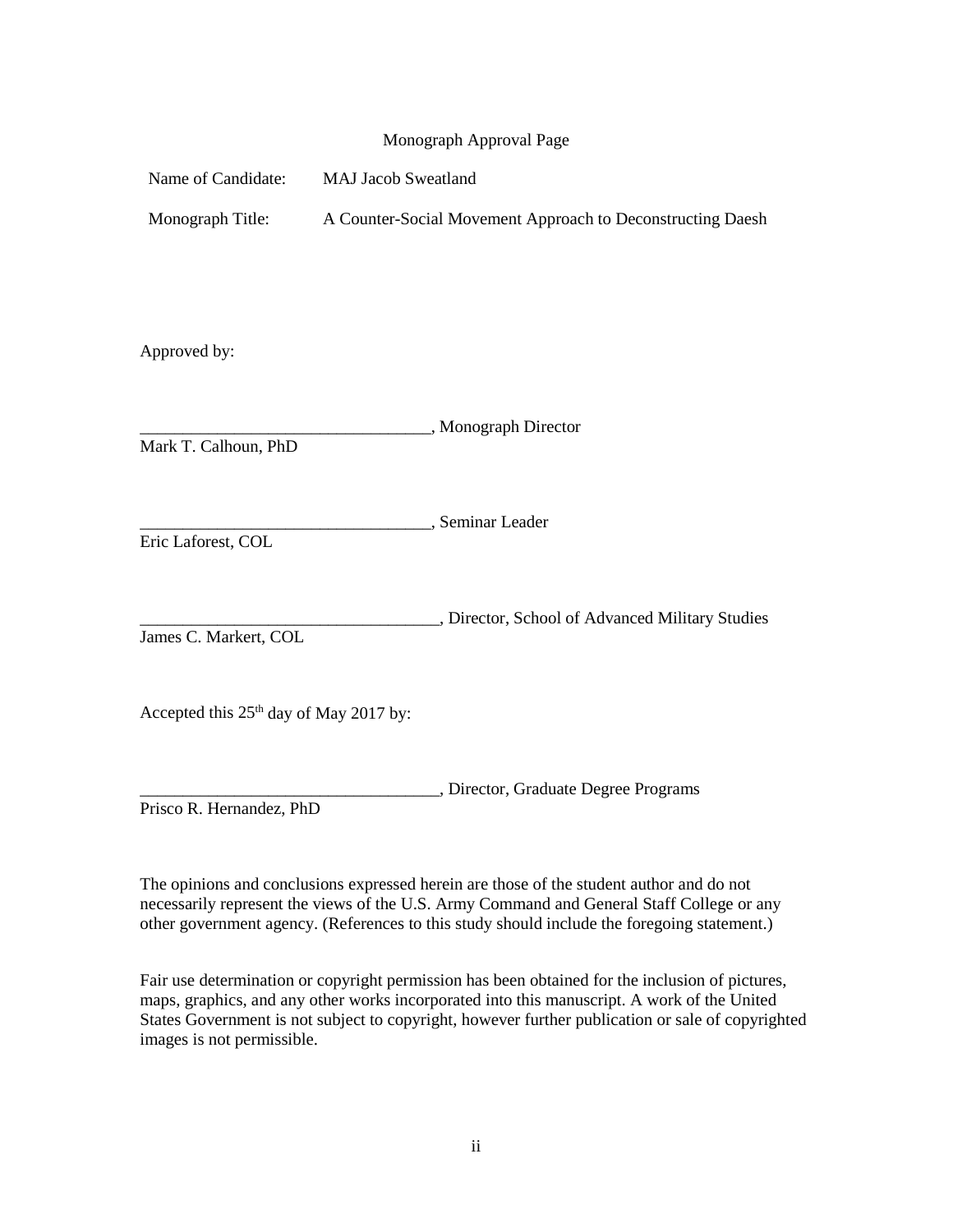#### Abstract

A Counter-Social Movement Approach to Deconstructing Daesh, by MAJ Jacob Sweatland, United States Army, 68 pages.

Current operational approaches against Daesh are predicated upon its categorization as either a state or terrorist organization. When viewed as a state, Daesh seems most likely to succumb to the application of decisive action as described in US Army unified land operations doctrine. For those who see Daesh as a terrorist organization, Army counterinsurgency doctrine seems to offer the best approach. If, however, Daesh does not fit neatly into either of these categories, one must question the effectiveness of combating Daesh according to either of these operational approaches. As an alternative, the US military could view Daesh as a transnational social movement organization (SMO), and by doing so, planners could develop a more effective operational approach to counteract movements like Daesh. This argument hinges on analyzing Daesh according to the political process model (PPM) of social movement theory (SMT) to determine lines of effort (LOE) against which US military forces could best apply resources to counteract the SMO. This study is divided into four sections. The first section constitutes an overview of SMT as a form of contentious politics. The second section presents a comprehensive history of Daesh. The third section explicitly applies the PPM to Daesh. The final section analyzes the US government's counter-Daesh strategy, and offers, as an alternative based upon the PPM, a set of LOE against which resources could best be applied to effectively counteract the movement.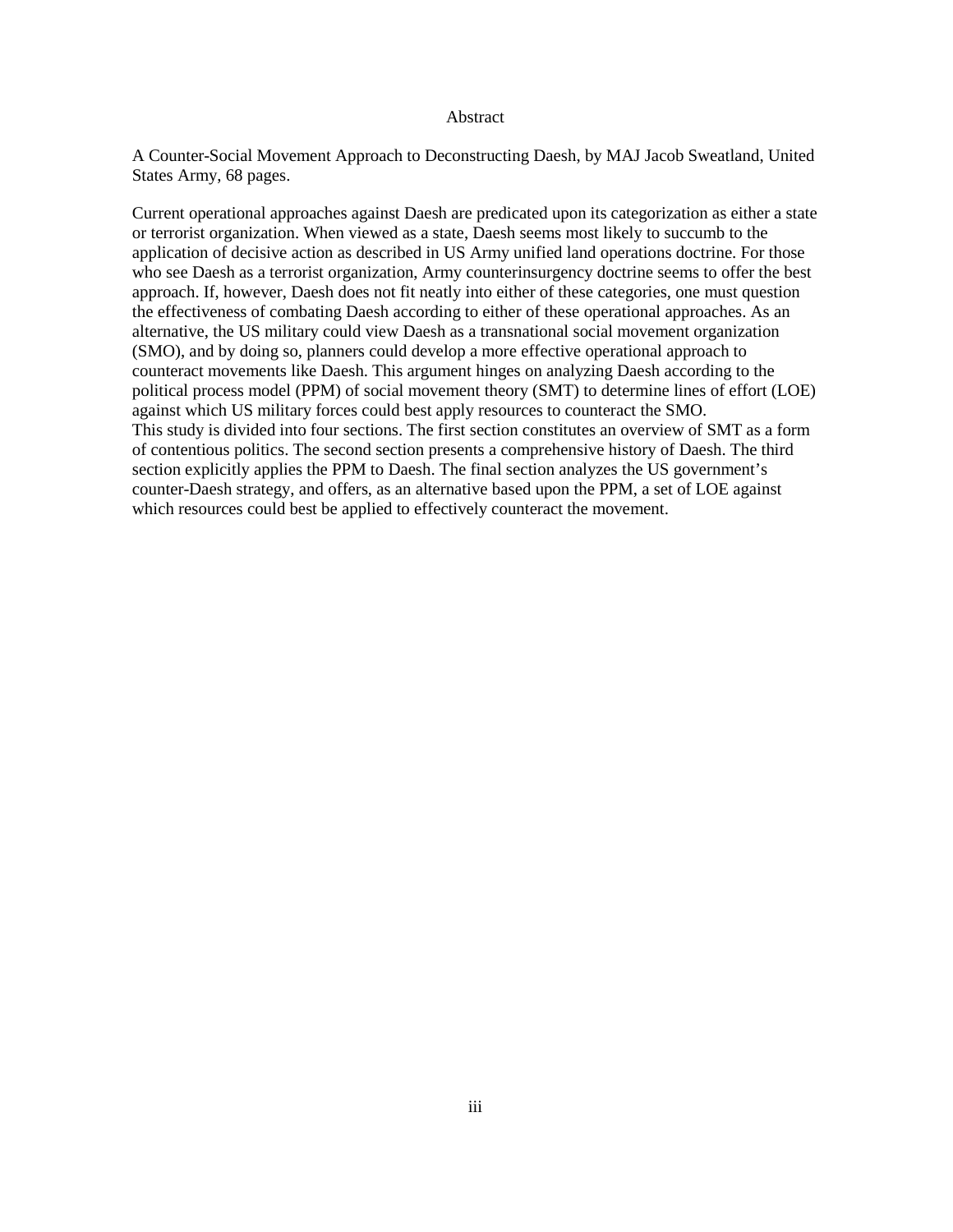### Contents

| Conclusion and Implications |  |
|-----------------------------|--|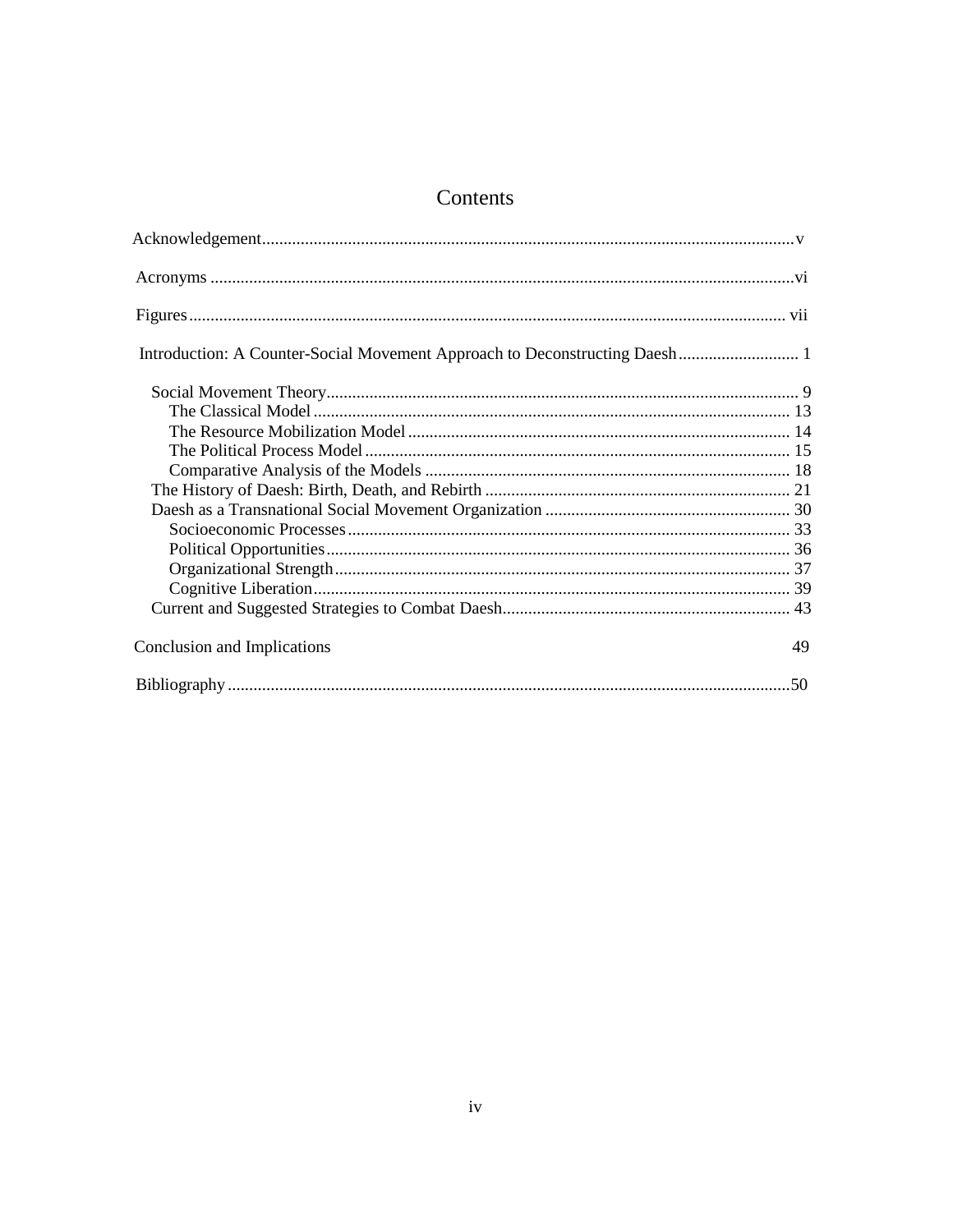#### Acknowledgement

<span id="page-5-0"></span>I would like to thank Professor Doowan Lee, faculty member at the US Naval Postgraduate School, for generating my interest in the study of social movements. I would also like to thank my spouse who excused me for long periods of time while I conducted my research and writing. Finally, I would like to thank the faculty of the Ike Skelton Combined Arms Research Library, whose dedication to the students of the US Army Command and General Staff College make studies, such as this one, a possibility.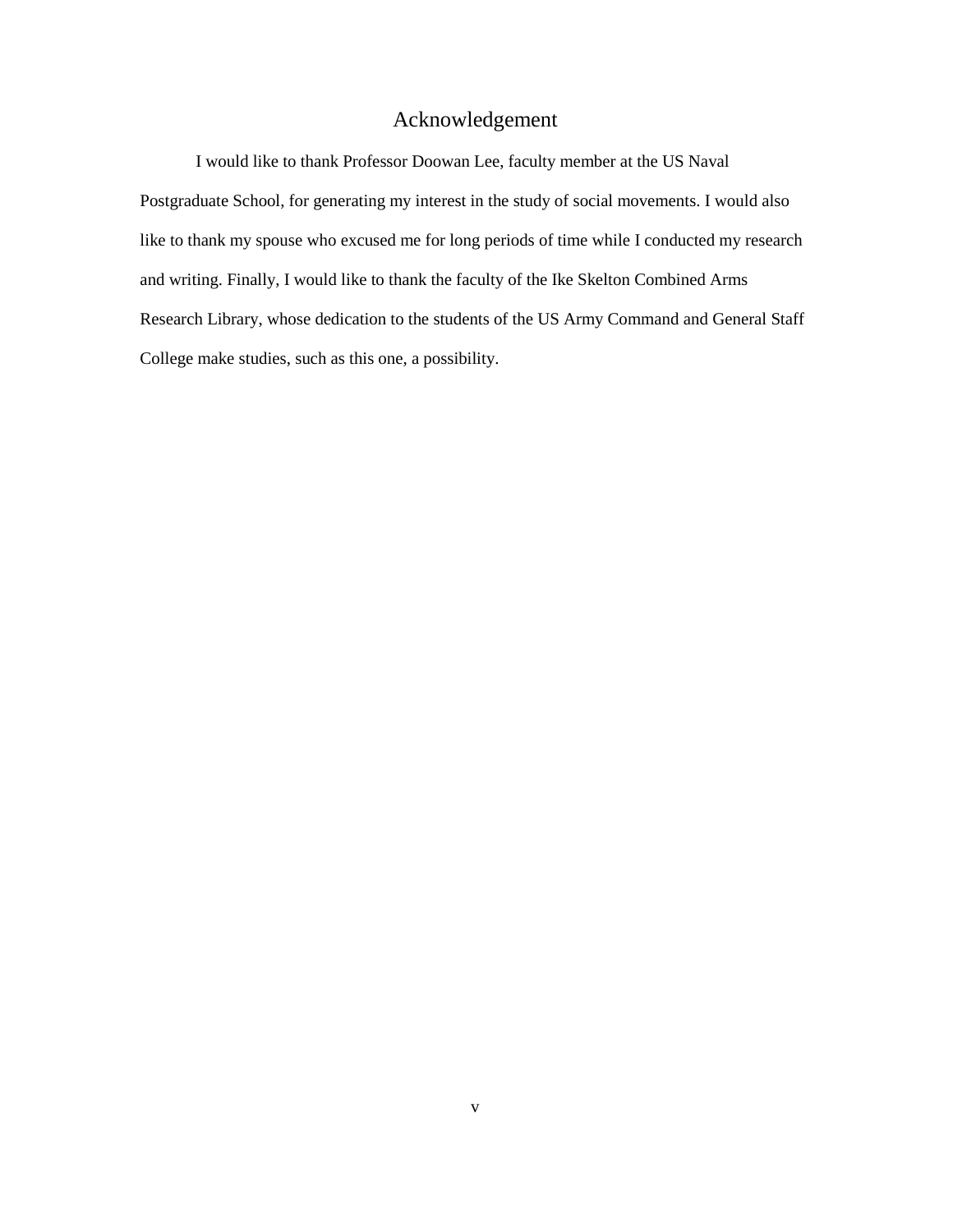### Acronyms

<span id="page-6-0"></span>

| AQI            | al-Qaeda in Iraq                          |  |
|----------------|-------------------------------------------|--|
| <b>CJOA</b>    | Combined Joint Area of Operations         |  |
| <b>CM</b>      | <b>Classical Model</b>                    |  |
| <b>CPA</b>     | <b>Coalition Provisional Authority</b>    |  |
| <b>DOD</b>     | Department of Defense                     |  |
| <b>DOS</b>     | Department of State                       |  |
| IS             | <b>Islamic State</b>                      |  |
| <b>ISF</b>     | Iraqi Security Forces                     |  |
| <b>ISIS</b>    | Islamic State in Iraq and Syria           |  |
| <b>JTWJ</b>    | Jamaat al-Tawhid wa-l-Jihad               |  |
| <b>PPM</b>     | <b>Political Process Model</b>            |  |
| <b>RMM</b>     | <b>Resource Mobilization Model</b>        |  |
| <b>SMO</b>     | Social Movement Organization              |  |
| SMT            | Social Movement Theory                    |  |
| <b>SOCCENT</b> | <b>Special Operations Command Central</b> |  |
| <b>SOF</b>     | <b>Special Operations Forces</b>          |  |
| <b>ULO</b>     | <b>Unified Land Operations</b>            |  |
| UN             | <b>United Nations</b>                     |  |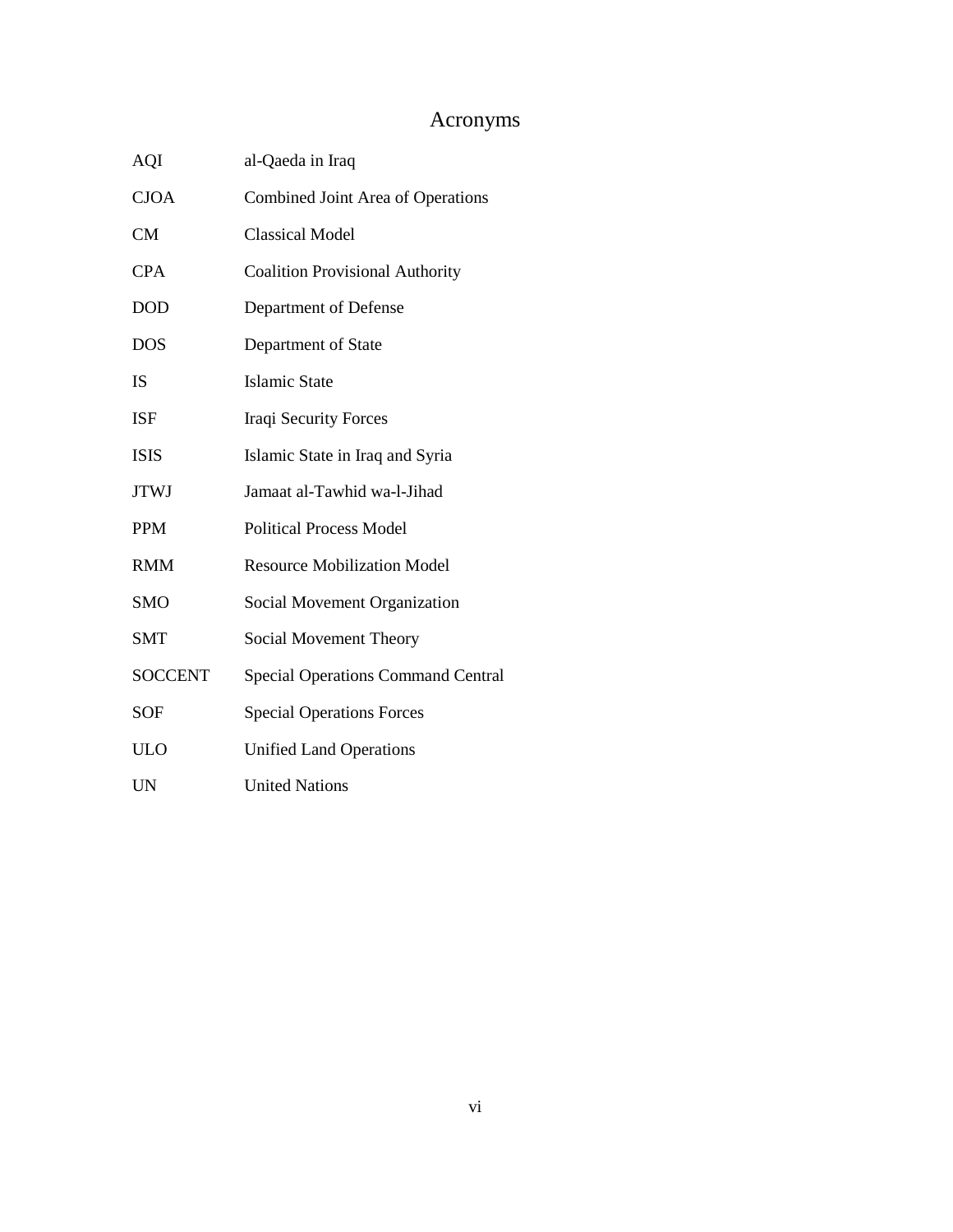# Figures

<span id="page-7-0"></span>

| Suggested campaign LOE appropriate to the PPM, incorporating the elements of the<br>Obama administration's counter-Daesh strategy, for mutual adoption by DOS and DOD |
|-----------------------------------------------------------------------------------------------------------------------------------------------------------------------|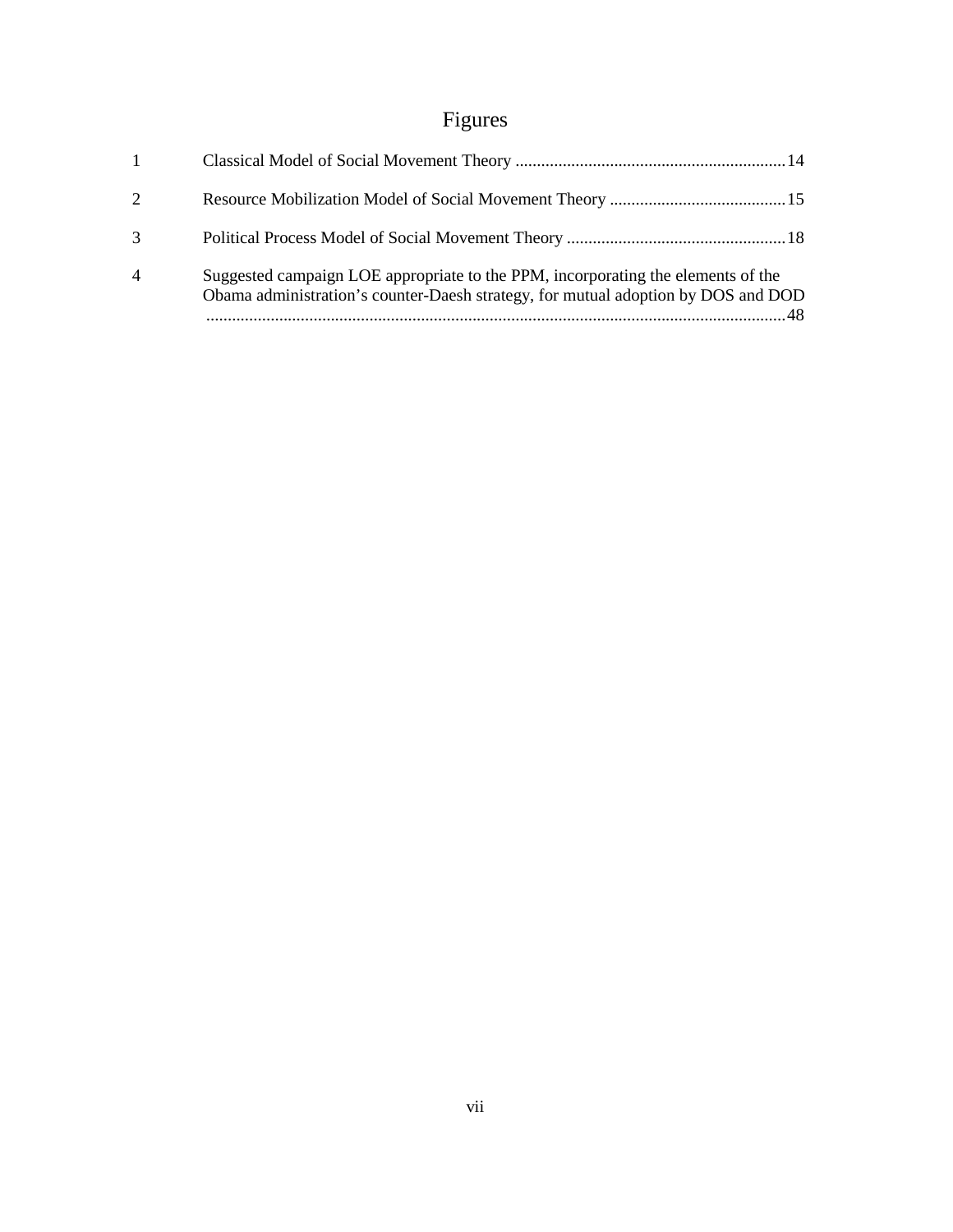#### <span id="page-8-0"></span>Introduction: A Counter-Social Movement Approach to Deconstructing Daesh

Political Islam matters, and it is not going away any time soon. It is a powerful ideology and social movement, running deep within and across most Muslim countries today and among minority Muslim populations in Europe, the Americas, Africa, and Asia. A source of hope to millions, an atavistic nightmare to millions of others.

—John M. Owens IV, *Confronting Political Islam*

The Islamic State of Iraq and Syria (ISIS), locally referred to as *ad-Dawlah al-Islamiyah fi al-Iraq wash-Sham*, or Daesh, shocked the Western world in June of 2014 when it seized Iraq's second largest city, Mosul, and routed two Iraqi Army Divisions in the process.<sup>[1](#page-8-1)</sup> After this victory, Daesh's leaders proclaimed the establishment of the caliphate, God's kingdom on earth, drawing both international attention and supporters to its cause. The fall of Mosul was the most recent and significant victory in a campaign in which Daesh had seized several key cities across northwestern Iraq and eastern Syria with little opposition, including Fallujah, Hawija, Tikrit, Tal Afar, and Raqqa.<sup>[2](#page-8-2)</sup> Upon their occupation of these cities, Daesh committed mass executions and public crucifixions, enslaved women and children as the spoils of war, destroyed historical artifacts, and committed larceny on a grand scale.<sup>[3](#page-8-3)</sup>

<span id="page-8-1"></span><sup>&</sup>lt;sup>1</sup> The US government uses the acronym ISIS, consistent with National Security Presidential Memorandum-3 of January 28, 2017, while the media typically refers to this movement of militants as the Islamic State (IS). The analysis presented here refers to the movement as Daesh—the Arabic acronym commonly used in the Middle East, and a strategically better choice because it denies the movement the legitimacy its leaders desire from their self-declaration of statehood.

<span id="page-8-2"></span><sup>2</sup> Martin Chulov, "Iraq Army Capitulates to ISIS Militants in Four Cities," *The Guardian*, June 11, 2014, accessed September 7, 2016, http://www.theguardian.com/world/2014/jun/11/mosul -isis-gunmen-middle-east-states; Graeme Wood, "What ISIS Really Wants," *The Atlantic*, March 20, 2015, accessed August 25, 2016, http://www.theatlantic.com/magazine/archive/2015/03/whatisis-really-wants/384980/; Luis Tome, "The 'Islamic State': Trajectory and Reach a Year after Its Self-Proclamation as a 'Caliphate,'" *Janus.net e-journal of International Relations* 6, no. 1 (May-October 2015): 116-39, accessed October 12, 2016, http://observare.ual.pt/janus.net/en\_ vol6\_n1\_art8; BBC, "Militants seize Iraq's second city of Mosul," *BBC News,* June 10, 2014, accessed October 12, 2016, [http://www.bbc.com/news/world-middle-east-27778112.](http://www.bbc.com/news/world-middle-east-27778112)

<span id="page-8-3"></span><sup>3</sup> For articles on atrocities committed by Daesh, see Charlotte Alfred, "ISIS Releases Video Claiming to Show Mass Execution in Ancient Palmyra," *World Post,* July 4, 2015, accessed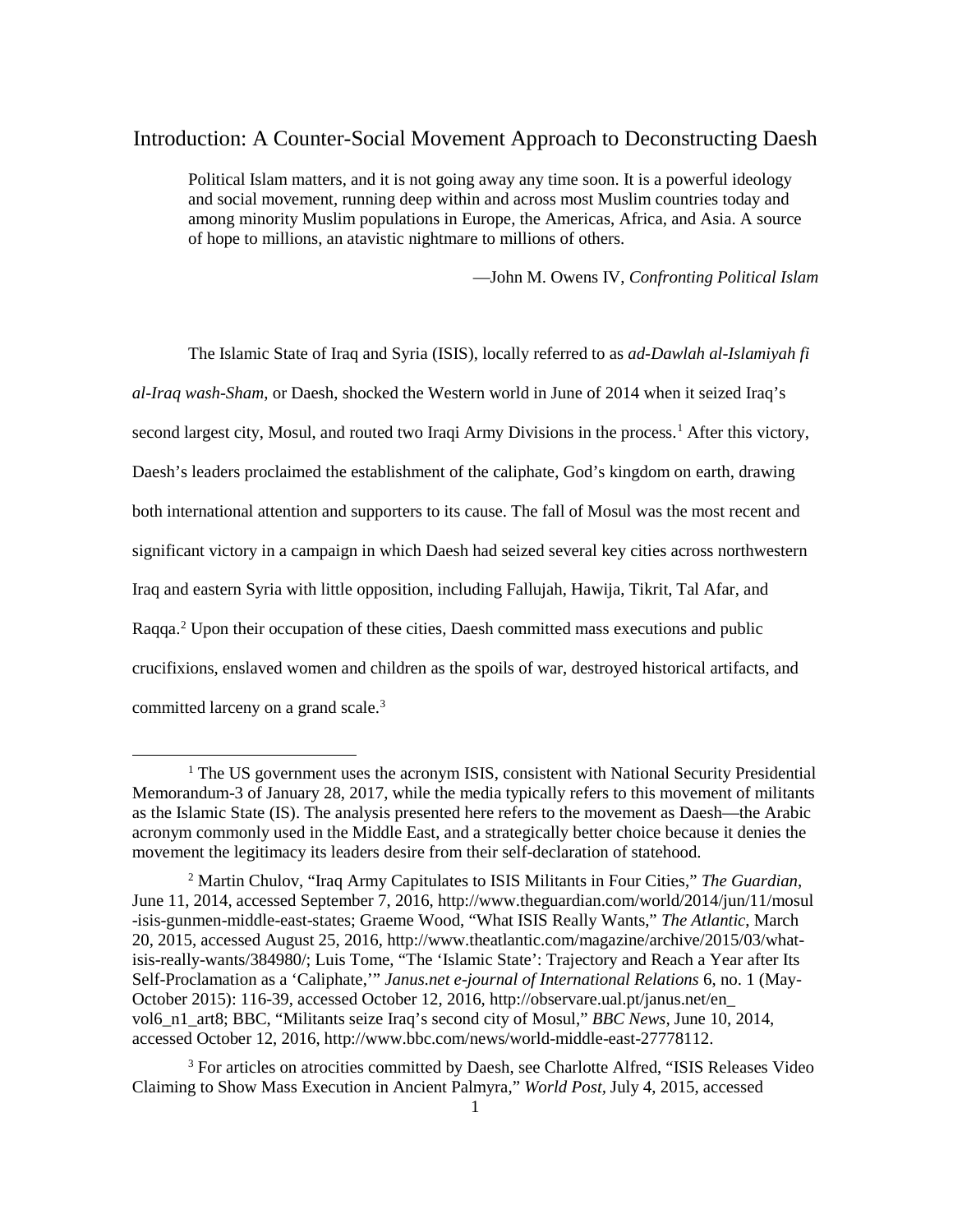Seemingly in an instant, as William McCants wrote, Daesh "threatened to topple American allies in the Middle East, destabilize world energy markets, foment revolution abroad, and launch attacks against Europe and the United States."[4](#page-9-0) And yet, just three years earlier Daesh stood on the brink of defeat, after having lost favor with Sunni tribal leaders during a period known as the Awakening (*Sahwa*) which began in 2007. Observing the meteoric resurgence of Daesh from its state of irrelevancy left American political-military leaders scrambling to craft an operational approach as a solution to the problem. However, crafting a suitable solution to a problem first requires that it be properly understood.<sup>[5](#page-9-1)</sup> Daesh is a complex threat, one that American politicalmilitary leaders have had difficulty categorizing, variously referring to Daesh as a state, a terrorist

**.** 

<span id="page-9-0"></span><sup>4</sup> William McCants, *The ISIS Apocalypse: The History, Strategy, and Doomsday Vision of the Islamic State* (New York: St. Martin's Press, 2015), 2.

<span id="page-9-1"></span><sup>5</sup> Myriam Benraad, "Iraq's Tribal 'Sawha': Its Rise and Fall," *Middle East Policy* 18, no. 1 (Spring 2011), accessed October 1, 2016, http://www.mepc.org/journal/middle-east-policyarchives/iraqs-tribal-sawha-its-rise-and-fall; Islamic State, *Black Flags from the Islamic State: How al-Qa'idah Became the Islamic State (1989-2016)*, accessed October 13, 2016, http://www. investigativeproject.org/documents/misc/864.pdf; Charles Lister, "Profiling the Islamic State," Brookings Doha Center Analysis Paper, December 1, 2014, accessed October 13, 2016, https://www.brookings.edu/research/profiling-the-islamic-state; Josh Levs, "Will Anyone Stop ISIS?" *CNN*, August 7, 2014, accessed October 13, 2016, http://www.cnn.com/2014/08/07/ world/meast/stopping-isis/index.html; Jennifer Steinhauer and Michael D. Shear, "Obama's Plans to Stop ISIS Leave Many Democrats Wanting More," *New York Times*, December 8, 2015, accessed October 13, 2016, http://www.nytimes.com/2015/12/09/us/politics/obamas-plans-to-stopisis-leave-many-democrats-wanting-more.html?\_r=0; Barack Obama, *Transcript: President Obama's Speech on Combatting ISIS and Terrorism*, September 11, 2014, *CNN*, accessed October 17, 2016, http://edition.cnn.com/2014/09/10/politics/transcript-obama-syria-isis-speech/; Wood, "What ISIS Really Wants," 201.

October 12, 2016, http://www.huffingtonpost.com/2015/07/04/isis-palmyra-executionvideo\_n\_7727258.html; Stephanie Nebehay, "ISIS Reportedly Crucified, Buried Children Alive in Iraq: UN," *World Post*, February 3, 2015, accessed October 12, 2106, http://www. huffingtonpost.com/ 2015/02/04/isis-crucified-children\_n\_6613578.html; Rick Gladstone and Maher Samaan, "ISIS Destroys More Artifacts in Syria and Iraq," *New York Times*, July 3, 2015, accessed October 12, 2016, [http://www.nytimes.com/2015/07/04/world/middleeast/isis-destroys](http://www.nytimes.com/2015/07/04/world/middleeast/isis-destroys-artifacts-palmyra-syria-iraq.html?_r=0)[artifacts-palmyra-syria-iraq.html?\\_r=0;](http://www.nytimes.com/2015/07/04/world/middleeast/isis-destroys-artifacts-palmyra-syria-iraq.html?_r=0) Amnesty International, "Escape from Hell-Torture, Sexual Slavery in Islamic State Captivity in Iraq," *Amnesty International USA*, December 22, 2014, accessed October 12, 2016. http://www.amnestyusa.org/research/reports/escape-from-hell-torturesexual-slavery-in-islamic-state-captivity-in-iraq.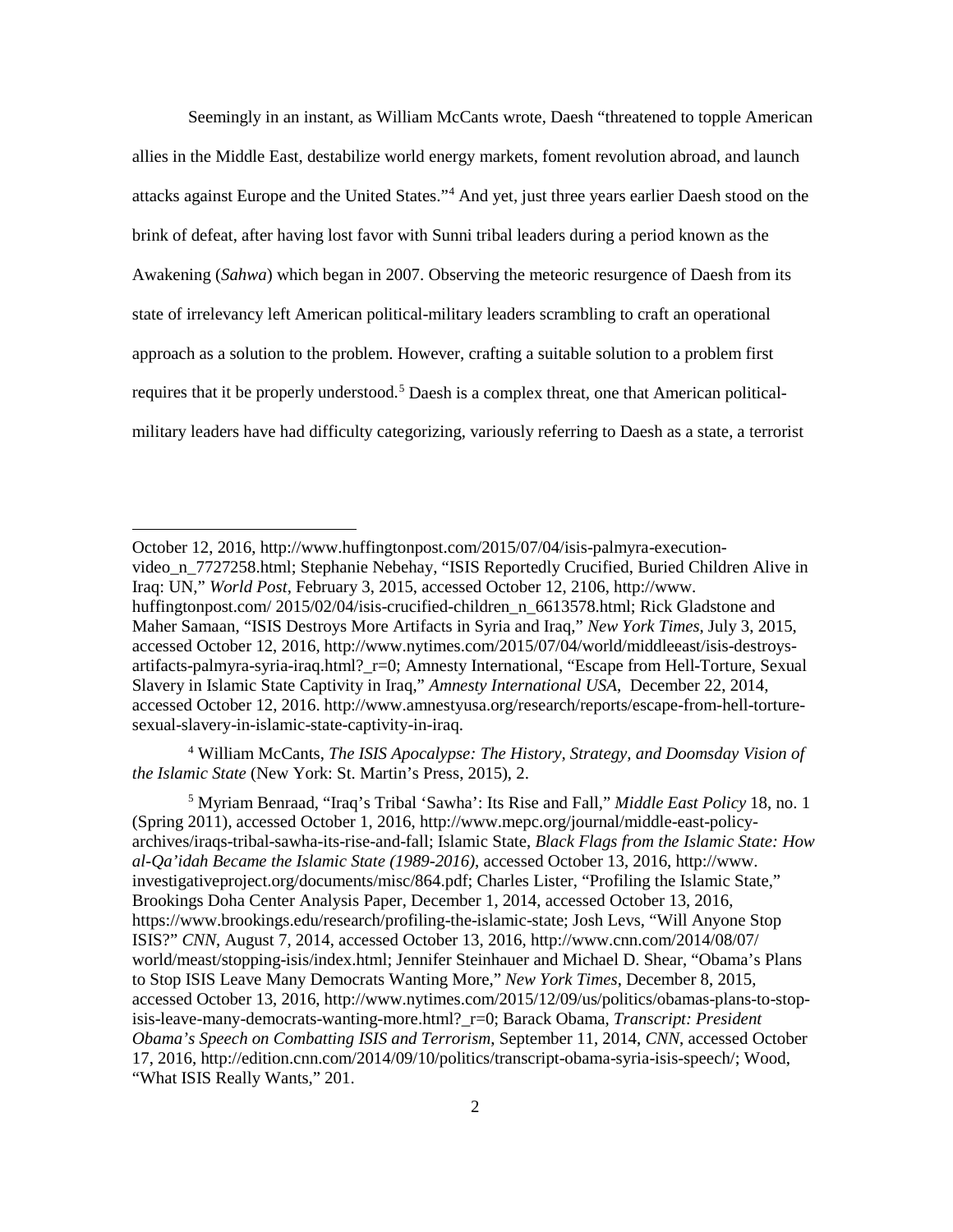organization, or something else altogether. This is not a trivial issue—the categorization of Daesh will determine, in large part, the way to pursue its defeat.<sup>[6](#page-10-0)</sup>

Although Daesh has claimed state status, the international community has not recognized it as such. More importantly, most jihadists and Islamic scholars in the Muslim world have rejected Daesh's claim to statehood. To establish its legitimacy, Daesh has, in Joby Warrick's words, "maintained the pretense that the organization was a real country, with an administration and departments and even a flag," however, "that the state was fictional was clear even to family members" of senior Daesh leaders. [7](#page-10-1)

Article 1 of the 1933 Montevideo Convention on the Rights and Duties of States—the codified criteria for statehood accepted in international law—requires a state to satisfy the following requirements: preside over a permanent population; maintain a defined territory; uphold an established government; and have the capacity to engage in relations with other states. In addition to the requirements of statehood codified in the Montevideo Convention, political

<span id="page-10-0"></span><sup>&</sup>lt;sup>6</sup> "[Daesh] is certainly not a state . . . It is recognized by no government, nor the people it subjugates . . . [Daesh] is a terrorist organization, pure and simple." Obama, *Combatting ISIS and Terrorism*. Officially, the US government categorizes Daesh as a terrorist organization, not a state. Others have disagreed with the simple classification of Daesh as a terrorist organization. The Director of the International Security Program at George Mason University wrote "Though it [Daesh] uses terrorism as a tactic, it is not really a terrorist organization at all . . . If [Daesh] is purely and simply anything, it is a pseudo-state led by a conventional army." Audrey Kurth Cronin, "ISIS is not a Terrorist Group: Why Counterterrorism Won't Stop the Latest Jihadist Threat," *Foreign Affairs*, March/April 2015, accessed October 17, 2016, https://www.foreignaffairs.com /articles/middle-east/isis-not-terrorist-group. A Senior Lecturer in Public International Law at the University of Aberdeen, describes this challenge of defining Daesh as something other than a state or terrorist organization. He dismisses Daesh's claim of statehood, but also says that Daesh is "different from terrorist groups or organizations, [that Daesh] has acquired the ability to mobilize thousands of fighters and impose its will on millions, which is broadly comparable to the abilities of sovereign states." Zeray Yihdego, "The Islamic 'State' Challenge: Defining the Actor," *E-International Relations*, June 24, 2015, accessed October 17, 2016, http://www.eir.info/2015/06/24/the-islamic-state-challenge-defining-the-actor/.

<span id="page-10-1"></span><sup>7</sup> Joe Boyle, "Islamic State and the idea of Statehood," *BBC News*, January 6, 2015, accessed October 17, 2016, http://www.bbc.com/news/world-middle-east-30150681; McCants, *ISIS Apocalypse*, 18, 128; Joby Warrick, *Black Flags: The Rise of ISIS* (New York: Doubleday, 2015), 244.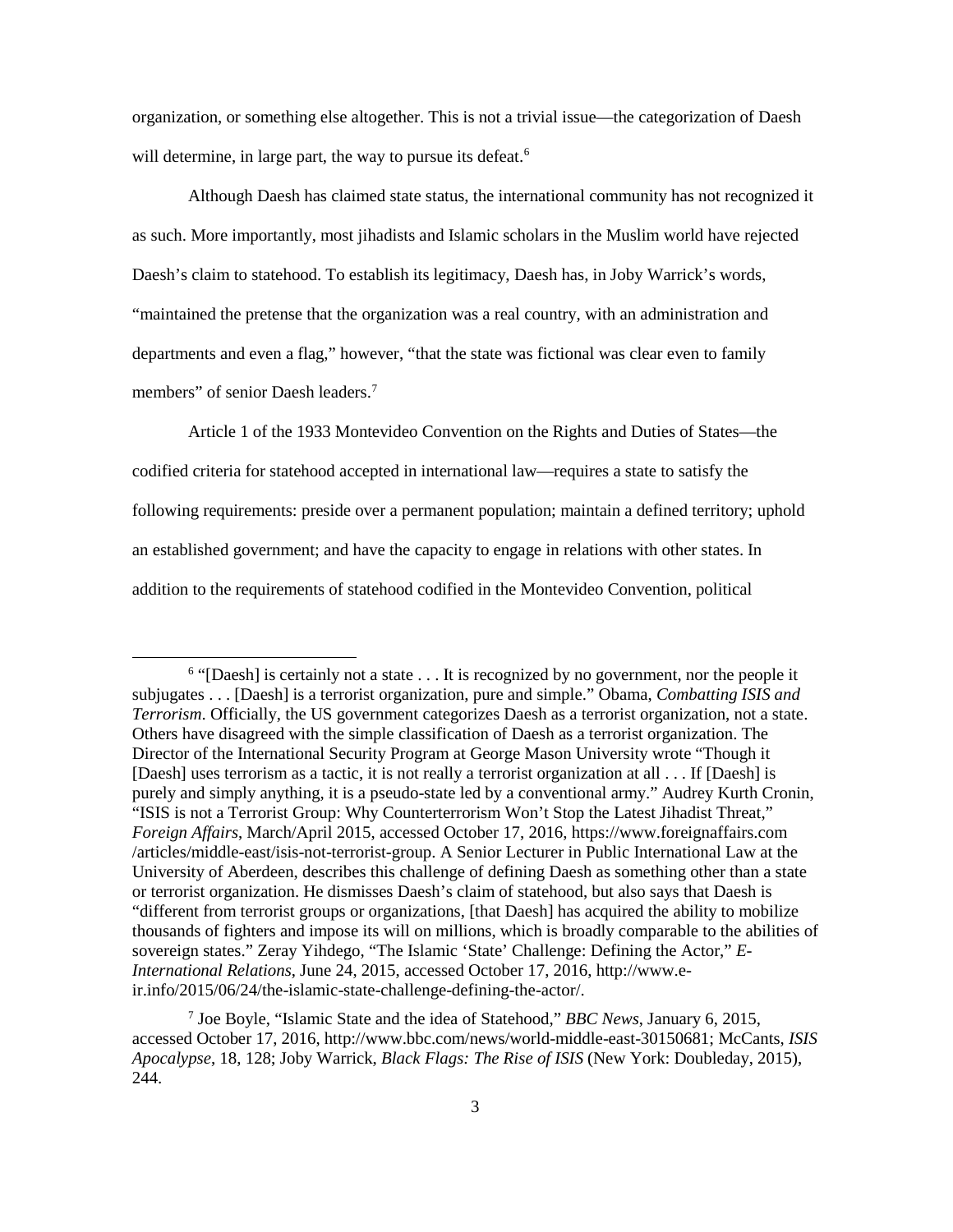scientists widely agree with Max Weber's condition that a state must maintain a monopoly on the legitimate use of violence in its occupied territory.<sup>[8](#page-11-0)</sup>

Even a cursory analysis reveals that Daesh fails to satisfy the minimum requirements of statehood. First, although tens of thousands of foreign fighters have emigrated from around the world to join Daesh in its supposed role as the harbinger of the apocalypse, millions of people are fleeing the land it occupies. Thus, at best Daesh is attempting to preside over a transient population. Daesh rejects the notion of controlling a defined territory. In its propaganda, Daesh spokesmen symbolically destroy border markers between Iraq and Syria, declaring that prophecy requires Daesh to conquer every country on earth. Although prophecy holds that Daesh must occupy a swath of land from Iraq to Syria to maintain its status as a caliphate, conceptually its dominion is to be unbounded. Daesh claims to have established a government and goes to great lengths to show its fighters distributing humanitarian aid, regulating commerce, maintaining infrastructure, and providing basic services to people trapped in its occupied territory, but these efforts are mostly symbolic.<sup>[9](#page-11-1)</sup>

As William McCants has written, Daesh is "more focused on fighting than on governing," and its administrators are coming to realize that "running a state is nothing like running a war." Daesh rejects the notion of entering into relations with other states out of hand; to do so would contradict its foundational doctrine that claims all states but itself are illegitimate, essentially

<span id="page-11-0"></span><sup>&</sup>lt;sup>8</sup> Malcom N. Shaw, *International Law*, 5<sup>th</sup> ed. (Cambridge: Cambridge University Press, 2003), 178; Max Weber, "Politics as a Vocation," in *From Max Weber: Essays in Sociology,* ed. and trans. H. H. Gerth and C. Wright Mills (New York: Oxford University Press, 1946), 77-128, accessed September 7, 2016, http://polisci2.ucsd.edu/foundation/documents/03Weber1918.pdf; Andre Munro, "State Monopoly on Violence," *Encyclopedia Britannica*, March 6, 2013, accessed October 17, 2016, https://www.britannica.com/topic/state-monopoly-on-violence; Matt Ridley, "Government Begins as a Monopoly on Violence," *Blog Rationaloptimist.com*, September 4, 2014, accessed October 17, 2016, http://rationaloptimist.com/blog/government-begins-as-a-monopoly-onviolence.aspx; Melanne A. Civic and Michael Miklaucic, "The State and the Use of Force: Monopoly and Legitimacy," in *Monopoly of Force: The Nexus of DDR and SSR,* eds. Melanne A. Civic and Michael Miklaucic, (Washington DC: National Defense University Press, 2011), xv-xxv.

<span id="page-11-1"></span><sup>9</sup> Wood, "What ISIS Wants."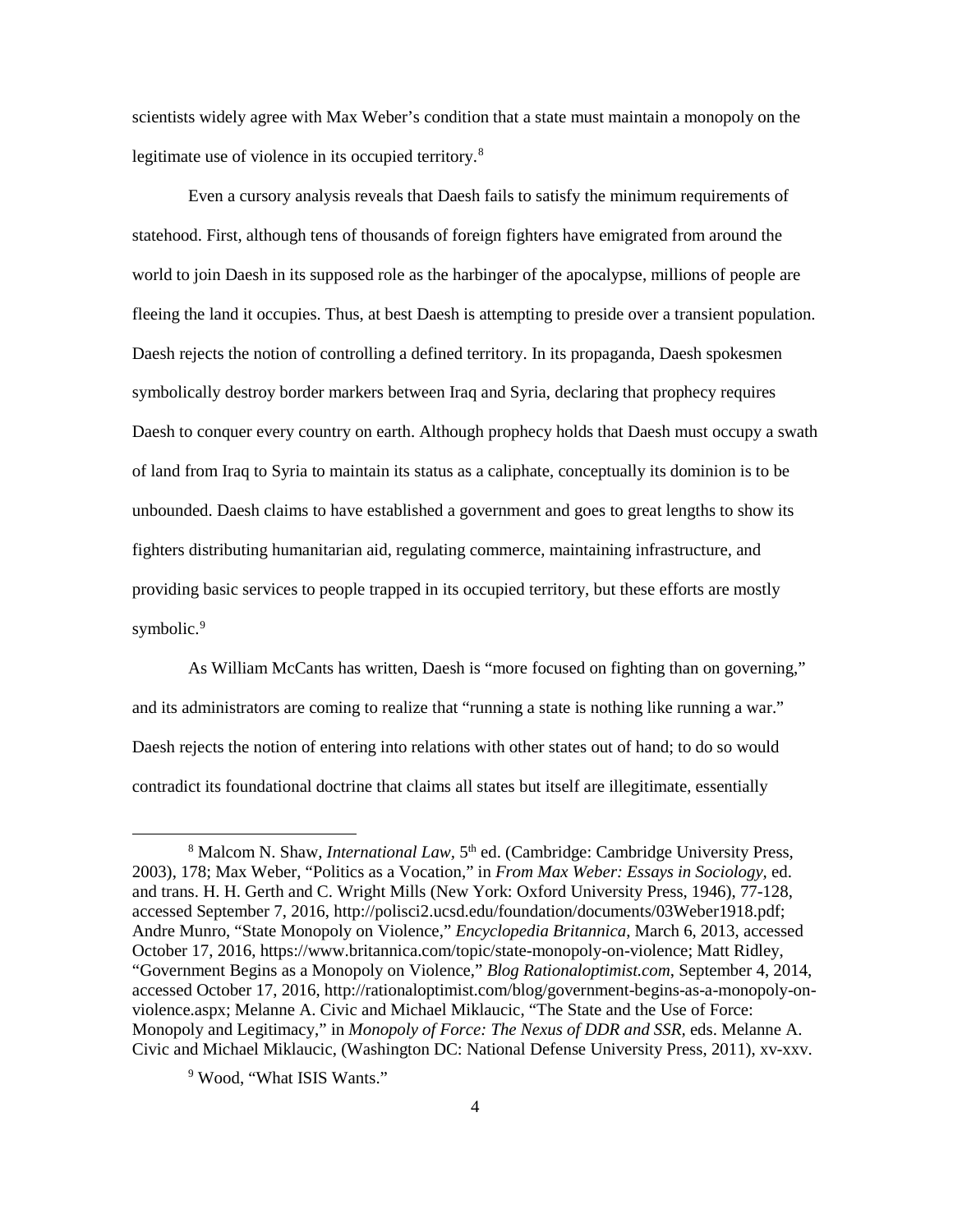denying its *sine qua non* for existence. Contrary to accepted definitions of statehood, Daesh can hardly claim to maintain a monopoly on the use of violence in its occupied territory—Daesh shares that capability with the actual governments of Syria, Iraq, and Libya, and shows no signs of establishing the level of control needed to achieve this characteristic of a modern state. As these various factors demonstrate, simply claiming statehood does not make it so, and experts such as William McCants have written that Daesh lacks "the essential characteristics of any government, modern or otherwise."[10](#page-12-0)

Although Daesh uses terrorism as a tactic for advancing its purposes, one should not view Daesh as merely a terrorist organization. In the territory that it occupies, Daesh acts as a beacon for jihadists by establishing state-like institutions, organizing politically, and creating a formal military structure to serve a religious purpose. Daesh holds a post-state vision of the future, one in which the modern state system no longer exists; as such, Daesh does not simply use violence to create fear and thereby gain political concessions. Daesh uses violence to attract supporters to its cause, supporters who share the same apocalyptic vision and who are excited about the prospect of carrying out extreme acts of violence as a religious obligation. Accordingly, as noted by Jessica Lewis, Research Director at the Institute for the Study of War, "It is necessary to avoid framing a US counter-terrorism strategy to defeat [Daesh] as if it were a terrorist organization."[11](#page-12-1) Daesh concomitantly shares the features of a governing body, religious assembly, and modern military, which make the organization durable and resistant to any surgical counterterrorism strategy.

<span id="page-12-0"></span> <sup>10</sup> McCants, *ISIS Apocalypse*, 135, 139; Yuval Shany, Amichai Cohen, and Tal Mimran, "Is the Islamic State Really a State?" The Israel Democracy Institute, September 14, 2014, accessed October 17, 2016, http://en.idi.org.il/analysis/articles/isis-is-the-islamic-state-really-a-state/.

<span id="page-12-1"></span><sup>&</sup>lt;sup>11</sup> Bruce Hoffman, *Inside Terrorism* (New York: Columbia University Press, 2006), 40; Jessica D. Lewis*, Middle East Security Report 21: The Islamic State: A Counter-Strategy for a Counter-State* (Institute for the Study of War, 2014), 4, accessed August 25, 2016, http://www.understandingwar.org/sites/default/files/Lewis-Center%20of%20gravity.pdf.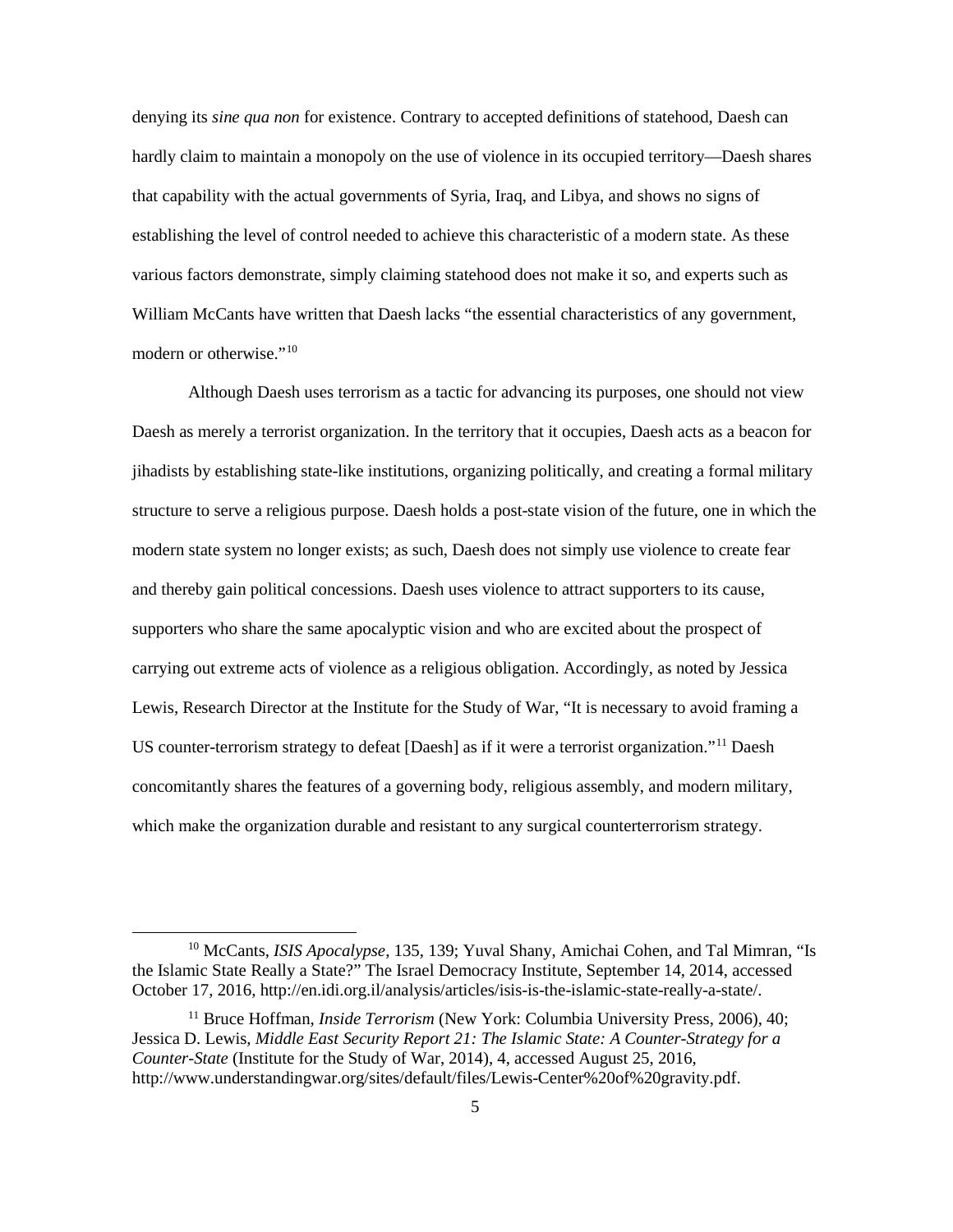Current operational approaches against Daesh are predicated upon the categorization of Daesh as either a state or terrorist organization.<sup>[12](#page-13-0)</sup> When viewed as a state, Daesh seems most likely to succumb to the application of decisive action as described in US Army unified land operations (ULO) doctrine. For those who see Daesh as a terrorist organization, Army counterinsurgency doctrine seems to offer the best approach. If, however, Daesh does not fit neatly into either of these categories, one must question the effectiveness of combating Daesh according to either of these operational approaches.[13](#page-13-1) As an alternative, the US military could view Daesh as a transnational social movement organization (SMO), and by doing so, planners could develop a more effective operational approach to counteract Daesh than either decisive action or counterinsurgency.[14](#page-13-2) This argument hinges on analyzing Daesh according to the political process model (PPM) of social movement theory (SMT) to determine lines of effort (LOE) against which US military forces could best apply resources to counteract the organization.<sup>[15](#page-13-3)</sup>

<span id="page-13-2"></span><sup>14</sup> SMOs are the orienting, focal unit of analysis, responsible for assembling and deploying the resources necessary to mount movement campaigns effectively. SMOs are the "doers" within a social movement—those who nurture the ideas and guide the actions of a social movement. John McCarthy and Mayer Zald, "Resource Mobilization and Social Movements: A Partial Theory," *American Journal of Sociology* 82, no. 6 (May 1977): 1212-14, accessed October 17, 2016, http://www.jstor.org/stable/2777934?seq=1#page\_scan\_tab\_contents; William A. Gamson, *The Strategy of Social Protest* (Homewood, IL: Dorsey Press, 1975); John Loflland, *Social Movement Organizations: Guide to Research on Insurgent Realities* (New Brunswick, NJ: Transaction Publishers, 1996).

<span id="page-13-3"></span><sup>15</sup> Doug McAdam, *Political Process and the Development of Black Insurgency, 1930-1970*, 2nd ed. (Chicago: University of Chicago Press, 1999), 38. McAdam was the first to propose the PPM. For precursors to the PPM see David A. Snow, Sarah A. Soule, and Hanspeter Kriesi, eds., *The Blackwell Companion to Social Movements* (Malden, MA: Blackwell Publishing, 2007); and Steven M. Buechler, *Understanding Social Movements: Theories from the Classical Era to the* 

<span id="page-13-0"></span><sup>&</sup>lt;sup>12</sup> Countering complex threats such as Daesh requires the application of all elements of national power—diplomatic, economic, informational, and military—however, the analysis presented in this paper focuses on the employment of military power.

<span id="page-13-1"></span><sup>13</sup> Linda Robinson, *Assessment of the Politico-Military Campaign to Counter ISIL and Options for Adaptation* (Santa Monica, CA: RAND Corporation, 2016) accessed August 25, 2016, http://www.rand. org/pubs/research\_reports/RR1290.html; Field Manual (FM) 3-24, *Insurgencies and Countering Insurgencies* (Washington, DC: Government Printing Office, 2014); Army Doctrine Publication (ADP) 3-0, *Unified Land* Operations (Washington, DC: Government Printing Office, 2011).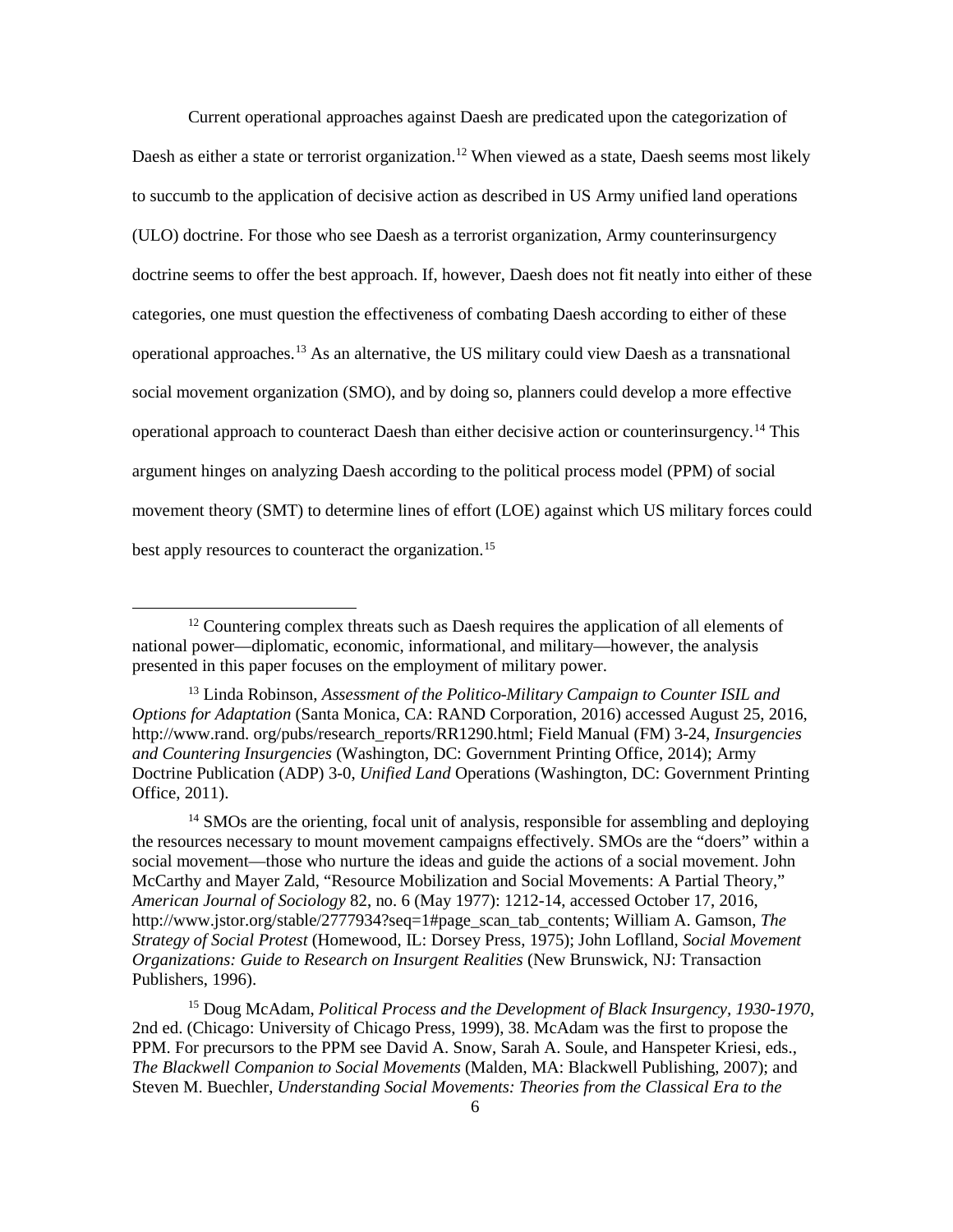This paper is divided into four sections, beginning with an overview of SMT as a form of contentious politics by describing how social movements act as catalysts for political change.[16](#page-14-0) This section describes the common elements of all social movements, highlighting the concept of collective identity which unites its members—be it a local, regional, or transnational social movement. This section also identifies the leading models of SMT (the classical, resource mobilization, and political process models), compares the models, and identifies the PPM as the most appropriate for application against Daesh.<sup>[17](#page-14-1)</sup>

The second section presents a history of Daesh against which the PPM can be applied. This section traces Daesh from its roots in the precursor organizations of Ansar al-Islam and al-Qaeda in Iraq (AQI) under the leadership of Abu Musab al-Zarqawi, to the transnational SMO that Daesh has become under the leadership of Abu Bakr al-Baghdadi. This historical survey emphasizes the

 $\overline{a}$ 

*Present* (New York: Paradigm Publishers, 2011). Buechler describes the CM (59-104), RMM (109- 24), and PPM (125-39).

<span id="page-14-0"></span><sup>16</sup> Sidney Tarrow, *Power in Movement: Social Movements, Collective Action and Politics*  (Cambridge, UK: Cambridge University Press, 1994), 16-36. A comprehensive literature review and theoretical synthesis on social movements as a form of contentious politics.

<span id="page-14-1"></span><sup>&</sup>lt;sup>17</sup> The origins of the CM of SMT are credited to Ralph H. Turner and Lewis M. Killian, *Collective Behavior* (Englewood Cliffs, NJ: Prentice-Hall, 1957); Neil J. Smelser, *Theory of Collective Behavior* (New York: New York Free Press, 1962); who wrote on collective behavior, James. C Davies, "Toward a Theory of Revolution," *American Sociological Review* 27, no. 1 (February 1962): 5-19, accessed October 17, 2016, http://www.jstor.org/stable/ 2089714; and Ted Robert Gurr, *Why Men Rebel* (Princeton, NJ: Princeton University Press, 1970) who wrote on the origins of collective group actions. The RMM is originally attributed to Anthony Oberschall, *Social Conflict and Social Movements* (Englewood Cliffs, NJ: Prentice-Hall, 1973), and further developed by John D. McCarthy and Mayer N. Zald, *The Trend of Social Movements in America: Professionalization and Resource Mobilization* (Morristown, NJ: General Learning Press, 1973), accessed October 20, 2016, https://deepblue.lib.umich.edu/bitstream/handle/2027.42/50939/ 164.pdf;sequence=1, and J. Craig Jenkins and Charles Perrow, "Insurgency of the Powerless: Farm Worker Movements (1946-1972)," *American Sociological Review* 42, no. 2 (April, 1977): 249-68, accessed October 17, 2016, http://www.jstor.org/stable/2094604?seq=1#page\_scan \_tab\_contents. McAdam is credited with developing the PPM, however, the work of Gamson, *Strategy of Social Protest*, and Charles Tilly, *From Mobilization to Revolution* (Reading, MA: Addison-Wesley Publishing Company, 1978) laid the theoretical foundations for McAdam's model.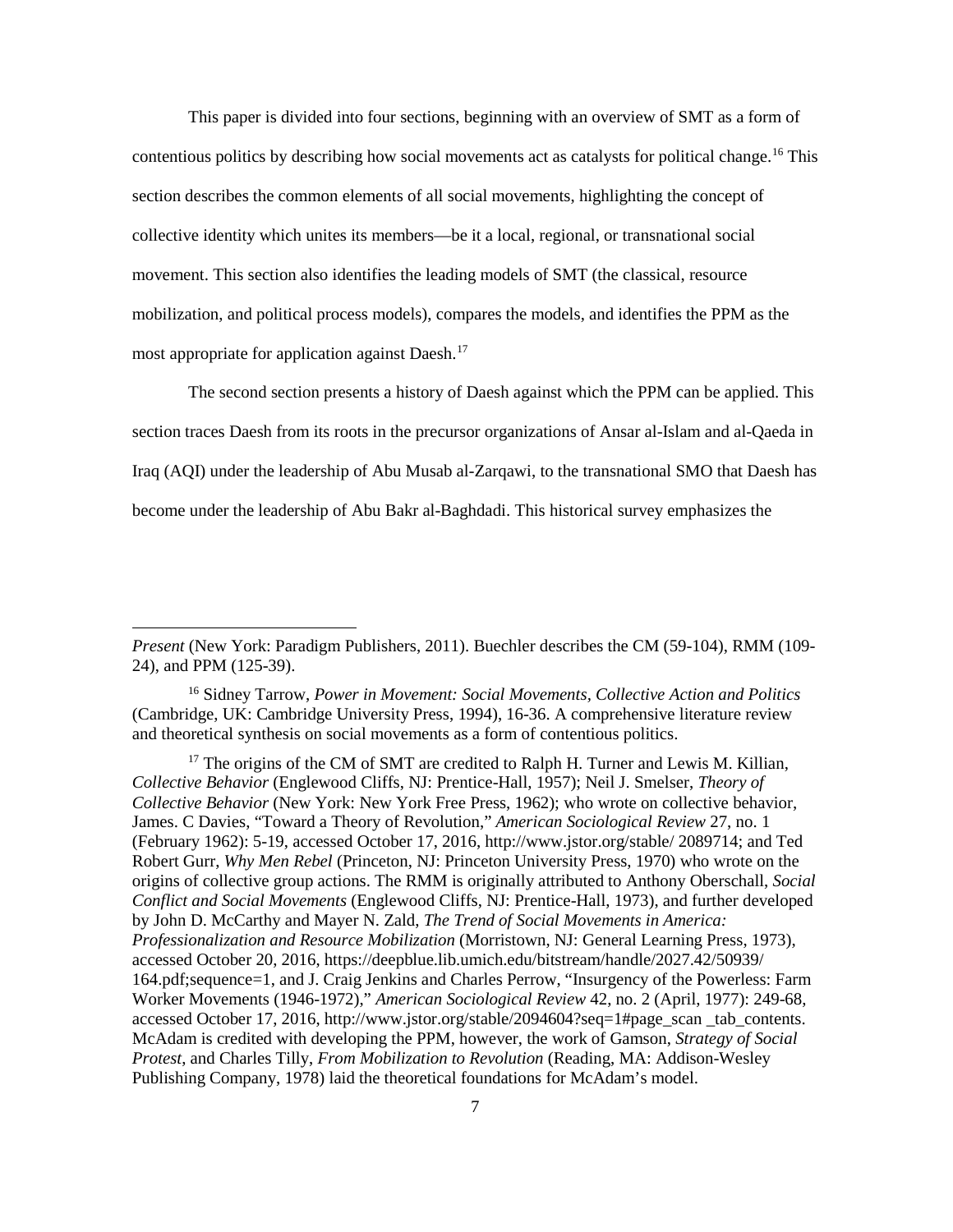environmental conditions that allowed these organizations to grow, the factors that led to their demise, and ultimately to the emergence and rapid ascent of Daesh.<sup>[18](#page-15-0)</sup>

The third section applies the PPM to Daesh, through an examination of its employment of socioeconomic processes, political opportunities, organizational strength, and cognitive liberation. This analysis reveals the socioeconomic processes that gave rise to grievances that allowed Daesh to win local, regional, and transnational support; the political opportunities that created sanctuary for Daesh in both Iraq and Syria; the organizational strength of Daesh that has sustained the movement during its regeneration since the death of Zarqawi in 2006; and Daesh's use of cognitive liberation to recruit supporters and dissuade opposition.

The final section analyzes the US government's counter-Daesh strategy, and offers, as an alternative, a set of logical LOE against which national resources could best be applied to counteract Daesh, focusing on the US military's operational approach. These LOE are based upon the variables of the PPM, which Daesh has thus far exploited to its advantage, resulting in sustained organizational regeneration despite various efforts to counteract this trend.<sup>[19](#page-15-1)</sup>

<span id="page-15-0"></span> <sup>18</sup> Warrick, *Black Flags*; Mary Anne Weaver, "The Short, Violent Life of Abu Musab al-Zarqawi," *The Atlantic*, June 8, 2006, accessed October 1, 2016, http://www.theatlantic.com /magazine/ archive/2006/07/ the-short-violent-life-of-abu-musab-zarqawi/304983; Jessica Stern and J.M. Berger, "ISIS and the Foreign Fighter Phenomenon: Why do people travel abroad to take part in somebody else's violent conflict?" *The Atlantic*, March 8, 2015, accessed August 25, 2016, http://www.theatlantic.com/international /archive/2015/03/isis-and-the-foreign-fighterproblem/387166; Wood, "What ISIS Wants."

<span id="page-15-1"></span><sup>&</sup>lt;sup>19</sup> Some analysts criticize US efforts as a containment as a strategy that is inherently ineffective against a movement; Lawrence P. Rubin, "An ISIS Containment Doctrine," Association for the Study of the Middle East and Africa, June 14, 2016, accessed October 17, 2016, http://www. asmeascholars.org/resources/an-isis-containment-doctrine/; Barry R. Posen, "Contain ISIS," *The Atlantic,* November 20, 2015, accessed October 17, 2016, http://www.theatlantic.com/international /archive/2015/11/isis-syria-iraq-containment/416799/; Thomas Ricks, "Fighting ISIS: We Should Admit That What We are Doing is a Containment Strategy," *Foreign Policy*, accessed October 17, 2016, http://foreignpolicy.com /2014/10/30/fighting-isis-we-should-admit-that-what-we-are-doingis-a-containment-strategy. The US government has outlined its counter-Daesh strategy at the following: Office of the Press Secretary, "Fact Sheet: Strategy to Counter the Islamic State of Iraq and the Levant (ISIL)," *The White House.com*, September 10, 2014, accessed October 17, 2016, https://www.whitehouse.gov/the-press-office/2014/09/10/fact-sheet-strategy-counter-islamic-stateiraq-and-levant-isil; "Operation Inherent Resolve," *US Centcom*, accessed October 21, 2016,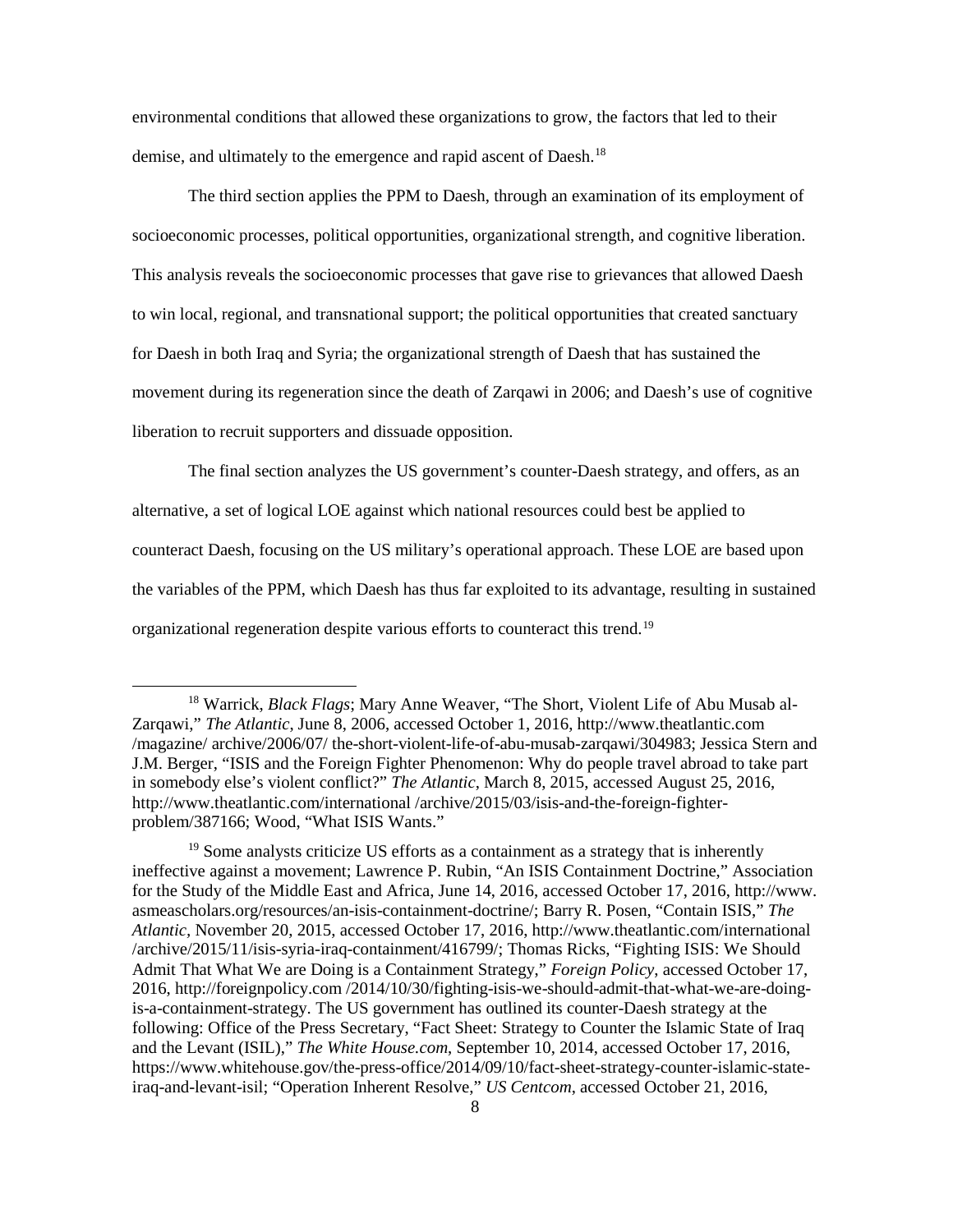#### <span id="page-16-0"></span>Social Movement Theory

**.** 

As an interdisciplinary study that predominantly draws from sociology, SMT seeks to explain why social movements occur and in what form they manifest.<sup>[20](#page-16-1)</sup> The theory generally focuses on the group rather than the individual as the unit of analysis. Analysis of three variables explains the initiation and lifecycle of a social movement: changes in political opportunity structures, the existence and exploitation of mobilizing structures, and cultural framing. Changes in political opportunities impact the acceleration or deceleration of collective action; these opportunities come in many forms, including changes in international structures, domestic regime or government change, or changes in domestic policy and law. Mobilizing structures can be formal or informal and, in Glen Robinson's words, "it is through these structures that movements recruit like-minded individuals, socialize new participants, overcome the [collective action] problem, and mobilize contention."<sup>[21](#page-16-2)</sup> Cultural framing—arguably the most important of the three variables provides meaning and purpose for action through the interpretation of events within a certain ideological context.<sup>[22](#page-16-3)</sup>

According to one source, social movements consist of "collectivities acting with some degree of organization and continuity outside of institutional or organizational channels for the

http://www.centcom.mil /OPERATIONS-AND-EXERCISES/OPERATION-INHERENT-RESOLVE.

<span id="page-16-1"></span> $20$  SMT is rooted in early studies of collective behavior Robert Ezra Park and E.W. Burgess, *Introduction to the Science of Sociology* (Chicago: The University of Chicago Press, 1921) and Herbert Blumer, "Collective Behavior," in *New Outline of the Principles of Sociology*, ed. Alfred McClung Lee, 167-224 (New York: Barnes and Noble, 1946). Modern SMT did not truly emerge until the 1960-70s, resulting from the study of protest movements taking place in the United States.

<span id="page-16-2"></span><sup>21</sup> Glenn E. Robinson, "Hamas as Social Movement," in *Islamic Activism: A Social*  Movement Theory Approach, ed. Quintan Wiktorowicz (Bloomington, IN: Indiana University Press, 2004), 116, accessed August 25, 2016, http://www.eden.rutgers.edu/~spath/385/Readings/ Robinson%20-%20Hamas%20as%20Social%20Movement.pdf.

<span id="page-16-3"></span><sup>22</sup> Doug McAdam, John D. McCarthy, and Mayer N. Zald, eds., *Comparative Perspectives on Social Movements: Political Opportunities, Mobilizing Structures, and Cultural Framings* (Cambridge, UK: Cambridge University Press, 1996).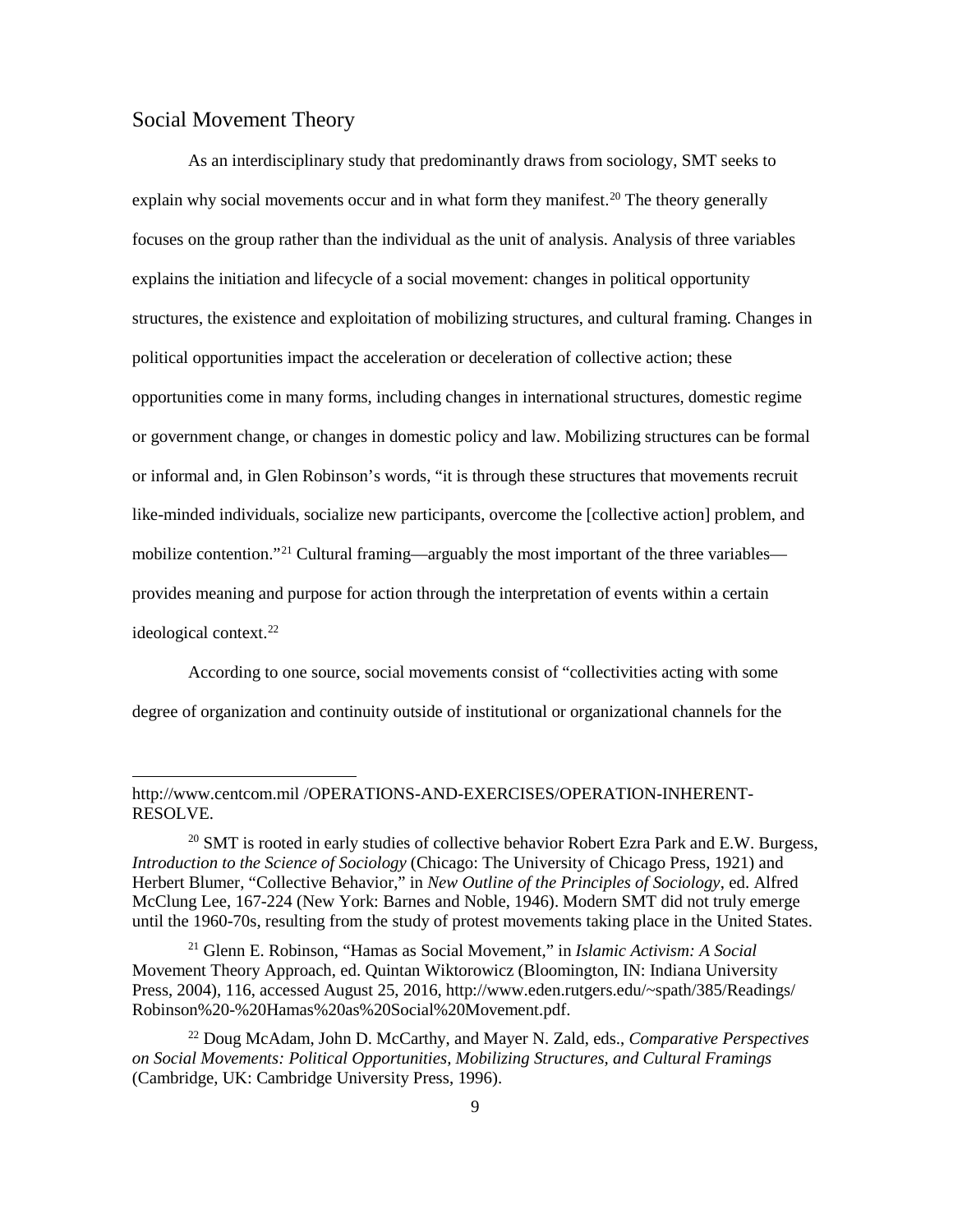purpose of defending extant authority, whether it is institutionally or culturally based, in the group, organization, society, culture, or world order of which they are a part."[23](#page-17-0) More narrowly defined, for the purpose of this paper, social movements are a form of collective action, resulting from the mobilization of resources, to achieve political purposes through non-institutionalized means. In recent years, the study of social movements has taken place under the theoretical paradigm of contentious politics. This approach emphasizes the purpose of such movements—the accomplishment of political aims outside of formal political processes. Therefore, this perspective has helped make the term "social insurgency" synonymous with the term social movement within the literature of SMT.[24](#page-17-1)

Social movements are inextricably linked to the concept of collective identity. Social movements provide a sense of fellowship with others because members share common attitudes, interests, and goals. Social movements provide members with a collective identity and satisfy the demand for meaningful political participation.[25](#page-17-2) This sense of collective identity affords a social movement a characteristic that the social scientist Francis Fukuyama calls social capital. Fukuyama defines social capital as "an instantiated set of informal values or norms shared among members of

 <sup>23</sup> Snow, Soule, and Kriesi, eds., *The Blackwell Companion,* 11.

<span id="page-17-1"></span><span id="page-17-0"></span><sup>&</sup>lt;sup>24</sup> Sidney Tarrow, "Social Movements in Contentious Politics: A Review Article," *American Political Science Association* 90, no. 4 (December 1996): 874-83, accessed October 19, 2016, http://www.jstor.org/stable/2945851?seq=1#page\_scan\_tab\_contents; Doug McAdam, Sidney Tarrow, and Charles Tilly, *Dynamics of Contention* (Cambridge, UK: Cambridge University Press, 2001); Snow, Soule, and Kriesi, eds., *The Blackwell Companion*, 21; McAdam, *Political Process Black Insurgency*, 12.

<span id="page-17-2"></span><sup>25</sup> Mario Diani, "Social Movement Networks Virtual and Real," *Information, Communication, & Society* 3 (December 2000): 386-401, accessed October 19, 2016, www.tandfonline.com/doi/abs/10.1080/13691180051033333; Cristina Flesher Fominava, "Collective Identity in Social Movements: Central Concepts and Debates," *Sociology Compass* 4, no. 6 (2010): 40, accessed October 19, 2016, http://courses.arch.vt.edu/courses/wdunaway /gia5274/fominaya.pdf. Both Fominava and Diani address collective identity while Diani also describes how this can be fostered between members across political boundaries using modern communication technology in social movement networks virtual and real.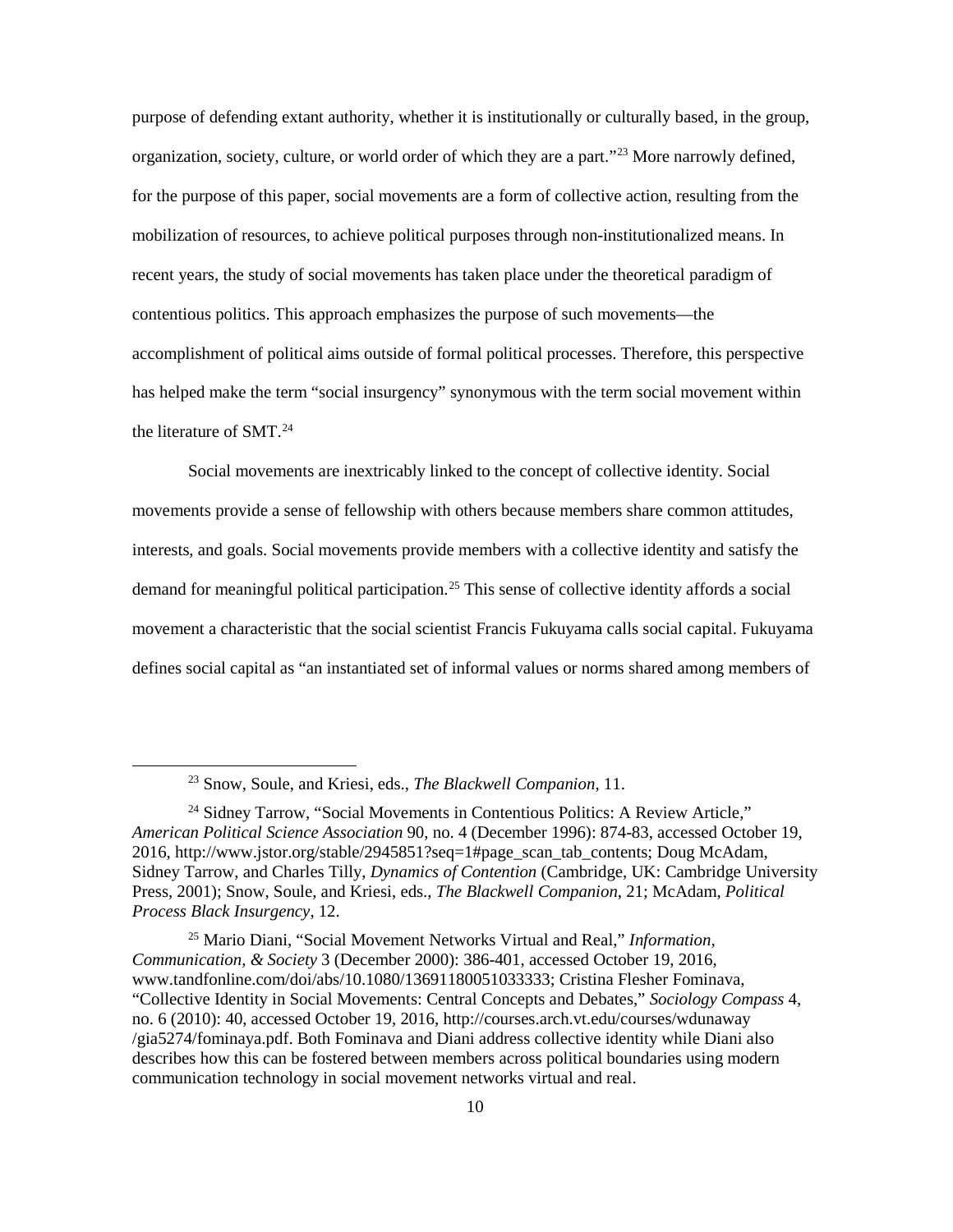a group that permits them to cooperate with one another."[26](#page-18-0) It is this concept of social capital that allows social movements to function smoothly, by helping members overcome the collective action problem—encouraging individuals to willingly sacrifice for each other, and for the movement.

Social movements exist at the local, national, and transnational level. The geographic proximity between movement members differentiates these categorical levels, making the definition of either a local or national social movement self-evident. The term transnational social movement, however, warrants elucidation. The *Encyclopedia Britannica* provides clarity, defining a transnational social movement as "a collectivity of groups with adherents in more than one country that is committed to sustained contentious action for a common cause or a common constellation of causes, often against governments, international institutions, or private firms."[27](#page-18-1)

As social movements move upwards in scale from the local to transnational level, the concept of collective identity becomes more abstract, and consequentially, social movement members lose their sense of common identity and shared political purpose, reducing the likelihood that individuals will assume personal risk for the benefit of the movement. For this reason, transnational social movements are typically bound together either by ethnicity or religion, two

<span id="page-18-0"></span> <sup>26</sup> Francis Fukuyama, "Social Capital," in *Culture Matters: How Values Shape Human Progress*, eds. Lawrence. E. Harrison and Samuel P. Huntington (New York: Basic Books, 2000), 98; Mancur Olson Jr., *The Logic of Collective Action: Public Goods and the Theory of Groups* (Cambridge, UK: Harvard University Press, 1965). Noted by Olson, the collective action problem arises when a group is faced with a problem that cannot be solved without individual members agreeing to suffer a burden for the benefit of the group, while themselves receiving only a portion of benefit in return.

<span id="page-18-1"></span><sup>27</sup> Jorg Balsiger, "Transnational Social Movement," *Encyclopedia Britannica*, 2014, accessed September 7, 2016, https://www.britannica.com/topic/transnational-social-movement. Tarrow defines transnational social movements as "sustained contentious interactions with opponents—national or international—by connected networks of challengers organized across national boundaries . . . it is important that the challengers themselves be both rooted in domestic social networks and connected to one another more than episodically through common ways of seeing the world, or through informal or organizational ties, and that their challenges be contentious in deed as well as in word." Tarrow, *Power in Movement*, 184.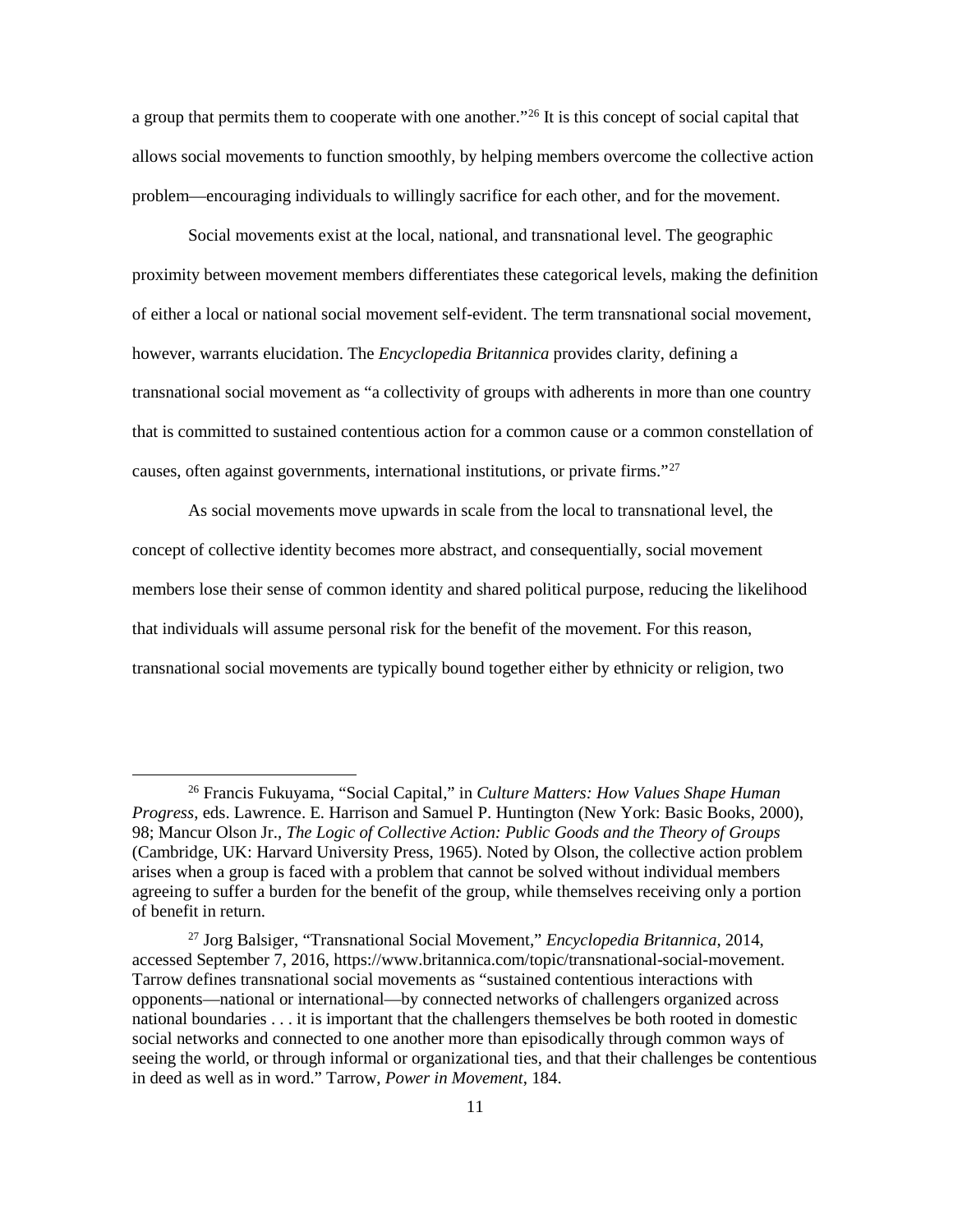characteristics which transcend international boundaries and help form a strong sense of collective identity regardless of geographic proximity between members.<sup>[28](#page-19-0)</sup>

The authors of a recent study pointed out that scholars using the theory have primarily "focused on secular Western movements such as environmentalism, student movements, gay and lesbian movements, feminism, disabled people's movements and others."[29](#page-19-1) Few scholars have applied SMT to the study of religious movements because, as sociologist Anthony Oberschall has argued, "Many Western academics are fixated on a poverty-social injustice-exploitation interpretation of discontent and grievance in the third world and on secular ideologies and justifications for action. They are confused and bewildered by religious crusaders who dedicate their lives to realizing God's will on earth by violence if necessary."[30](#page-19-2) Such a view is unfortunate, because SMT has the potential to inform the conversation about the resurgence of a radical interpretation of Islam that is focused on transforming contemporary Muslim societies and to unite the global Islamic community. According to sociologists Phillip Sutton and Stephen Vertigans, "Bringing some of the central elements of [SMT] to bear on radical Islamic movements offers the potential to better explain the emergence and development as an alternative to currently popular, individualistic explanations of violence in the name of religion as the consequence of brainwashing by irrational madmen or the last resort of the materially depraved."[31](#page-19-3) The analysis that follows

<span id="page-19-0"></span><sup>&</sup>lt;sup>28</sup> Robin Cohen, "Transnational Social Movements: An Assessment," (paper presented at the Transnational Communities Programme Seminar at the School of Geography, University of Oxford, June 19, 1998), 5, accessed September 7, 2016, http:163.1.0.34/working%20papers /cohen.pdf; John McCarthy, "The Globalization of Social Movement Theory," in *Transnational Social Movements and Global Politics: Solidarity Beyond the State*, eds. Jackie Smith, Charles Chesterfield, and Ron Pagnucco (Syracuse, NY: Syracuse University Press, 1997), 243-59.

<span id="page-19-1"></span><sup>&</sup>lt;sup>29</sup> Phillip Sutton and Stephen Vertigans, "Islamic 'New Social Movements'? Radical Islam, AL-QA'IDA and Social Movement Theory," *Mobilization: An International Quarterly* 11, no. 1 (February 2006): 102.

<span id="page-19-3"></span><span id="page-19-2"></span><sup>30</sup> Anthony Oberschall, "Explaining Terrorism: The Contribution of Collective Action Theory," *Sociological Theory* 22, no. 1 (March 2004): 34, accessed September 7, 2016, http://www.jstor.org/stable/3648957.

<sup>&</sup>lt;sup>31</sup> Sutton and Vertigans, "Islamic New Social Movements," 112.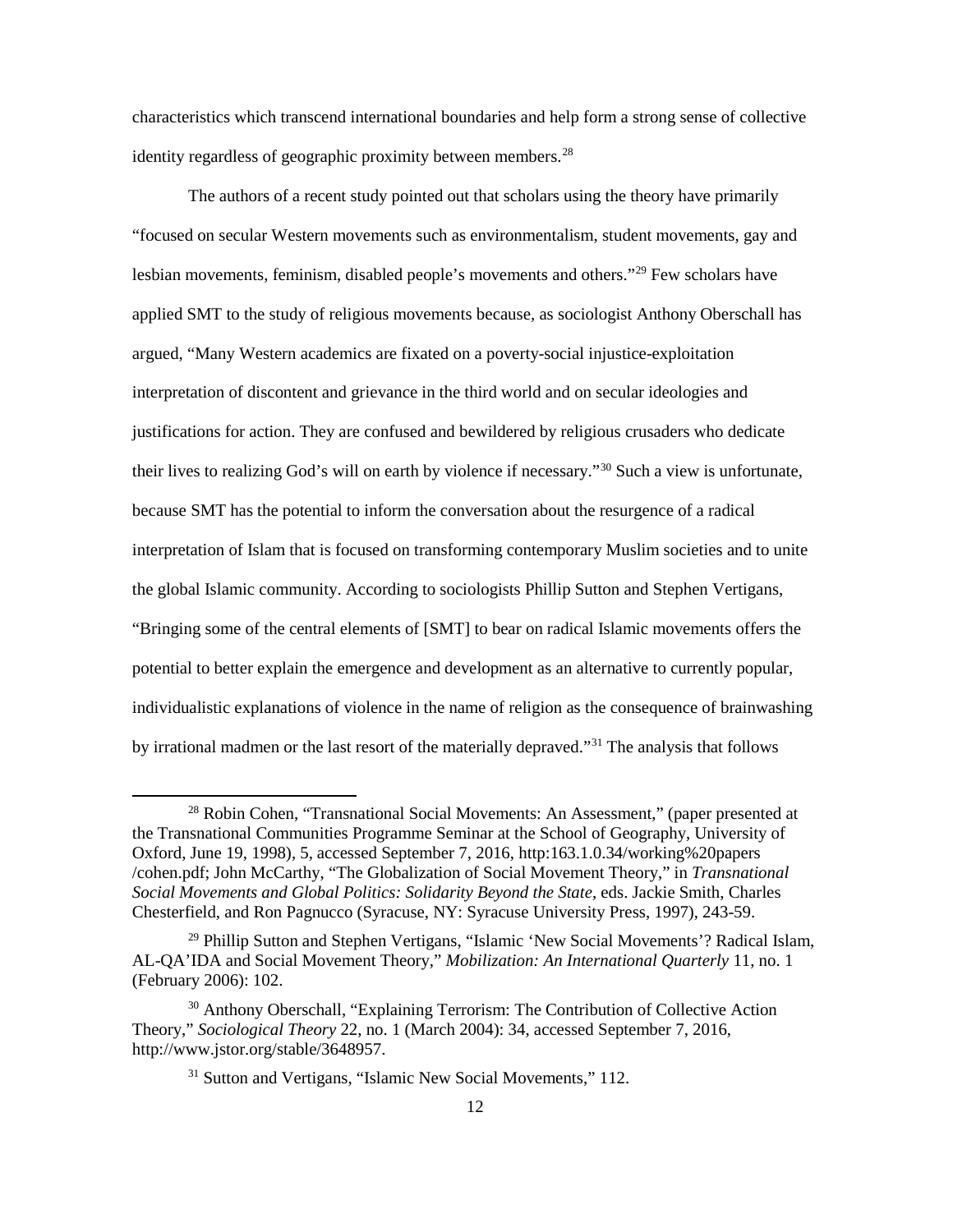seeks to correct that oversight by applying the central elements of SMT to Daesh using a comprehensive approach selected from the three leading models of SMT.

#### <span id="page-20-0"></span>The Classical Model

The earliest—and most simplistic—model proposed within SMT, the classical model (CM) follows a general causal sequence for the emergence of social movements. The sequence originates within a society that has undergone some structural strain, causing a disruptive psychological state for an aggrieved segment of the domestic population. Sociologist Tedd Gurr wrote, "The primary causal sequence in political violence is first the development of discontent, second the politicization of that discontent, and finally its actualization in violent action against political objects and actors."[32](#page-20-1)

The CM focuses on the individual rather than the group, viewing individual discontent as the immediate cause of a movement's emergence. Proponents of the CM see social isolation and status inconsistency of the individual as prerequisites for alignment with an SMO. Individuals who feel as though they are isolated from society become atomized and look for other like-minded individuals to bond with. The bonding of like-minded individuals creates the popular base which gives real political power to the SMO. However, the motivation for individuals to join a movement comes primarily from their need to manage psychological tensions—the achievement of political goals by the group is a secondary result of an individual's need to relieve this tension.<sup>[33](#page-20-2)</sup>

<span id="page-20-1"></span><sup>&</sup>lt;sup>32</sup> Davies, "Toward a Theory of Revolution." Davies first wrote on disrupted psychological state, a central tenet of the classical model, as an explanation for why revolutions occur. Gurr, *Why Men Rebel*, 12.

<span id="page-20-2"></span><sup>&</sup>lt;sup>33</sup> Gurr offered the term "relative deprivation" to describe the disruptive psychological state individuals experience resulting from a change in their socio-economic security resulting from some structural strain in society and was the primary topic of *Why Men Rebel*. The study of relative deprivation is a key component of the CM; later works discussing relative deprivation include: Thomas J. Crawford and Murray Naditch, "Relative Deprivation, Powerlessness, and Militancy: The Psychology of Social Protest," *Psychiatry* 33, no. 2 (1970): 208-23, accessed October 20, 2016, http://www.tandfonline.com/doi/abs/10.1521/00332747.1970.11023625?journalCode =upsy20; Denton E. Morrison, "Some Notes Toward Theory on Relative Deprivation, Social Movements,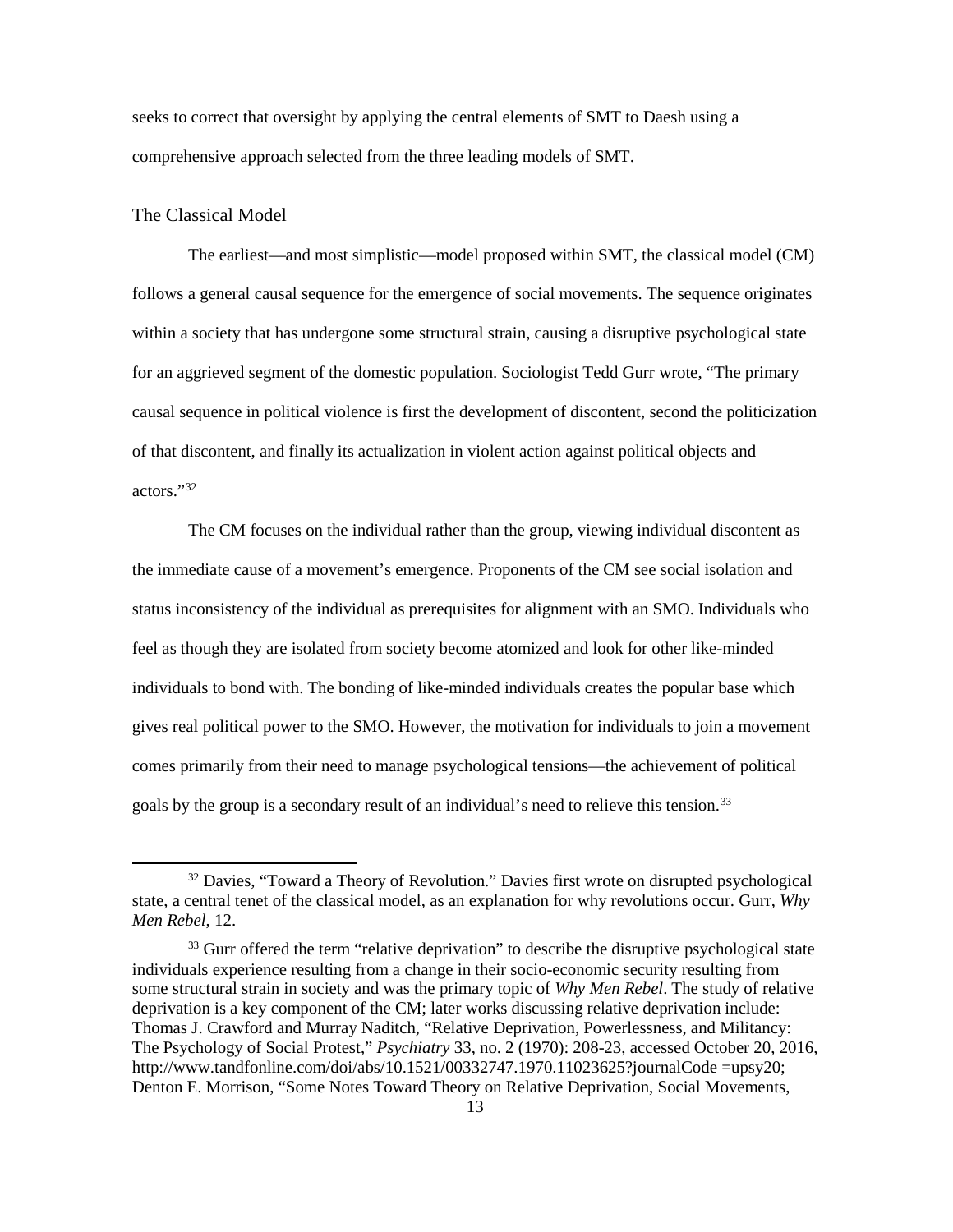

<span id="page-21-1"></span>Figure 1. Classical Model of Social Movement Theory*.* Adapted from Doug McAdam, *Political Process and the Development of Black Insurgency, 1930-1970,* 2nd ed, (Chicago: University of Chicago Press, 1999), 7.

#### <span id="page-21-0"></span>The Resource Mobilization Model

1

The resource mobilization model (RMM) emerged as a reaction to the deficiencies noted in the CM. Proponents of this model claim that discontent in societies generally remains constant over time and that an acute psychological strain among an aggrieved population does not provide an adequate explanation for the initiation of a social movement. To those who hold this view, the key variable in a society is the amount of social resources available to an aggrieved population at any one time; a lack of resources prevents SMOs from forming, or, in the very least, from achieving any substantive political power. Additionally, the RMM does not exclusively focus on the aggrieved population, but also accounts for sponsors from society's elite population who provide the SMO with tangible resources. This model sees powerful groups external to a movement's aggrieved population as the crucial catalysts for action. Consequentially, the RMM is concerned with the sustainment of an SMO by a steady input of resources over time—the absence of access to resources will prevent the initiation of a movement, or will cause an upstart movement to atrophy.<sup>[34](#page-21-2)</sup>

In contrast to the CM, the RMM suggests that social movements are plainly understood by their political, rather than their psychological character. The RMM attributes rationality to

and Social Change," *The American Behavioral Scientist* 14, no. 5 (May, 1971): 675, accessed October 20, 2016, http://search.proquest.com/openview/88700669ae5ed72768bcae0aa 593746b/1?pqorigsite=gscholar; Walter Korpi, "Conflict, Power, and Relative Deprivation," *American Political Science Review* 68, no. 4 (Dec. 1974): 1569-78, accessed October 20, 2016, http://www.jstor.org/stable/1959942.

<span id="page-21-2"></span><sup>34</sup> Oberschall, *Social Conflict and Social Movements*; McCarthy and Zald, *The Trend of Social Movements*; Tilly, *From Mobilization to Revolution*; J. Craig Jenkins, "Resource Mobilization Theory and the Study of Social Movements," *Annual Review of Sociology* 9, (1983): 527-53, accessed October 20, 2016, http://www.jstor.org/stable/pdf/2946077.pdf?seq=1#page \_scan\_tab\_contents.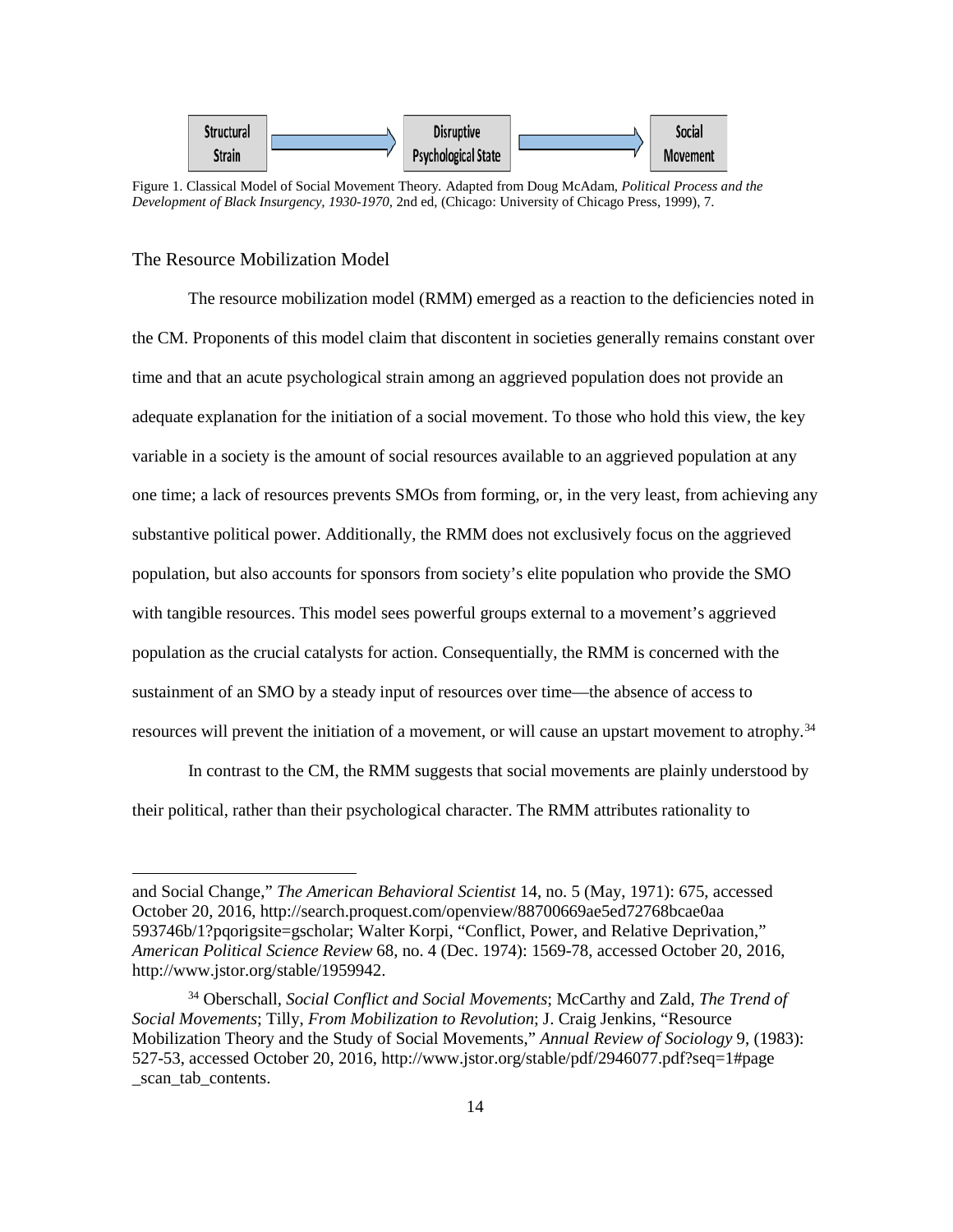movement participants and their elite sponsors—although emotion remains a factor, participants act based primarily upon calculated political risk. Taking advantage of the deep-seated socioeconomic grievances of a disenfranchised minority group, elite sponsors simultaneously manipulate those grievances, inject material resources, and provide the leadership required for an SMO to grow and achieve a political purpose in a sequential process. The mobilization of collective action is dependent upon collective control of resources. Sociologist Craig Jenkins identified the most significant contribution of the RMM to SMT as its emphasis of "the significance of outside contributions and the cooption of institutional resources by contemporary social movements."[35](#page-22-2)



<span id="page-22-1"></span>Figure 2. Resource Mobilization Model of Social Movement Theory*.* Adapted from Doug McAdam, *Political Process and the Development of Black Insurgency, 1930-1970,* 2nd ed, (Chicago: University of Chicago Press, 1999).

#### <span id="page-22-0"></span>The Political Process Model

Sociologist Doug McAdam developed the PPM as an alternative to both the CM and RMM, but he described the PPM as an outgrowth of the latter.<sup>[36](#page-22-3)</sup> Like the RMM, McAdam explained that the PPM rests on the central idea that social movements are above all a "political rather than a psychological phenomenon."[37](#page-22-4) The PPM differs from the RMM in that it envisions a social

<span id="page-22-2"></span> <sup>35</sup> Jenkins, "Resource Mobilization Theory," 533; McAdam, *Political Process Black Insurgency*, 20-23.

<span id="page-22-3"></span><sup>36</sup> Gamson, *The Strategy of Social Protest;* Tilly, *From Mobilization to Revolution*; James Rule and Charles Tilly, "Political Process in Revolutionary France: 1830-1832," in *1830 in France*, ed. John M. Merriman, 41-85 (New York: New Viewpoints, 1975). McAdam developed the PPM based upon the previous work of Gamson and Tilly, who identified deficiencies with the RMM stressing the importance of collective identity, while downplaying the importance of elite sponsorship in the generation of a social movement. McAdam borrowed the term political process from the article by Rule and Tilly.

<span id="page-22-4"></span><sup>37</sup> McAdam, *Political Process Black Insurgency*, 36.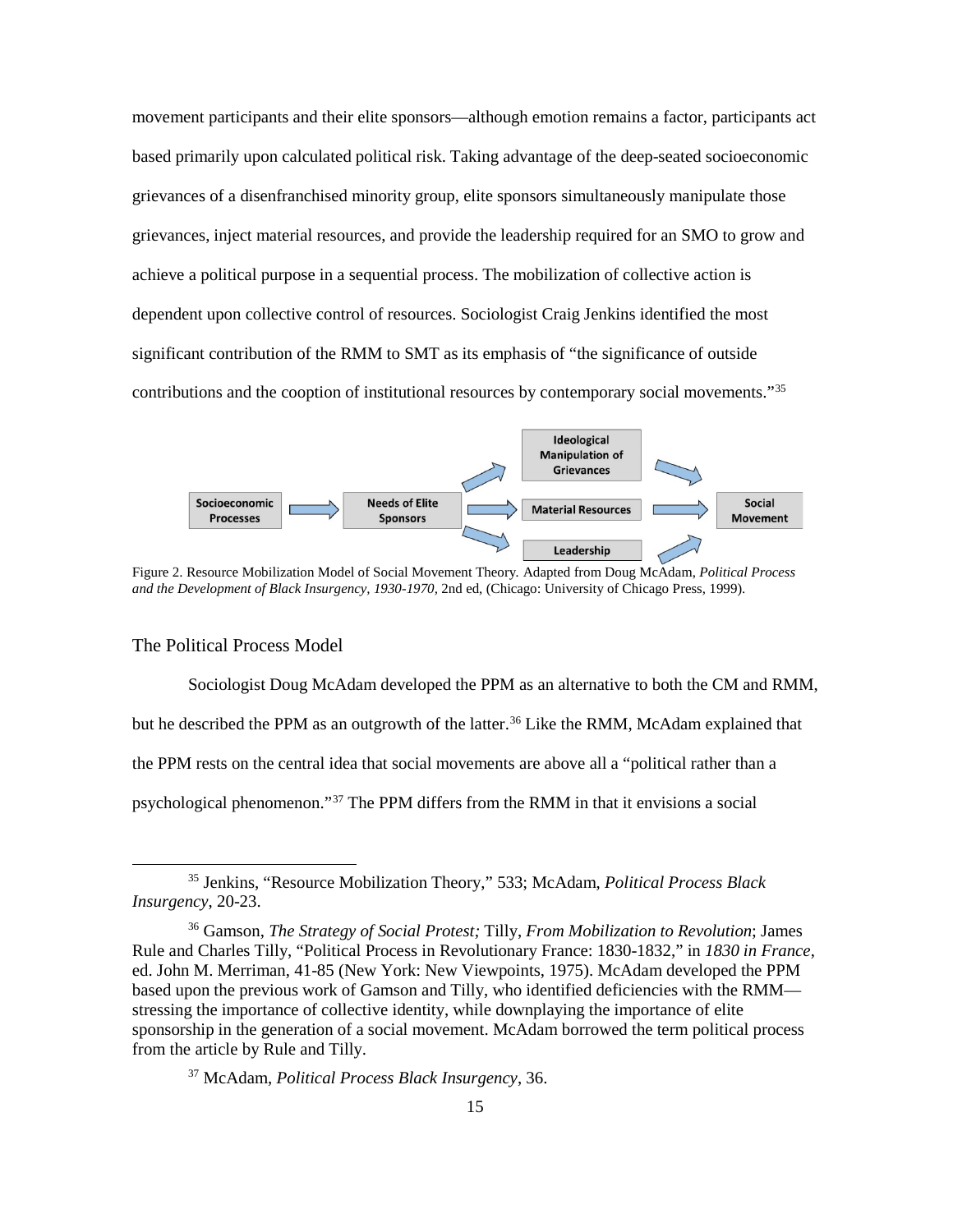movement as a continuous process, rather than as a series of distinct stages. Additionally, while the PPM describes the growth of a social movement as a product of both internal and external factors, it places more emphasis on the internal leadership of the movement to mobilize resources. While the PPM recognizes the utility of elite sponsorship, it rejects the timing of external involvement proposed by the RMM. The PPM views the involvement of elite sponsors as reactive rather than proactive. In McAdams' words, "external involvement will only occur after the outbreak of [the movement] as a response to the perceived threat or opportunity embodied in the movement."[38](#page-23-0)

The PPM expresses the growth rate of SMOs as a function of four variables: socioeconomic processes, political opportunities, organizational strength, and cognitive liberation. Socioeconomic processes refer to those conditions in the environment that give rise to grievances. They provide a source of inspiration for action, becoming catalysts for commitment to the SMO by otherwise uncommitted actors, or spurring to action already committed members. Examples of these grievances include poverty, income inequality, lack of political participation, and political illegitimacy. Thus, manipulation of socioeconomic processes can either reduce or increase an aggrieved population's sense of disenfranchisement.<sup>[39](#page-23-1)</sup>

Political opportunities refer to changes in the environment that affect the expectation of success or the perceived cost of collective action. Examples of such opportunities include a decrease in the ability of opposition elements to repress the SMO or the provision of external support to the SMO. Political opportunities are consistent, but not necessarily formal or permanent signals to social or political actors that either encourage or discourage them from using their internal resources to form collective action.<sup>[40](#page-23-2)</sup>

 <sup>38</sup> Ibid., 62.

<sup>39</sup> Ibid., 40, 52.

<span id="page-23-2"></span><span id="page-23-1"></span><span id="page-23-0"></span><sup>40</sup> McAdam, *Political Process Black Insurgency*, 40-43. For a more detailed description of political opportunities also see McAdams chapter, "Conceptual Origins, Current Problems, and Future Directions," in McAdam, McCarthy, and Zald, eds., *Comparative Perspectives*, 23-40.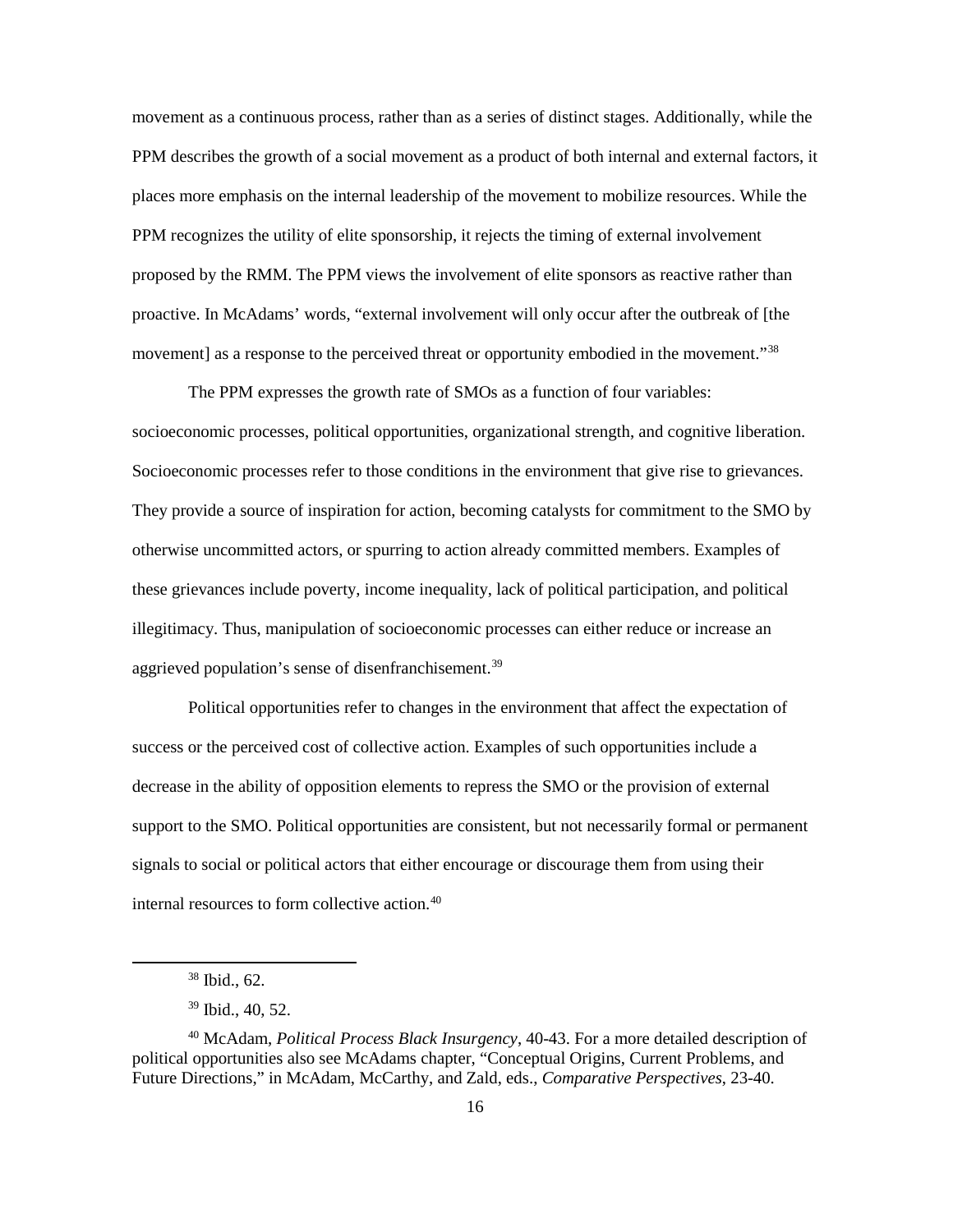Organizational strength refers to the ability of the SMO to sustain collective action; this is measured in terms of the SMO's ability to communicate and coordinate, as well as the capability of its leaders, and its resiliency to repression by opposition elements. Organizational strength is concerned with the formal and informal collective vehicles through which people mobilize and engage in collective action. Examples of these collective vehicles include social networks, religious institutions, and professional associations. Collective vehicles provide the function of recruitment, social incentives, and a means for communication and coordination amongst group members.

Cognitive liberation (also known as framing) refers to the use of information by the SMO to transform objective conditions regarding socioeconomic processes into perceptions of the conditions for an aggrieved population. Examples of this include blaming, vilification, justification, and motivational framing. To gain support from an aggrieved population, the SMO fosters a common identity, identifies a source of injustice or grievance, frames its struggle as a righteous cause, and provides a call to action. Cognitive liberation serves the function of recruitment, mobilization, activation of collective action, and helping to overcome the collective action problem. Of the four variables of the PPM, cognitive liberation is the most crucial element for the development, initiation, and sustainment of a social movement.<sup>[41](#page-24-0)</sup>

Taken together these four variables—socioeconomic processes, political opportunities, organizational strength, and cognitive liberation—have a direct effect on the growth rate of an SMO. To grow large enough to have real political power, the SMO—however small it starts—must take advantage of and improve upon these variables in a continuous and iterative fashion. Incremental increases in these four interconnected areas can eventually lead to a tipping point towards real political power for the SMO, unless opposing elements provide an effective counter to

<span id="page-24-0"></span> <sup>41</sup> McAdam, *Political Process Black Insurgency*, 48-51. For the purpose of this paper also see David Snow and Scott Byrd, "Ideology, Framing Processes, and Islamic Terrorist Movements," *Mobilization: An International Quarterly* 12, no. 2 (June 2007): 119-36, accessed October 20, 2016, doi: 10.17813/maiq.12.2.5717148712w21410.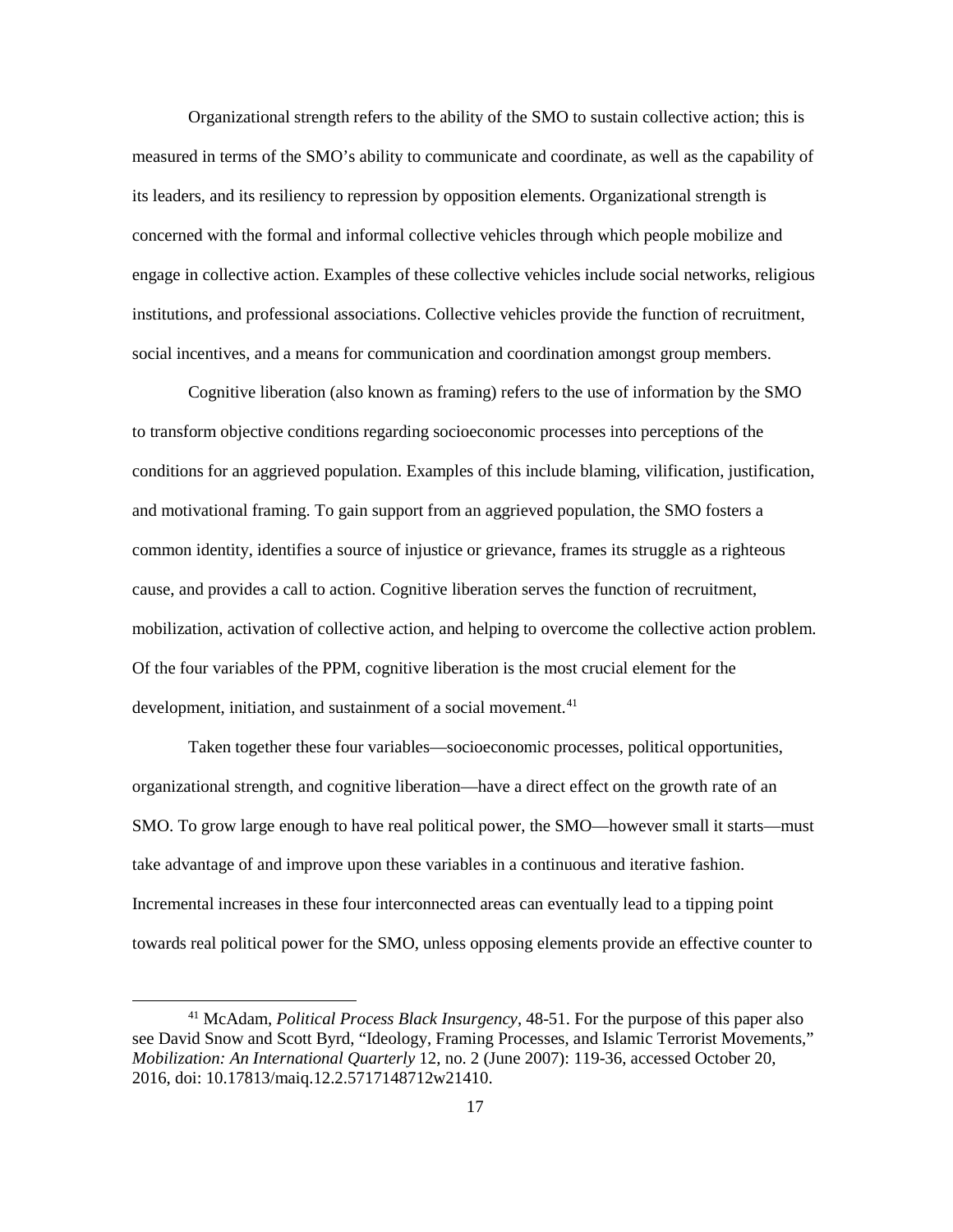its growth. Consequently, an SMO can slip into decline in various situations: contraction in political opportunities; decline or disruption of organizational strength; decline in the salience of cognitions required to sustain the movement; removal or relief of grievances motivating movement participants; or significant increase in repression of the SMO by the movement's opponents.<sup>[42](#page-25-2)</sup>



<span id="page-25-1"></span>Figure 3. Political Process Model of Social Movement Theory. Adapted from Doug McAdam, *Political Process and the Development of Black Insurgency, 1930-1970*, 2nd ed, (Chicago: University of Chicago Press, 1999), 51.

#### <span id="page-25-0"></span>Comparative Analysis of the Models

While each of the models presented has its own merits, the CM and the RMM have significant limitations when compared to the PPM. The CM provides no empirical judgment on what amount of strain will be sufficient to induce collective action. The model ignores the reality that societies are constantly in a state of social agitation to some degree, and that it is impossible to rely on the presence of strain to explain the development of a social movement. Additionally, the CM does not specify the nature of this unique psychological profile or the threshold at which psychological strain will trigger a reaction affecting individuals. This leads to the most damning criticism of the CM—the fact that a psychological phenomenon of the individual, rather than a political phenomenon of the group serves as the proximate cause of social movement formation.<sup>[43](#page-25-3)</sup>

 <sup>42</sup> McAdam, *Political Process Black Insurgency*, 63.

<span id="page-25-3"></span><span id="page-25-2"></span><sup>&</sup>lt;sup>43</sup> The following have levied wide-ranging criticisms of the CM: Elliott Currie and Jerome H. Skolnick, "A Critical Note on Conceptions of Collective Behavior," *The Annals of the American Academy of Political and Social Violence* 391, (September 1970): 34-45, accessed October 20, 2016, [http://www.jstor.org/stable/pdf/1040023.pdf;](http://www.jstor.org/stable/pdf/1040023.pdf) Oberschall, *Social Conflict and Social Movements*; McCarthy and Zald*, The Trend of Social Movements*; Gamson, *Strategy of Social*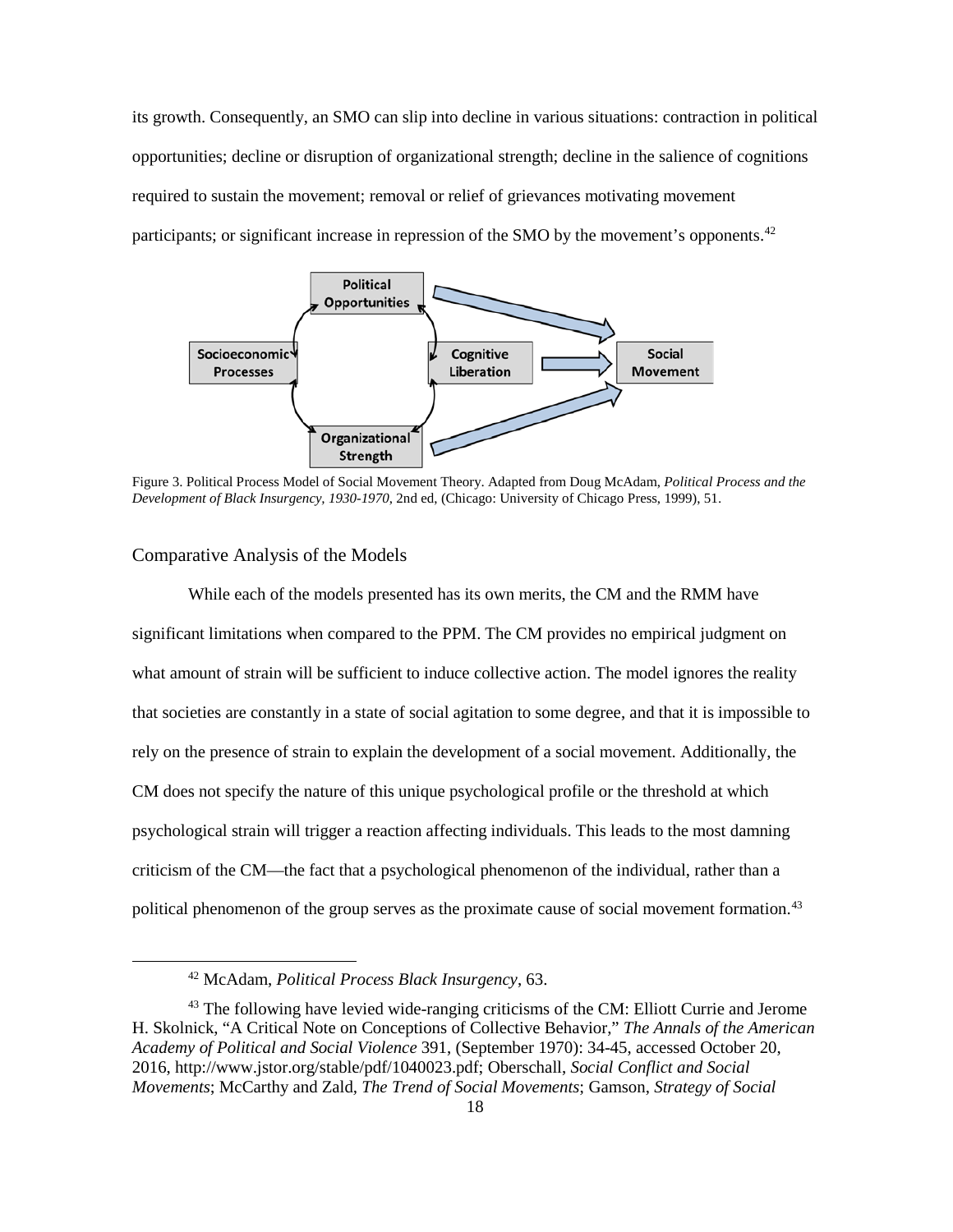Although the RMM is more advanced than the CM, it remains a deficient alternative when compared to the PPM. The RMM suffers from overreliance on elite sponsorship as a sufficient condition for movement formation. Critics of the RMM acknowledge the sponsorship of societal elites, but they argue that such sponsorship only occurs after the SMO has built sufficient political power to force elite alignment with the SMO. Although meager in its access to tangible resources such as capital and positions of authority, an aggrieved population often has access to an abundance of intangible resources such as moral commitment, trust, legitimacy, and informal social networks.[44](#page-26-0) In criticism of the RMM, what led McAdam to develop the PPM was his assertion that

1

<span id="page-26-0"></span><sup>44</sup> Sociologist Robert D. Benford wrote: "Resource mobilization scholars, in their haste to recast movement factors as highly rationalistic and thus to overthrow what they erroneously referred to as the collective behavior tradition, unwittingly neglected a vital social movement resource—emotions." "An Insider's Critique of the Social Movement Framing Perspective," *Sociological Inquiry* 67, issue. 4 (October 1997): 409-30, accessed October 20, 2016, http://onlinelibrary.wiley.com/doi/10.1111/j.1475-682X.1997.tb00445.x. The following have collectively levied criticisms against the RMM presented here: Charles Perrow, "The Sixties Observed," in *[The dynamics of social movements: resource mobilization, social control and tactics,](http://www.econbiz.de/Search/Results?lookfor=%22The+dynamics+of+social+movements+%3A+resource+mobilization%2C+social+control+and+tactics%22&type=PublishedIn)* Pamphlet from Frontiers of Sociology Symposium held on the Vanderbilt University, 192-211, (Cambridge, Mass: Winthrop, 1979); Louis A. Zurcher and David A. Snow, "Collective Behavior: Social Movements," *Social Psychology: Sociological Perspectives* (1981): 447-82; Ralph H. Turner, "Collective Behavior and Resource Mobilization as Approaches to Social Movements: Issues and Continuities," *Research in Social Movements, Conflict, and Change* 4 (1981): 1-24; Joseph R. Gusfield, "Social Movements and Social Change: Perspectives of linearity and fluidity,"

*Protest*; Rule and Tilly, "Political Process"; Charles Tilly, Louise Tilly, and Richard Tilly, *The Rebellious Century: 1830-1930* (Cambridge, MA: Harvard University Press, 1975); Kenneth Wilson and Tony Orum, "Mobilizing People for Collective Action," *Journal of Political and Military Sociology* 4, is. 2 (Fall 1976): 187, accessed October 20, 2016, [http://web.b.ebscohost.com/ehost/pdfviewer/pdfviewer?sid=fe70ed73-ce89-4411-b816-](http://web.b.ebscohost.com/ehost/pdfviewer/pdfviewer?sid=fe70ed73-ce89-4411-b816-165d4b719cdb%40sessionmgr106&vid=4&hid=125) [165d4b719cdb%40sessionmgr106&vid=4&hid=125;](http://web.b.ebscohost.com/ehost/pdfviewer/pdfviewer?sid=fe70ed73-ce89-4411-b816-165d4b719cdb%40sessionmgr106&vid=4&hid=125) Michael Schwartz, *Radical Protest and Social Structure: The Southern Farmers' Alliance and Cotton Tenancy 1880-1890* (Chicago: Chicago University Press, 1976); Jenkins and Perrow, "Insurgency of the Powerless;" Ron Aya, "Theories of Revolution Reconsidered: Contrasting Models of Collective Violence," *Theory and Society* 8, no. 1 (July 1979): 39-99, accessed October 20, 2016, http://www.jstor.org/stable/656921; McAdam, *Political Process Black Insurgency*. Gurney and Tierney address the CM with pointed criticism: "While the relative deprivation perspective was an advance over earlier approaches which viewed social movements as resulting from the expression of irrational impulses, the relative deprivation perspective is itself affected by too many serious conceptual, theoretical, and empirical weaknesses to be useful in accounting for the emergence and development of social movements." Joan Neff Gurney and Kathleen J. Tierney, "Relative Deprivation and Social Movements: A Critical Look at the Last Twenty Years of Theory and Research," *The Sociological Quarterly* 23, no. 1 (Winter 1982): 33-47, accessed October 20, 2016, http://www.jstor.org/stable/4106351.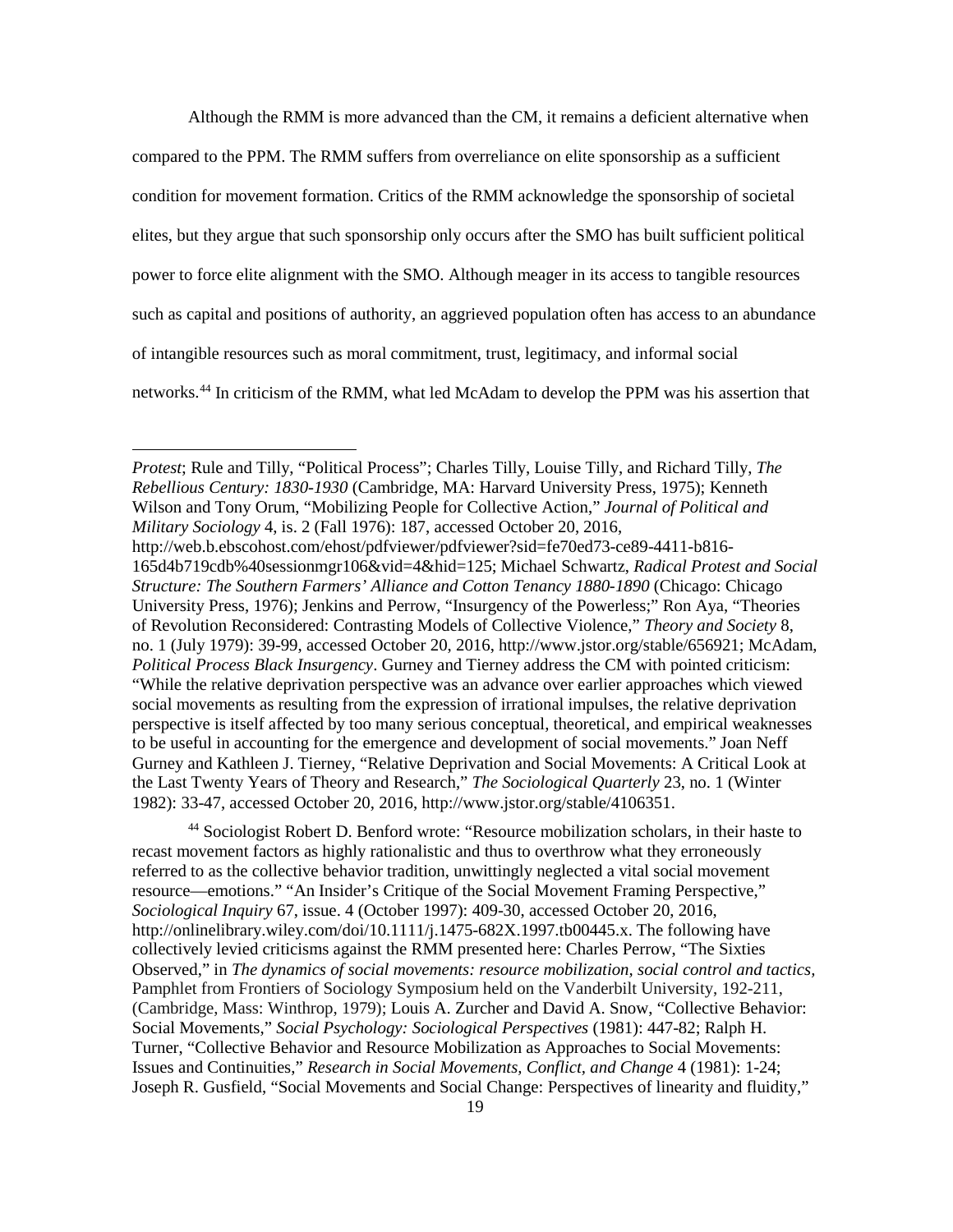"Even the most deprived groups possess greater potential for the successful exercise of political leverage than they have been given credit . . . The fact that these groups fail to exercise this potential much of the time is more often attributable to their shared perception of powerlessness than to any inherent impotence on their part."[45](#page-27-0)

The PPM accounts for more variables than the other leading models of SMT, while also accounting for the fluidity that social movements display throughout their life cycles. Arguably the PPM is more robust and applicable to a broader range of SMOs because, by comparison, it was developed after the CM and the RMM—allowing for the PPM to account for the criticisms levied at these earlier models. The PPM is not without its own critics, who claim that the variables of the model are not clearly enough defined—and by extension not quantifiable—and that the PPM, as a whole, is too general a model for universal application.<sup>[46](#page-27-1)</sup> However, these same critics still recognize that the PPM "is currently the hegemonic paradigm among social movement analysts."<sup>[47](#page-27-2)</sup> Therefore, because of its established acceptance, comprehensiveness, and wider applicability when compared

**.** 

*Research in Social Movements, Conflict, and Change* 4 (1981): 317-39. The PPM as proposed by McAdam, *Political Process Black Insurgency,* refocused attention on emotions as a crucial factor in social movements.

<sup>45</sup> McAdam, *Political Process Black Insurgency*, 31.

<span id="page-27-1"></span><span id="page-27-0"></span><sup>46</sup> The following have collectively levied wide-ranging criticisms against the PPM presented here: William A. Gamson and David S. Meyer, "Framing Political Opportunity," in *Comparative Perspectives on Social Movements: Political Opportunities, Mobilizing Structures, and Cultural Framings*, eds. Doug McAdam, John D. McCarthy, and Mayer N. Zald, 275-90, (UK: Cambridge University Press, 1996); Jeff Goodwin, James M. Jasper, and Jaswinder Khattra, "Caught in a Winding, Snarling Vine: The Structural Bias of Political Process Theory," *Sociological Forum* 14, no. 1 (March 1999): 27-54, accessed October 20, 2016, http://www.jstor .org/stable/pdf/685013 .pdf?seq=1#page\_scan\_tab\_contents; Aldon Morris, "Reflections on Social Movement Theory: Criticisms and Proposals*,*" *Contemporary Sociology* 29, no. 3(May 2000): 445- 54, accessed October 20, 2016, http://www.jstor.org/stable/pdf/2653931.pdf.

<span id="page-27-2"></span><sup>&</sup>lt;sup>47</sup> "Although not all scholars deploy its concepts, [the PPM] dominates the field of social movement research by powerfully shaping its conceptual landscape, theoretical discourse, and research agenda. Scholars from other theoretical camps cannot help but sit up and take notice. [The PPM] may be criticized, but it cannot be ignored." Goodwin, Jasper, and Khattra, "Caught in a Winding, Snarling Vine," 48.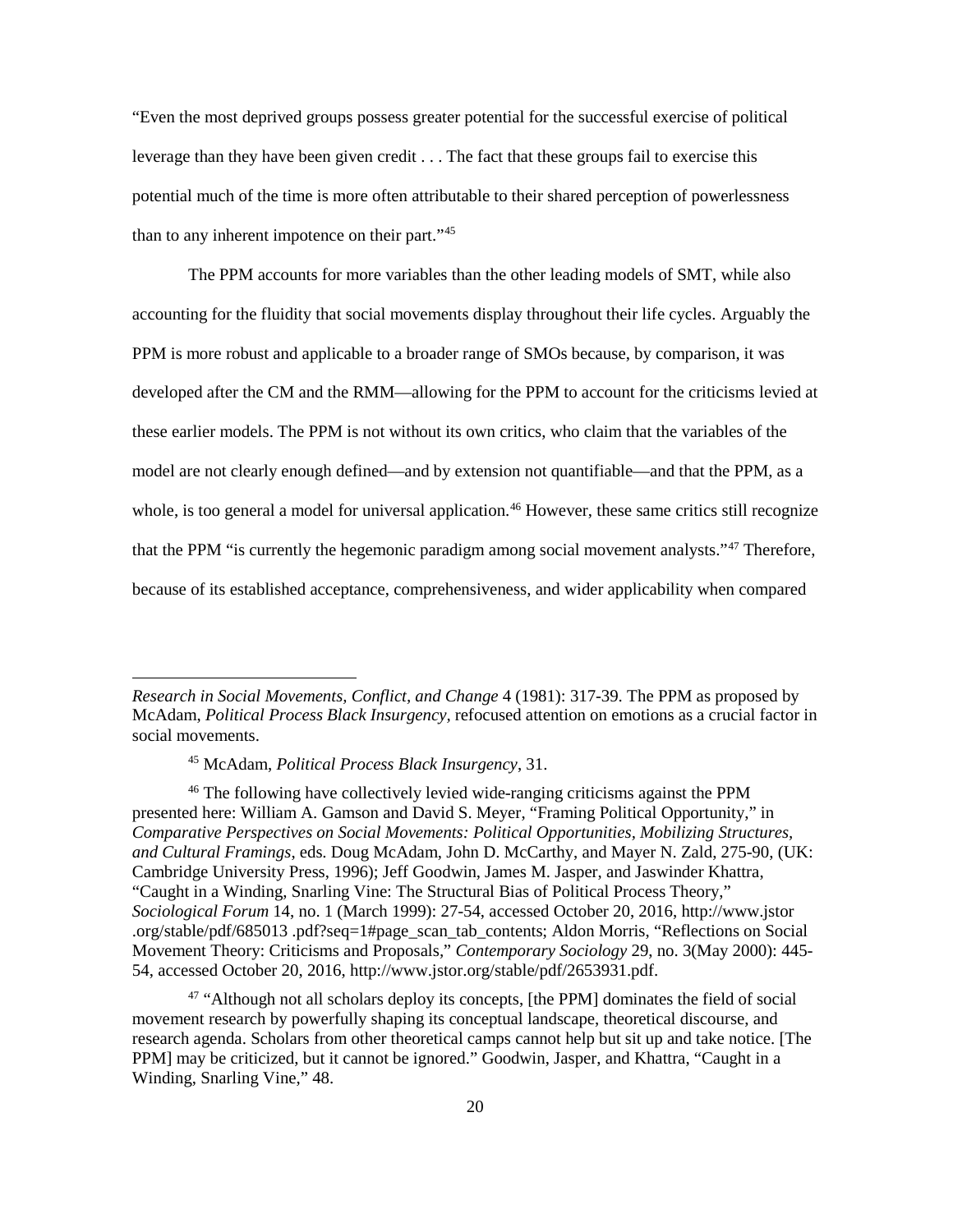to the CM and RMM, the PPM acts as the theoretical lens to facilitate analysis of Daesh and determine the potential value of viewing Daesh as an SMO.

#### <span id="page-28-0"></span>The History of Daesh: Birth, Death, and Rebirth

Truly understanding Daesh requires knowledge of its historical roots. [48](#page-28-1) The story of Daesh begins with a Jordanian street tough named Ahmad Fadil al-Khalayleh, better known by his *nom de guerre*, Abu Masab al-Zarqawi. Al-Zarqawi translated literally as "from Zarqa," refers to the industrial town in northern Jordan where Zarqawi was born in 1966. Zarqawi grew up as an insignificant youth from an unimportant family and village. In his younger days, Zarqawi had been a notorious bully, drinker, and alleged pimp; before dropping out of high school Zarqawi carried a rap sheet that included bootlegging, armed robbery, and murder.[49](#page-28-2) Before his first trip to Afghanistan to fight against the Soviets in 1989, Zarqawi's lifestyle was hardly compatible with that of a pious and non-secular Islamic warrior. However, his service amongst the mujahedeen in Afghanistan changed Zarqawi's life, and by the time he returned to Jordan in 1993 Zarqawi had also returned to Islam with a zealous fervor.

Zarqawi came back to Jordan with the ideology of jihad and was intent on reforming his home country, and ultimately "to set up an Islamist state."<sup>[50](#page-28-3)</sup> Back in Zarqa, Zarqawi continued to nurture the friendships he made in Afghanistan "that would lead to the formation of an international

<span id="page-28-1"></span> <sup>48</sup> David Ignatius, "How ISIS Spread in the Middle East: And How to Stop It," *The Atlantic,* October 29, 2015, accessed October 20, 2016, http://www.theatlantic.com /international/archive /2015/10/how-isis-started-syria-iraq/412042/. References on the evolution of Daesh include: Jay Sekulow, *Rise of ISIS: A Threat We Can't Ignore* (New York: Howard Books, 2014), 15-42; Gwynne Dyer, *Don't Panic: ISIS, Terror and Today's Middle East* (Toronto: Random House Canada, 2015), 75-146.

<span id="page-28-3"></span><span id="page-28-2"></span><sup>49</sup> Warrick, *Black Flags*, 50. Before departing for his first trip to Afghanistan Zarqawi had thirty-seven criminal charges pending against him—this might partially help explain the reason he chose to leave Jordan in the first place.

<sup>50</sup> Weaver, "The Short, Violent Life."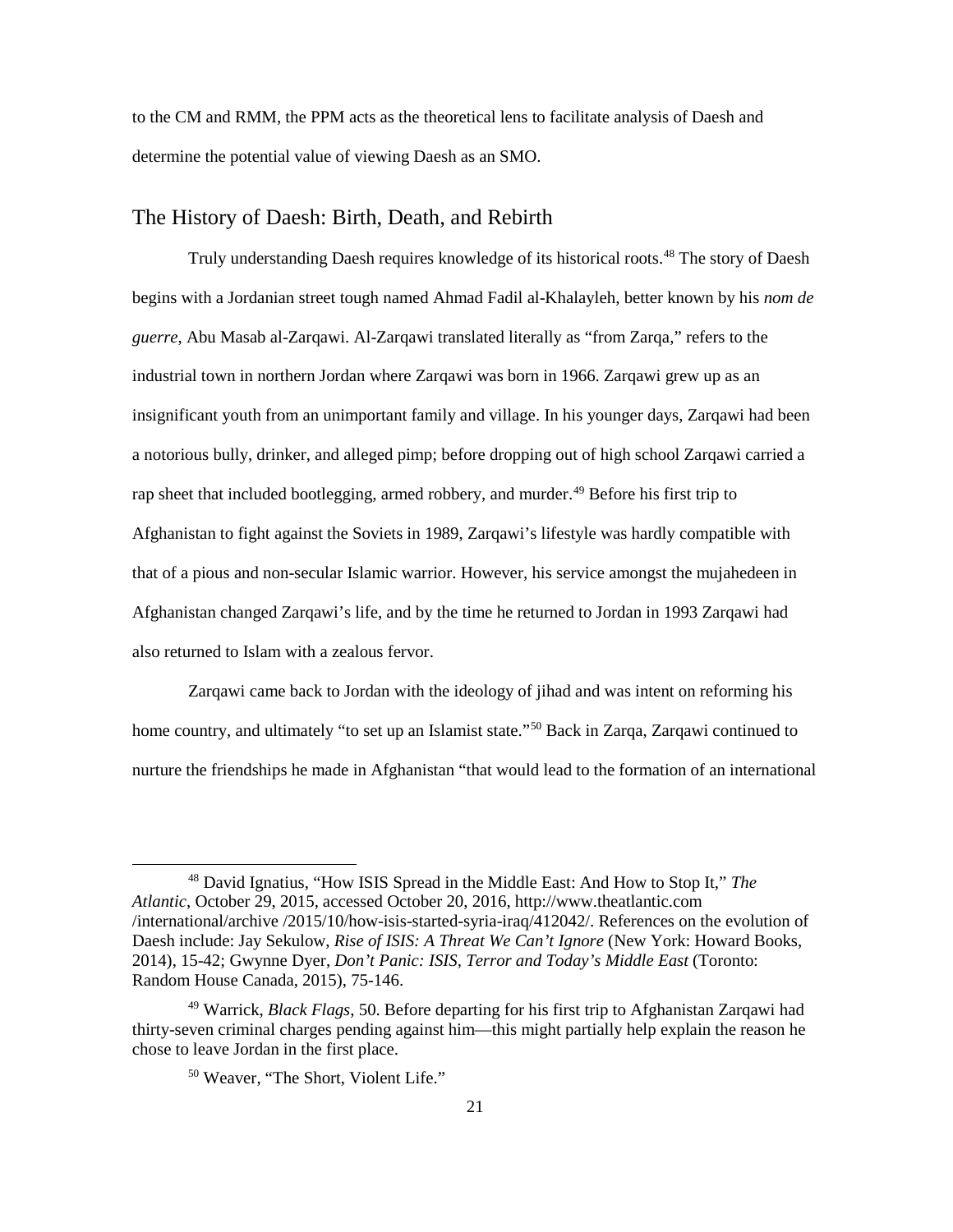support network for his activities."<sup>51</sup> Of most profound importance was the relationship Zarqawi maintained with a revered and militant Salafist cleric named Sheikh Abu Muhammad al-Maqdisi. In the early 1980s, Maqdisi has published *The Creed of Abraham*, which is considered to be "the single most important source of teachings for Salafist movements around the world.["52](#page-29-1) Having originated in Egypt at the end of the nineteenth century, as a modernist Sunni reform movement, Salafism violently rejects other interpretations of Islam, and aims to see the Muslim world overcome "the challenges posed by Western science and political thought."[53](#page-29-2) Unified under this extreme interpretation of Islam, Zarqawi and Maqdisi began recruiting followers and attempted to foment an Islamic revolution in Jordan. Their revolutionary careers were, however, short-lived.

After several botched operations, Jordanian security officials finally captured Maqdisi and Zarqawi in 1994 and sentenced them to fifteen years in a prison named Swaqa. Located on the edge of a desert nearly sixty miles from Amman, Swaqa houses Jordan's political prisoners. While serving his sentence in this prison, Zarqawi, under the tutelage of Maqdisi, began developing his revolutionary interpretation of Islam based on Salafism. In time, he established a cult of personality among the inmates, and in time he amassed an international following as he and Maqdisi broadcast their message of jihad across three continents using the Internet. In May of 1999, Zarqawi and a substantial number of other inmates—turned converts to his cause—were released following the granting of a general amnesty by Jordan's King Abdullah II. Upon his release, Zarqawi emigrated from Jordan before the mistake of his release could be rectified. After first arriving in Pakistan, Zarqawi eventually made his way to Afghanistan, intent on seeking resourcing and employment from al-Qaeda.

<span id="page-29-0"></span> $51$  Ibid.

<span id="page-29-1"></span> $52$  Ibid.

<span id="page-29-2"></span><sup>53</sup> Ibid.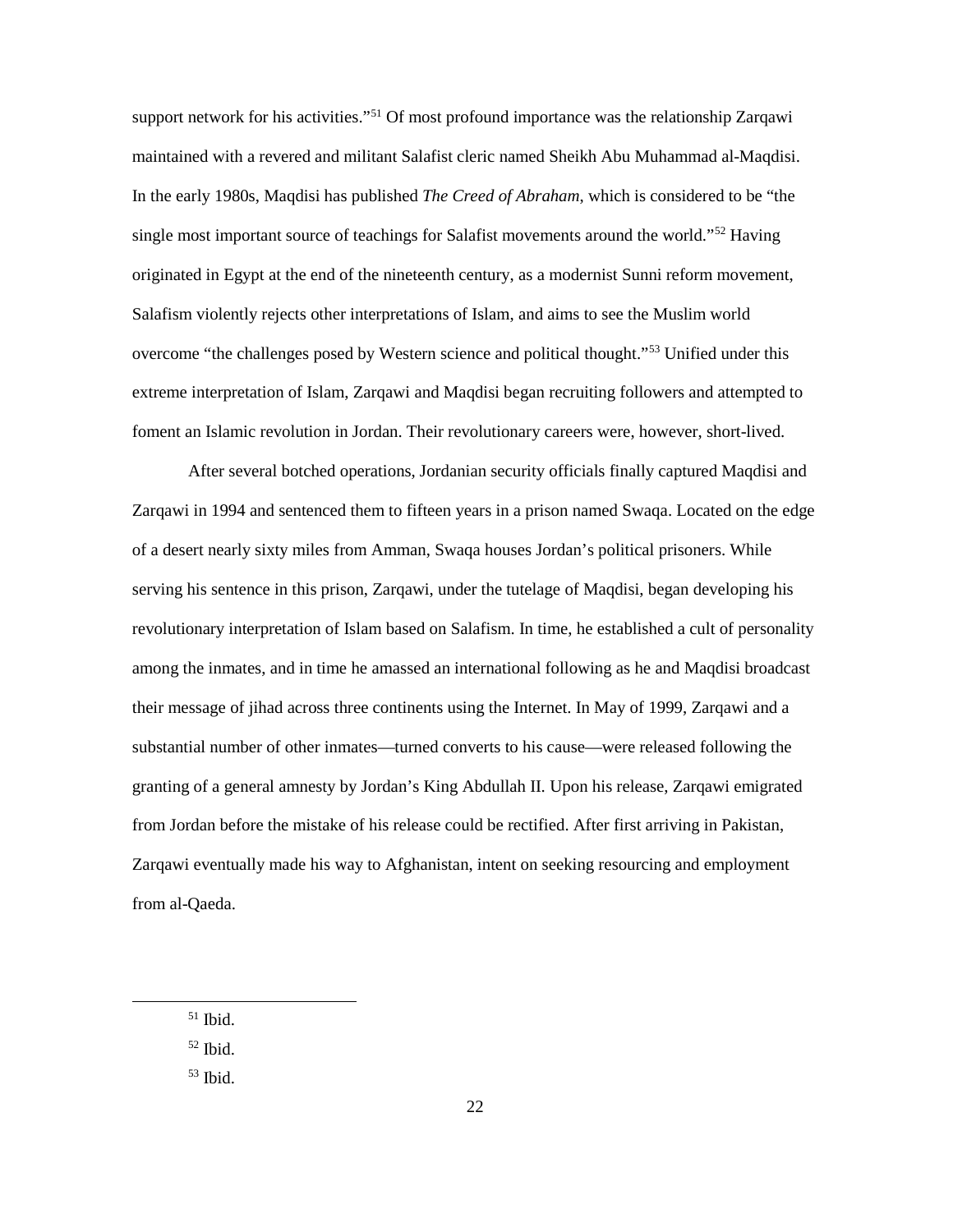While senior al-Qaeda leaders thought that Zarqawi was too much of a liability to fully adopt into the fold—due to his preference for the use of extreme violence and his disdain for those belonging to the Shia sect of the faith—they did believe that he could be useful to the organization. Accordingly, after Zarqawi traveled to Afghanistan in 1999 the senior leadership of al-Qaeda provided him resources to establish a training camp in the province of Herat. They intended the camp to cater specifically "to Islamist volunteers from Jordan and the other countries of the Levant as well as Iraq and Turkey."[54](#page-30-0) Al-Qaeda hoped that Zarqawi could attract at least a modicum of dedicated fighters to the cause; what Zarqawi accomplished far exceeded such expectations. By 2001 Zarqawi had grown his camp from a handful of fighters, to nearly three thousand, including their families. In the words of an al-Qaeda deputy, Zarqawi and his men were doing more than starting a training camp, "they were establishing a mini Islamic society."<sup>[55](#page-30-1)</sup> First deemed as a satellite project by al-Qaeda, Zarqawi's newly formed group, which he called *Jamaat al-Tawhid wa-l-Jihad* (JTWJ), quickly took on a life of its own. Daesh spokesmen credited JTWF for their origin in a November 2015 propaganda video.<sup>[56](#page-30-2)</sup>

When the United States launched its campaign inside Afghanistan in October 2001, Zarqawi and his fighters became targets of airstrikes, one of which caused a building to collapse on Zarqawi, seriously injuring him. Fleeing these airstrikes, Zarqawi, accompanied by some three hundred fighters, relocated to Iran and eventually to northern Iraq. Having established a new base of operations in Iraq, Zarqawi began traveling throughout the region—to Syria and Lebanon in

<span id="page-30-0"></span> <sup>54</sup> Warrick, *Black Flags*, 67. Safy al-Adel, a senior deputy in al-Qaeda, proposed to bin Laden that the organization could best employ Zarqawi as a recruiter of foreign fighters from the Levant.

<sup>55</sup> Weaver, "The Short Violent Life"; Warrick, *Black Flags,* 68.

<span id="page-30-2"></span><span id="page-30-1"></span><sup>56</sup> Aaron Y. Zelin, "The War Between ISIS and al-Qaeda for Supremacy of the Global Jihadist Movement," *Washington Institute for Near East Policy: Research Notes*, no. 20 (June 2014): 1, accessed August 25, 2016, http://www.washingtoninstitute.org/uploads/ Documents/pubs /ResearchNote\_20\_Zelin.pdf; Wood, "What ISIS Really Wants."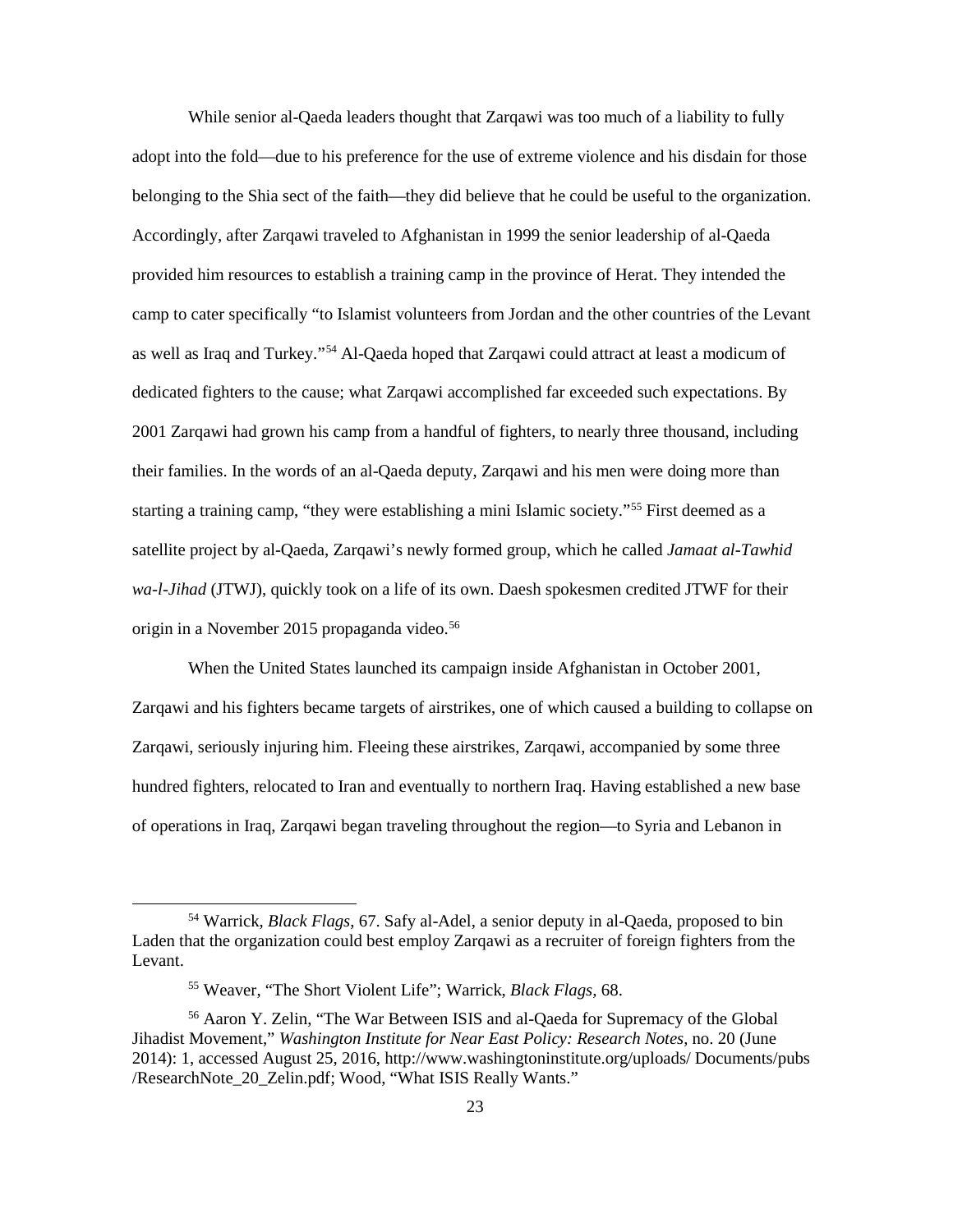particular—expanding his network, recruiting fighters, and garnering resources.<sup>[57](#page-31-0)</sup> Simultaneously Zarqawi sought to solidify his image as a jihadist leader, an effort made much easier after Secretary of State Colin Powell's presentation to the United Nations (UN) Security Council on February 5, 2003.

Secretary Powell's presentation to the UN Security Council, now known to be fraught with errors, was intended to establish Washington's case against the Iraqi regime. During the presentation Secretary Powell made the tenuous link between al-Qaeda and Zarqawi, claiming that Zarqawi and his fighters, as representatives of al-Qaeda, had established terrorist training camps in Iraq following their ouster from Afghanistan, and that they had in their possession, and were continuing to produce, chemical and biological agents such as Ricin.[58](#page-31-1) According to Warrick, although previously just an upstart, and having never officially been a part of al-Qaeda, "With one speech, the White House had transformed Zarqawi from an unknown jihadist to an international celebrity and the toast of the Islamist movement."[59](#page-31-2)

In the summer of 2003, following the American invasion of Iraq, Zarqawi moved into the Sunni triangle—a densely populated Sunni region northwest of Baghdad—and became infamous almost instantly. At the time, the political environment in Iraq was fertile for the planting of Zarqawi's organization. Several factors made the moment opportune, including the US-established Coalition Provisional Authority's (CPA) decision to de-Baathify the Iraqi government, its inability to prevent widespread looting, and its failure to provide essential services to Iraqi civilians. Amidst the chaos, Zarqawi and his fighters carried out several high-profile attacks in August, including a car bomb attack on the Jordanian embassy, the bombing of the UN Headquarters which killed

 <sup>57</sup> Weaver, "The Short, Violent Life."

<span id="page-31-2"></span><span id="page-31-1"></span><span id="page-31-0"></span><sup>&</sup>lt;sup>58</sup> Colin Powell, "Full text of Powell speech (pt I)," (presentation to the United Nations Security Council), *BBC News*, February 5, 2003, accessed October 1, 2016, http://new.bbc.co.uk/2/ hi/middle\_east/2729525.stm.

<sup>59</sup> Warrick, *Black Flags*, 97.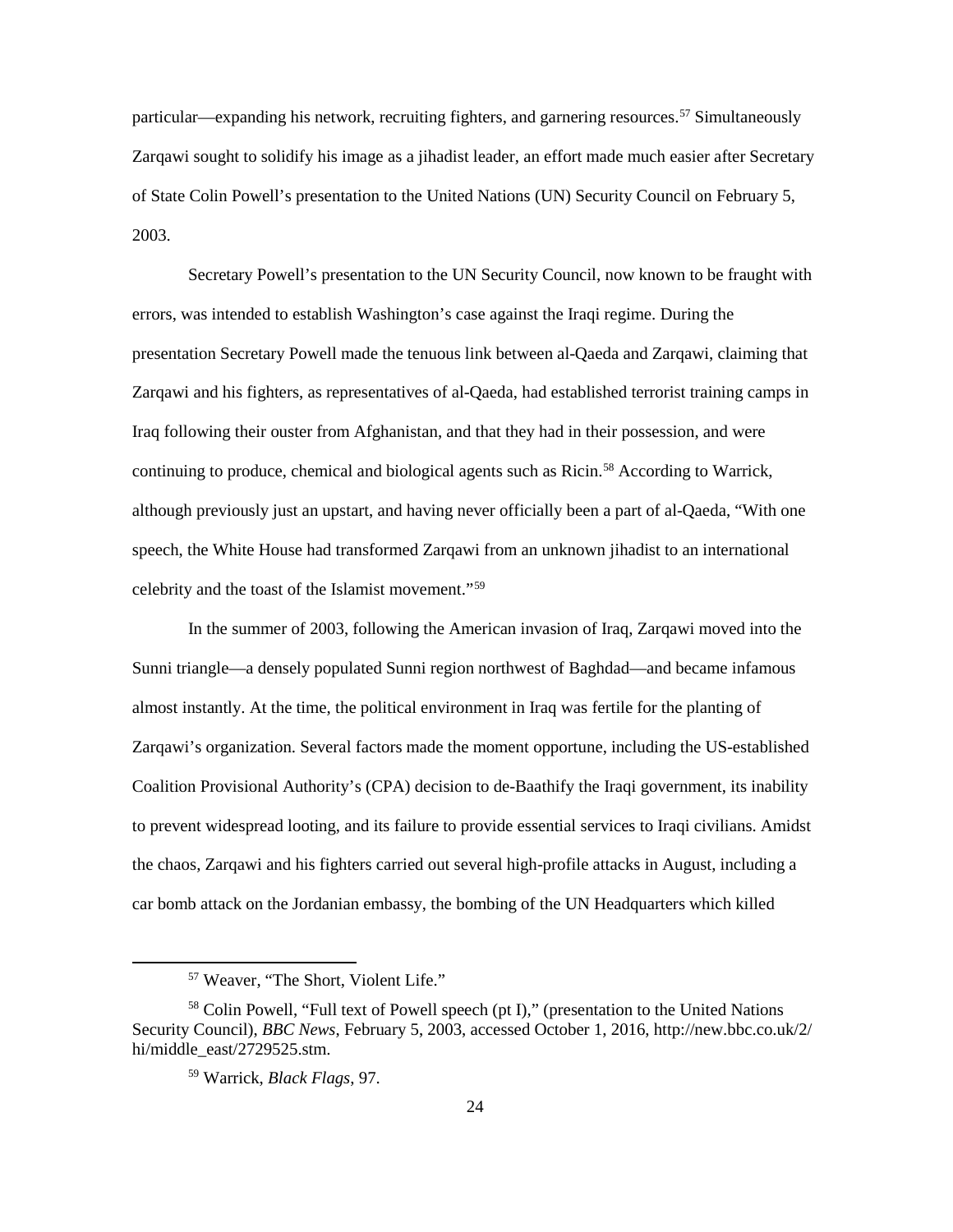twenty-two people along with the UN Special Representative in Iraq, Sergio Vieira, and the bombing of Shia Islam's holy shrine in Najaf which killed over a hundred people. Such attacks established Zarqawi as the symbol of the resistance in Iraq, gaining support for his organization from the marginalized Sunni tribes, former Baathist party members, and foreign fighters who wanted to travel to Iraq to wage jihad against the American invaders. As stated by Warrick, "[Zarqawi's] movement, now supported by thousands of embittered Iraqis and sympathetic Islamists from across the Muslim world, would soon pose the greatest single threat to American ambitions in Iraq."[60](#page-32-0)

In the political black hole created by the American invasion and subsequent overthrow of Saddam Hussein's regime, Zarqawi continued to cultivate his image of brutality by conducting, and then broadcasting over the Internet, the beheading of hostages, as well as directing waves of suicide bombings against Shiite targets—eventually earning himself the moniker "the sheikh of slaughterers."[61](#page-32-1) Zarqawi argued that this use of extreme violence would simultaneously achieve his three objectives of "destabilizing Iraq, eliminating a hateful apostasy, and, most important, forcing Sunnis to take up arms in a war that would lead to their liberation—a war that would ignite—an 'awakening of the slumberer and rousing the sleeper."<sup>[62](#page-32-2)</sup> Zarqawi intended to plunge Iraq into chaos by instigating a civil war, with the intent of developing a Sunni movement in Iraq and across the region based on a Salafist interpretation of Islam.<sup>[63](#page-32-3)</sup> Through his use of extreme violence,

 <sup>60</sup> Warrick, *Black Flags*, 121; see also Weaver, "The Short, Violent Life."

<sup>61</sup> Warrick, *Black Flags*, 128.

<sup>62</sup> Ibid., 128.

<span id="page-32-3"></span><span id="page-32-2"></span><span id="page-32-1"></span><span id="page-32-0"></span><sup>&</sup>lt;sup>63</sup> Ibid., 138-50, 160. Regardless of his success in Iraq, Zarqawi always kept the overthrow of the Jordanian monarchy and the instigation of a social revolution in his home country as a top priority. This is evident by numerous plots Zarqawi schemed for execution in Jordan, to include the failed plot to bomb the Jordanian intelligence service headquarters in 2004 which had the potential to kill approximately 80,000 civilians.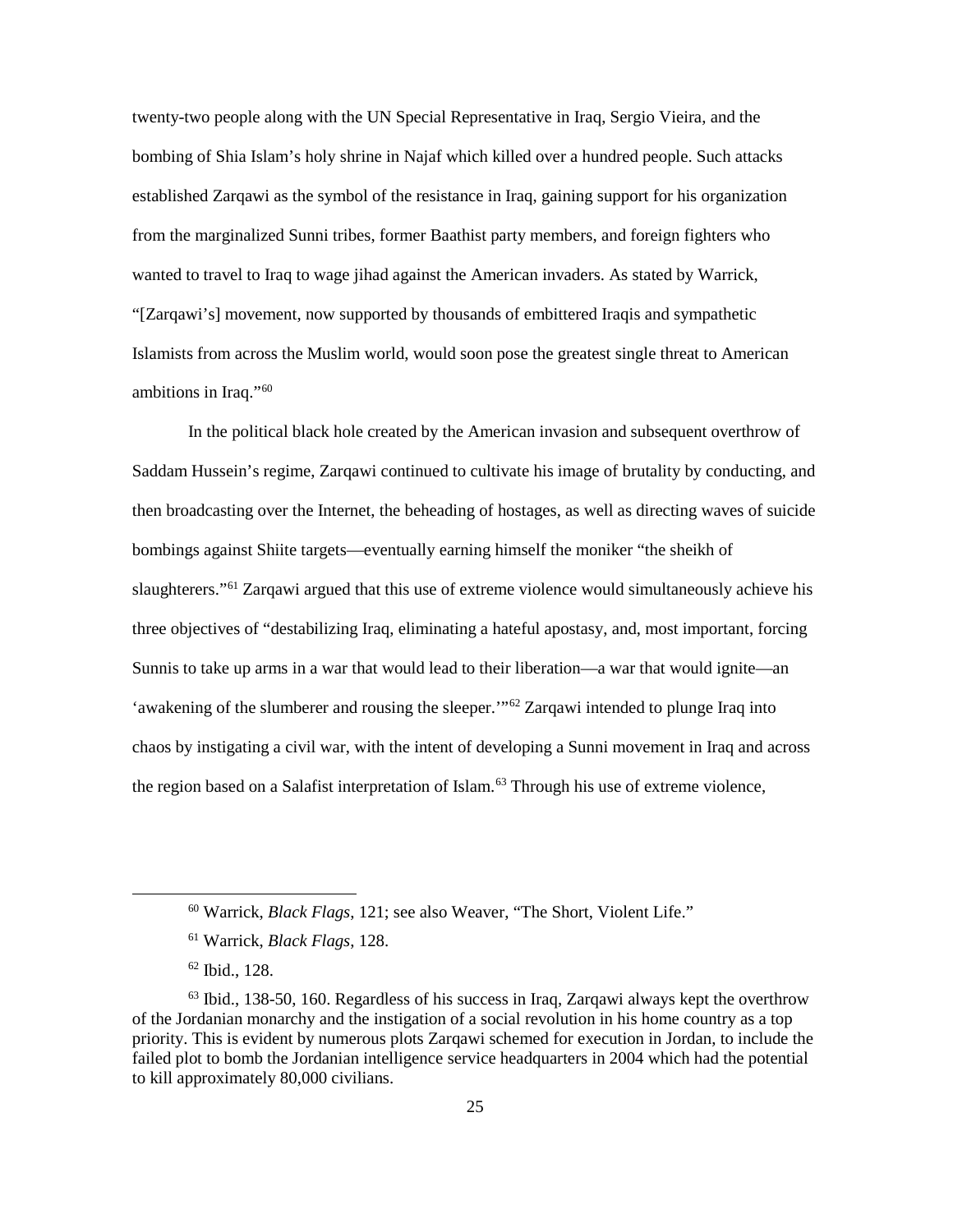Zarqawi was forging new enemies and allies, and was forcing those who had previously been unwilling to commit to the conflict to do so.

Having independently achieved notoriety, Zarqawi finally paid allegiance to, and was accepted by, al-Qaeda's top leadership in October 2004. In doing so, Zarqawi earned the title of "Emir of al-Qaeda's Operations in the Land of Mesopotamia."[64](#page-33-0) Although neither Islamist favored the other, the merger and subordination of Zarqawi's JTWJ under that of Osama bin Laden's al-Qaeda benefited both leaders. For Zarqawi, the acceptance by and endorsement from bin Laden augmented his credibility and strengthened his grip on the Iraqi Sunni tribes. Zarqawi saw the merger as something more than a mere partnership—he saw it as "a new beginning, the birth of a movement that would cleanse Muslim lands of 'every infidel and wicked apostate' and pave the way for the restoration of the Islamic caliphate."<sup>[65](#page-33-1)</sup> For bin Laden the acceptance of Zarqawi gave al-Qaeda a foothold in Iraq, but more importantly it helped to forestall Zarqawi's "emergence as the single most important terrorist figure in the world."[66](#page-33-2) The agreement between Zarqawi and bin Laden ushered in a name change for JTWJ, known henceforth as al-Qaeda in the Land of the Two Rivers, or more commonly as al-Qaeda in Iraq (AQI).<sup>[67](#page-33-3)</sup>

The relationship between the two jihadists remained tumultuous, with bin Laden chastising Zarqawi over the tactics he employed in Iraq such as hostage beheadings, mass execution of Shiites, and attacks against mosques, because they negatively affected Muslim opinion of al-Qaeda.<sup>[68](#page-33-4)</sup> Despite chastisement by the senior leaders of al-Qaeda, however, Zarqawi continued unabatedly with his approach. In AQI propaganda videos Zarqawi began to reveal a conviction "regarding his

<span id="page-33-0"></span> <sup>64</sup> Weaver, "The Short, Violent Life."

<span id="page-33-1"></span><sup>65</sup> Warrick, *Black Flags*, 175.

<span id="page-33-2"></span><sup>66</sup> Weaver, "The Short, Violent Life."

<span id="page-33-3"></span><sup>67</sup> Zelin, "The War Between ISIS and al-Qaeda," 1.

<span id="page-33-4"></span><sup>68</sup> Weaver, "The Short, Violent Life."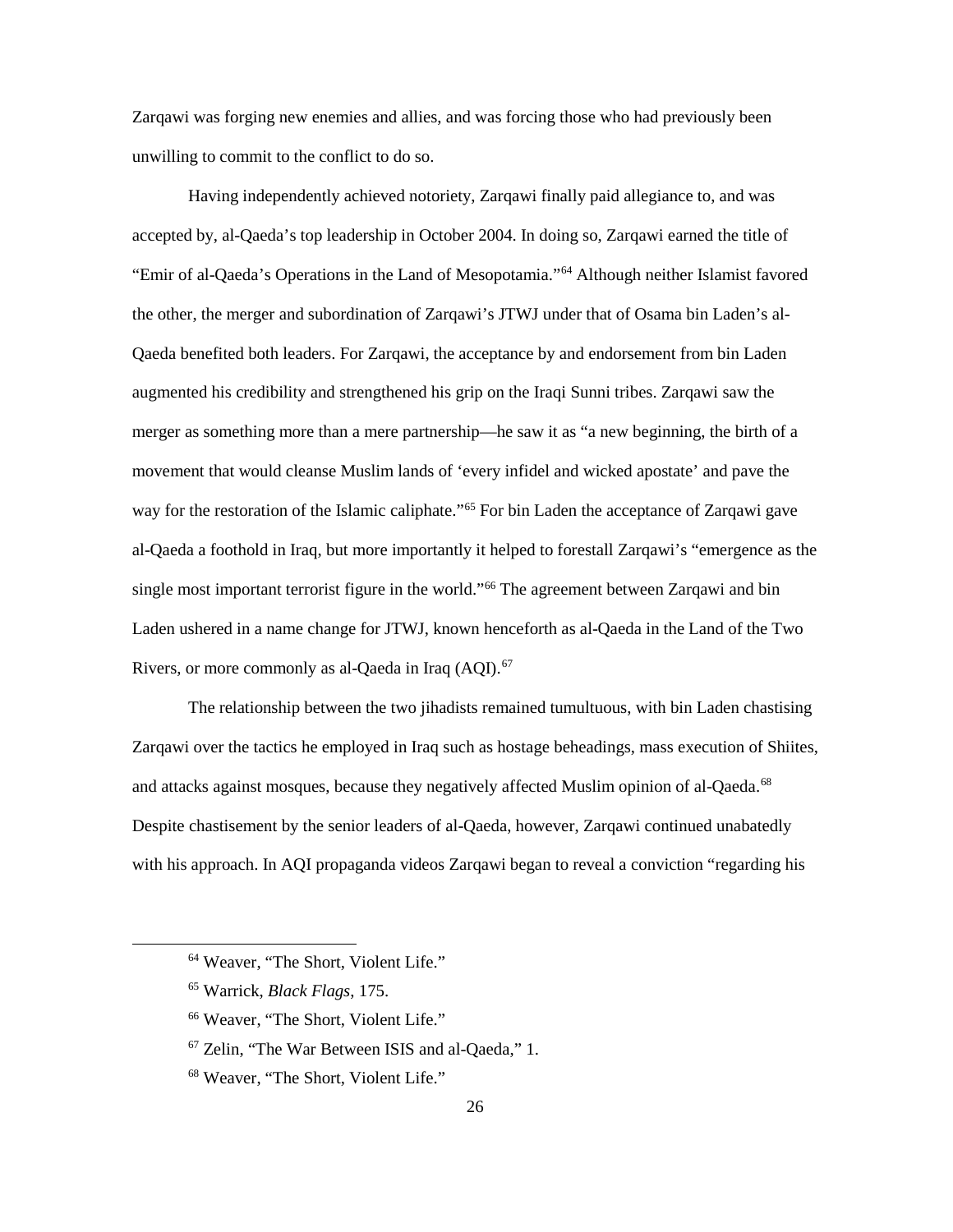own destiny as a midwife for the new golden age of Islam. He referred to apocalyptic passages in the Hadith describing the end-times struggle that would lead to Islam's ultimate triumph."<sup>[69](#page-34-0)</sup> Capable of inspiring cultish behavior, it was this type of messianic thinking that would set AQI, and subsequently Daesh, apart from that of al-Qaeda central. As noted by journalist Joby Warrick, Zarqawi's use of extreme violence, packaged with appealing rhetoric, promulgated over the Internet, began to draw a substantial influx of foreign fighters into Iraq:

The hard-core jihadists—the ones willing to fight and die on Zarqawi's orders—were streaming into Iraq at a rate of 100 to 150 a month to join "the sheikh of slaughterers." Zarqawi had embraced the emerging power of the Internet to craft a reputation as a fierce warrior who killed Allah's enemies without mercy. The images he posted, though repulsive to most people, made him an icon and a hero to many thousands of young men who saw him as avenging the Muslim nation for centuries of perceived humiliations and defeats.<sup>[70](#page-34-1)</sup>

After the merger with al-Qaeda, Zarqawi became the de facto jihadist frontrunner in Iraq; he held enough clout to bring "together several other groups to form the Mujahedeen Shura Council in early 2005."<sup>[71](#page-34-2)</sup> Zargawi was now directing the efforts of multiple jihadist groups across the country. Then, with the bombing of the al-Askari mosque in February 2006, the most holy Shia site in Iraq, Zarqawi finally initiated his civil war; the destruction of the mosque set off a series of killings and reprisals by roving Shia and Sunni gangs.[72](#page-34-3)

As Iraq was careening towards the abyss a series of fortunate events coincided that brought the country a period of stability. First, Zarqawi was killed in an American airstrike in June 2006. Second, a spontaneous mobilization of the Sunni tribes in the province of Anbar set off a period known as the *Sahwa*, whereby Sunni tribal leaders ousted AQI from its previously protected sanctuaries in Iraq. The tribes opposed AQI's "Salafist-inspired ambition to establish an Islamic

 <sup>69</sup> Warrick, *Black Flags*, 170.

<sup>70</sup> Ibid., 187.

<span id="page-34-3"></span><span id="page-34-2"></span><span id="page-34-1"></span><span id="page-34-0"></span><sup>71</sup> Richard Barrett, *The Islamic State* (Soufan Group, November 2014), 11, accessed August 25, 2016, http://www.soufangroup.com/wp-content/uploads/2014/10/TSG-The-Islamic-State-Nov14.pdf.

<sup>72</sup> Warrick, *Black Flags*, 203.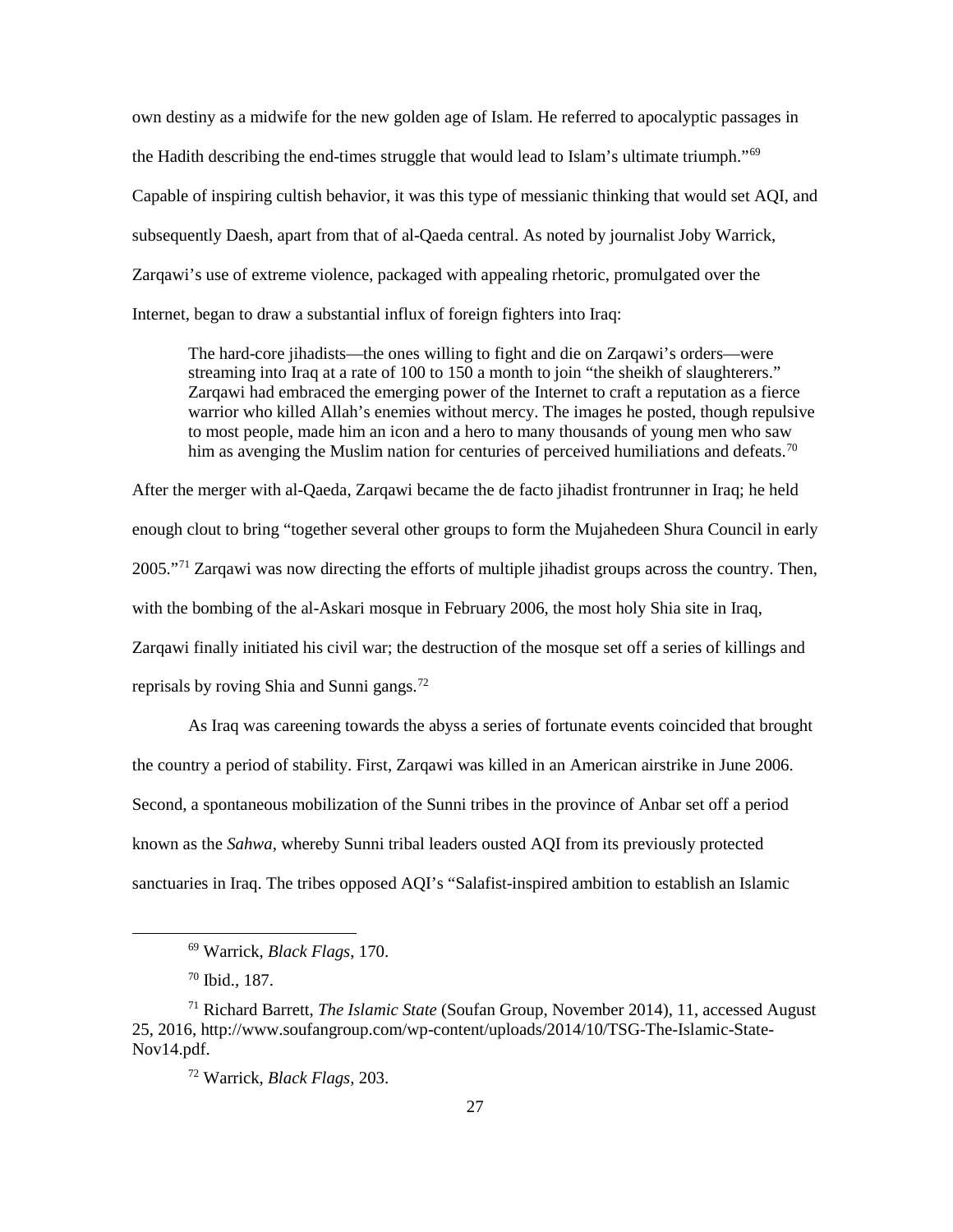emirate in their regions," and were alienated by the "organization's extreme combat methods and killings campaign that had targeted hundreds of their leaders."<sup>73</sup> Third, the American troop surge in 2007 allowed for more aggressive targeting of AQI members. These three events soon initiated the decline of AQI. The group lost its funding, sanctuary, freedom of movement, and its cause.<sup>[74](#page-35-1)</sup>

No longer bound by its former leader's pledge of loyalty to al-Qaeda, Zarqawi's organization tried to reinvent itself. Soon it adopted a new name, the Islamic State of Iraq (ISI), it introduced new leaders, and attempted to reassert itself over the Sunni tribes. However, this organization, also referred to as Daesh, was becoming increasingly irrelevant due to more effective targeting by coalition forces, resulting from the provision of better intelligence from Iraq's Sunni population. Daesh was only able to find new life because of three occurrences. First came the announcement that Abu Bakr al-Baghdadi would take over as the leader of Daesh following a US airstrike which killed its previous leader in April 2010. Baghdadi had the religious credentials, capability, and aggressiveness needed to rebuild Daesh. Next, following the withdrawal of US forces from Iraq in December 2011, the Iraqi government, under the direction of Prime Minister Nuri al-Malaki, began to marginalize and persecute the country's minority Sunni population. This allowed Daesh to regain support and sanctuary from the disgruntled Sunnis. Finally, civil war broke out in Iraq's neighboring country of Syria. Daesh found new life in Syria—with its development of a startup rebel group named *Jahbhat al-Nusra*—garnering much-needed resources in the form of fighters, funding, and weapons.[75](#page-35-2)

<span id="page-35-2"></span><span id="page-35-1"></span><span id="page-35-0"></span><sup>75</sup> Dyer, *ISIS, Terror and Today's Middle East,* 111-29; Stern and Berger, *ISIS: The State of Terror* (New York: Harper Collins, 2015), 25-51. Many Daesh operatives were sent to establish *Jabhat al-Nusra*; the mission was specifically entrusted to Syrian-born AQI member Abu Mohammed al-Jawlani. *Jahbhat al-Nusra*, (al-Nusra Front), first positioned itself as an independent entity in the Syrian civil war—neither affiliating itself with al-Qaeda nor Daesh. Within a year, al-Nusra had established itself as the dominant rebel group in Syria, siphoning off fighters and resources from other rebel groups fighting against the regime of Bashar al-Assad. When Daesh announced their merger with al-Nusra in April 2013—in an attempt to regain control over its

 <sup>73</sup> Benraad, "Iraq's Tribal 'Sawha.'"

<sup>74</sup> Warrick, *Black Flags*, 250.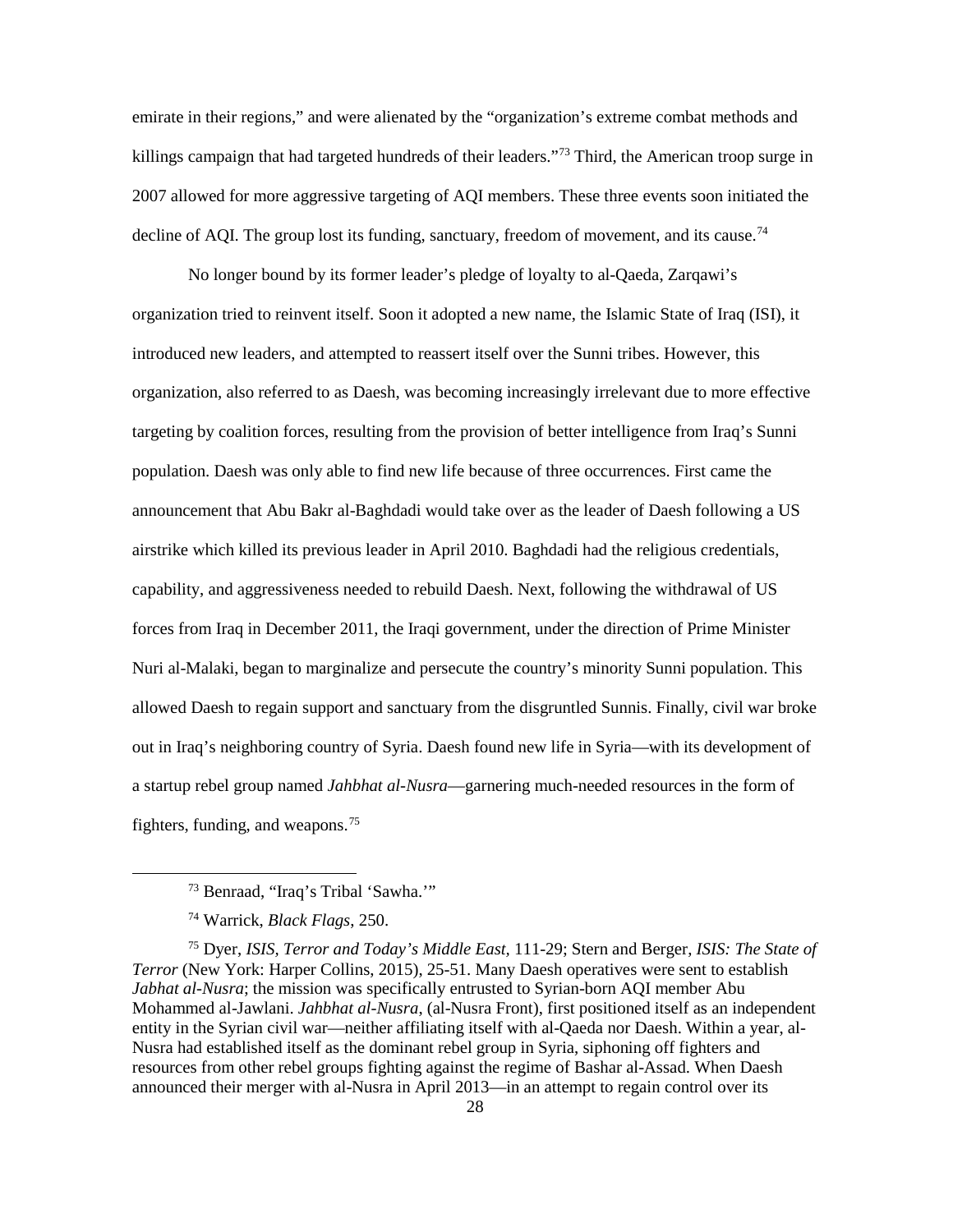Following its initial success in Syria, Daesh continued seizing control of ever larger swaths of ungoverned territory throughout the summer of 2014. [76](#page-36-0) By June Daesh controlled territory from Aleppo in Syria to the Salah ad Din province in Iraq, an area larger than the United Kingdom.<sup>[77](#page-36-1)</sup> Daesh had also seized several key cities in both countries—most notably Mosul, Fallujah, Hawija, Tikrit, Tal Afar, and Raqqa as previously mentioned; was flush with funds received from donors or acquired through various illegal means; and had confiscated large amounts of supplies and military equipment from Iraqi army units fleeing Daesh's drive towards Baghdad.[78](#page-36-2) Then, on June 29, 2014, the chief spokesmen of Daesh, Abu Muhammad al-Adnani, declared that the organization was going to "reconstitute the caliphate, a historical Islamic empire with vast resonance for Muslims

1

<span id="page-36-1"></span><sup>77</sup> Charles Lister, "Assessing Syria's Jihad," *Survival: Global Politics and Strategy* 56, no. 6 (2014): 87-112, accessed November 24, 2016, http://iiss.tandfonline.com/doi/abs/10.1080/ 00396338.2014.985439; Patrick Cockburn, "ISIS Consolidates," *London Review of Books* 36, no. 16 (August 2014): 3-5, accessed November 24, 2016, http://www.lrb.co.uk/v36/n16/patrickcockburn/isis-consolidates. Notably, this stretch of land was also once ruled by Nur al-Din Zengi, a sultan of the Zengi dynasty, who successfully defended Muslim lands against Christian crusaders during the  $12<sup>th</sup>$  century—Nur al-Din was an inspiration for Zarqawi's founding of AQI. See Alexander Mikaberidze, ed., *Conflict and Conquest in the Islamic World: A Historical Encyclopedia,* vol. 1, (Santa Barbara, CA: ABC-CLIO, 2011), 663.

<span id="page-36-2"></span><sup>78</sup> Stern and Berger, *ISIS: The State of Terror*, 45-46; Matthew Levitt, "Terrorism Financing and the Islamic State," Statement to the House Financial Services Committee, November 13, 2014, accessed November 24, 2016, http://financialservices.house.gov/uploadedfiles/hhrg-113 ba00-wstate-mlevitt-20141113.pdf. By November 2014 Daesh had access to cash reserves ranging up to a billion dollars and it was generating between one to three million per day through charitable donations, the selling of artifacts, ransoming of hostages, taxation of locals, and oil smuggling—the last being Daesh's most important source of revenue.

startup—infighting broke out between Daesh, al-Nusra, and al-Qaeda. This infighting resulted in al-Qaeda officially disavowing Daesh in February 2014, the total separation of al-Nusra from Daesh, Daesh absorbing the majority of al-Nusra's resources, and the establishment of Daesh's capital in the Syrian city of Raqqa.

<span id="page-36-0"></span><sup>76</sup> Dyer, *ISIS, Terror and Today's Middle East*, 120-25; Hassan Hassan, "More than ISIS, Iraq's Sunni Insurgency," *Carnegie Endowment for International Peace*, June 17, 2014, accessed November 24, 2016, http://carnegieendowment.org/sada/2014/07/24/more-than-isis-iraq-s-sunniinsurgency/hdvi. The regime of Bashar al-Assad was either unwilling or unable to wrest control of its eastern Syrian territory from Daesh, and the government of Iraq—under the leadership of Prime Minister Nouri al-Maliki—had alienated the Sunni tribesmen in its western territories, allowing Daesh to regain a foothold there. Reportedly, more than eighty Sunni tribes were fighting alongside Daesh against the government of Iraq in early 2014.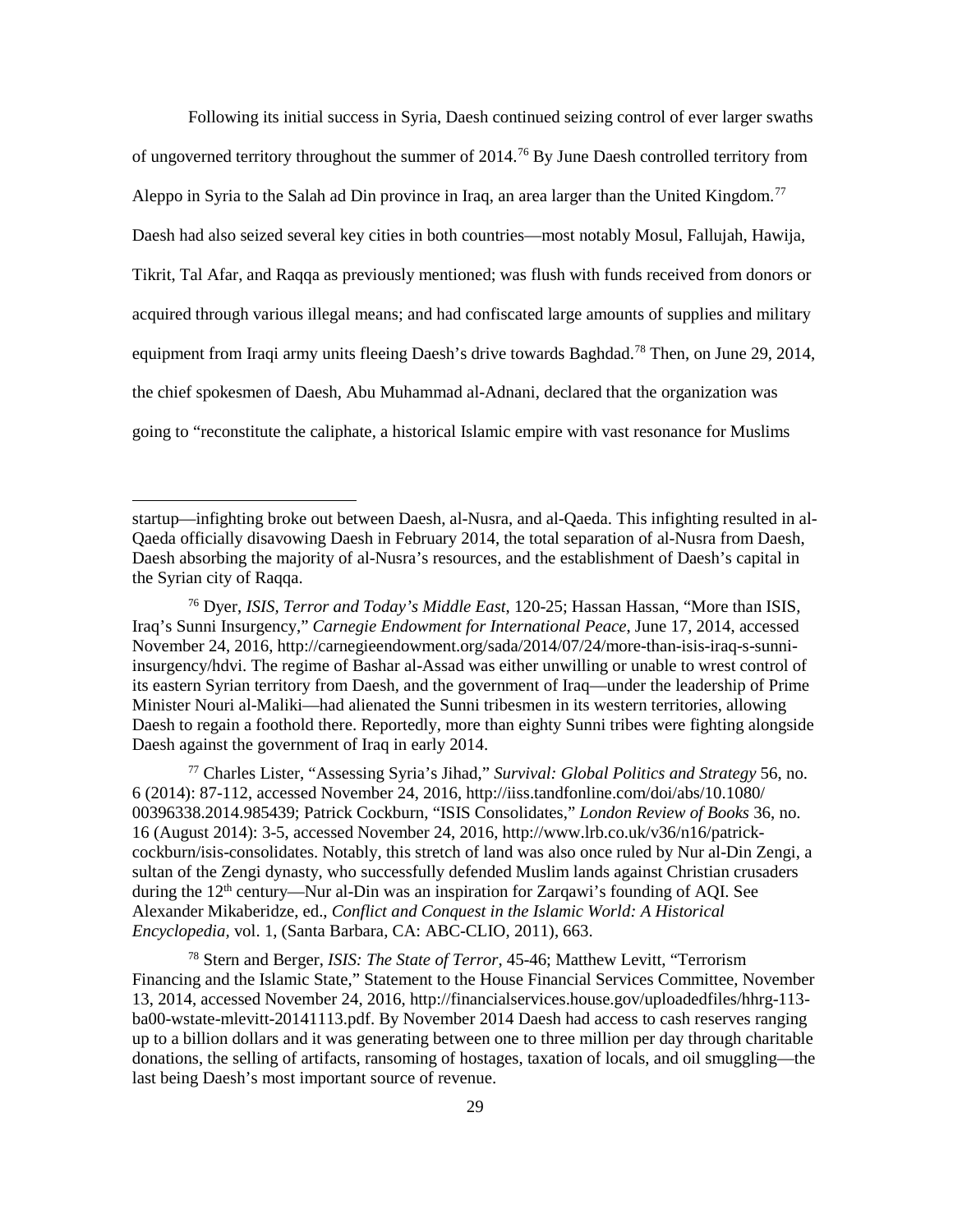around the world, but especially for Salafi jihadists, whose efforts were all nominally in the service of that goal."[79](#page-37-1) A few days later, Baghdadi provided a sermon at the al-Nuri Mosque in Mosul, claiming the position of caliph for himself and providing a call for support from the ummah—the worldwide Muslim community. As stated by McCants, "With that, the caliphate was supposedly reborn and [Muslim] prophesy was fulfilled. All Muslims had to now bend the knee to Abu Bakr al-Baghdadi, renamed Caliph Ibrahim al-Baghdadi."[80](#page-37-2)

#### <span id="page-37-0"></span>Daesh as a Transnational Social Movement Organization

Over the last decade there has been an increased research focus on the integration of religious movements within social movement studies; of interest to this paper, is emerging research on the radical Islamic movement.[81](#page-37-3) This movement is comprised of several SMOs adhering to "a radical interpretation of Islam that seeks to transform majority-Muslim societies into Islamic states and/or unite the ummah," but differ in their willingness to use violence as a means to achieve such political aims.[82](#page-37-4)

<span id="page-37-1"></span> <sup>79</sup> Stern and Berger, *ISIS: The State of Terror*, 46. There had not been a credible claimant to the position of caliph since the last caliphate was dissolved with the defeat of the Ottoman Empire at the end of World War I. See McCants, *ISIS Apocalypse*, 122.

<sup>80</sup> McCants, *ISIS Apocalypse*, 122.

<span id="page-37-3"></span><span id="page-37-2"></span><sup>81</sup> Paul M. Lubeck, "The Islamic Revival: Antinomies of Islamic Movements Under Globalization," in *Global Social Movements,* eds. Robin Cohen and Shirin Rai (New Brunswick, NJ: Althone Press, 2000), 146-64; Carrie Rosefsky Wickham, *Mobilizing Islam: Religion, Activism, and Political Change in Egypt* (New York: Columbia University Press, 2002); Quintan Wiktorowicz, *The Management of Islamic Activism: Salafis, the Muslim Brotherhood, and State Power in Jordan* (Albany, NY: State University of New York Press, 2001); Quintan Wiktorowicz, ed., *Islamic Activism: A Social Movement Theory Approach* (Bloomington, IN: Indiana University Press, 2004); Janine Clark, "Social Movement Theory and Patron-Clientelism: Islamic Social Institutions and the Middle Class in Egypt, Jordan, and Yemen," *Comparative Political Studies* 37, no. 8 (October 2014): 941-68; Oberschall, "Explaining Terrorism," 26-37; Sutton and Vertigans, "Islamic 'New Social Movements,'" 101-16.

<span id="page-37-4"></span><sup>82</sup> Sutton and Vertigans, "Islamic 'New Social Movements,'" 104. Those organizations which elect to employ violence to achieve their political aims have alternatively been sub-grouped by some analysts as the global jihadist movement under the overall phenomenon of radical Islam. McCants, *The ISIS Apocalypse*, 146.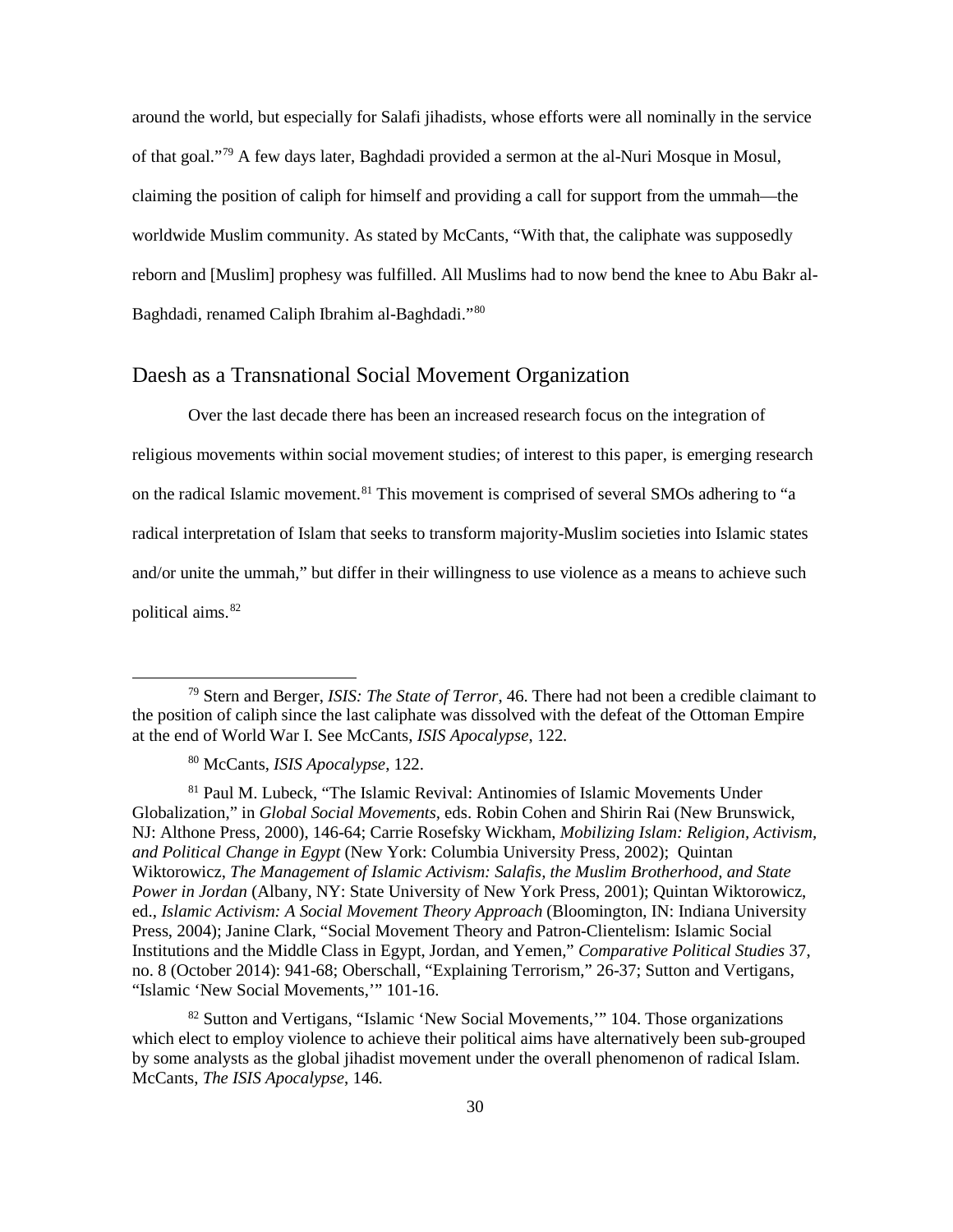Those organizations in the radical Islamic movement which elect to employ violence—such as Hamas, al-Qaeda, Boko Haram, and Daesh—share a common theoretical foundation in the historical writings of Sayyid Abu'l-A'la Mawdudi (1903 to 1979), Hassan al-Banna (1906 to 1949), Sayyid Qutb (1906 to 1966), and Abdullah Yusuf Azzam (1941 to 1989), as well as contemporary theorists such as Mohammad Hasan Khalil al-Hakim (also known as Abu Bakr Naji, 1961 to 2008) and Abu Musab al-Suri (1958). Each of these theorists offered a justification for militant jihad and articulated sophisticated political programs to be advanced using force. The works of Hakim and Suri were especially instrumental in the construction of al-Qaeda's political agenda.<sup>[83](#page-38-0)</sup>

With al-Qaeda's decline following the death of bin Laden in 2011, Daesh became the most prominent SMO of the radical Islamic movement.<sup>[84](#page-38-1)</sup> And although Daesh shares similarities with other organizations of the movement, it is set apart by its use of ultraviolence to achieve its goals of immediately establishing the caliphate; galvanizing the ummah for revolutionary action; and instigating a cataclysmic battle between the "camp of Islam and faith" and the "camp of the *kufr* (disbelief) and hypocrisy" that will usher in the apocalypse.[85](#page-38-2)

<span id="page-38-1"></span><sup>84</sup> See Fawaz A. Gerges, *The Rise and Fall of Al-Qaeda* (New York: Oxford University Press, 2011); Jonah Goldberg, "How ISIS came to eclipse al Qaeda," *New York Post*, June 14, 2015, accessed November 24, 2016, http://nypost.com/2015/06/14/how-isis-came-to-eclipse-alqaeda/.

<span id="page-38-0"></span> <sup>83</sup> Peter Mandaville, *Global Political Islam* (New York: Routledge, 2007), 58-82; Abu Bakr Naji, *The Management of Savagery: The Most Critical Stage Through Which the Umma Will Pass*, trans. William McCants (John M. Olin Institute for Strategic Studies: Harvard University, 2003), accessed November 24, 2016, http://www.physics.wisc.edu/undergrads/courses/206 f07/files/reference\_chapter07/Management\_of\_Savagery.pdf; Jim Lacey, ed., *A Terrorist's Call to Global Jihad: Deciphering Abu Musab al-Suri's Islamic Jihad Manifesto* (Annapolis, MD: US Naval Institute Press, 2008). The most impactful writing on Daesh has been al-Hakim's *The Management of Savagery*, which the organization uses as an operational guide for the taking of hostages, using violence for maximum psychological effect, and conducting media campaigns to influence foreign audiences. See Stern and Berger, *ISIS: The State of Terror*, 23-24, 73, 115, 117, 122, 252.

<span id="page-38-2"></span><sup>85</sup> Wood, *What ISIS Really Wants*; Stern and Berger, *ISIS: The State of Terror*, 219-32; Dabiq Magazine 1, (Ramadan 1345), accessed November 24, 2016, http://media.clarionproject.org/ files /09-2014 /isis-isil-islamic-state-magazine-Issue-1-the-return-of-khilafah.pdf, 10. The Syrian city of Dabiq (near Aleppo) is of great importance to Daesh. Sunni end times prophecy claims that the armies of Rome (modernly conceived of as the Western nations, represented primarily by the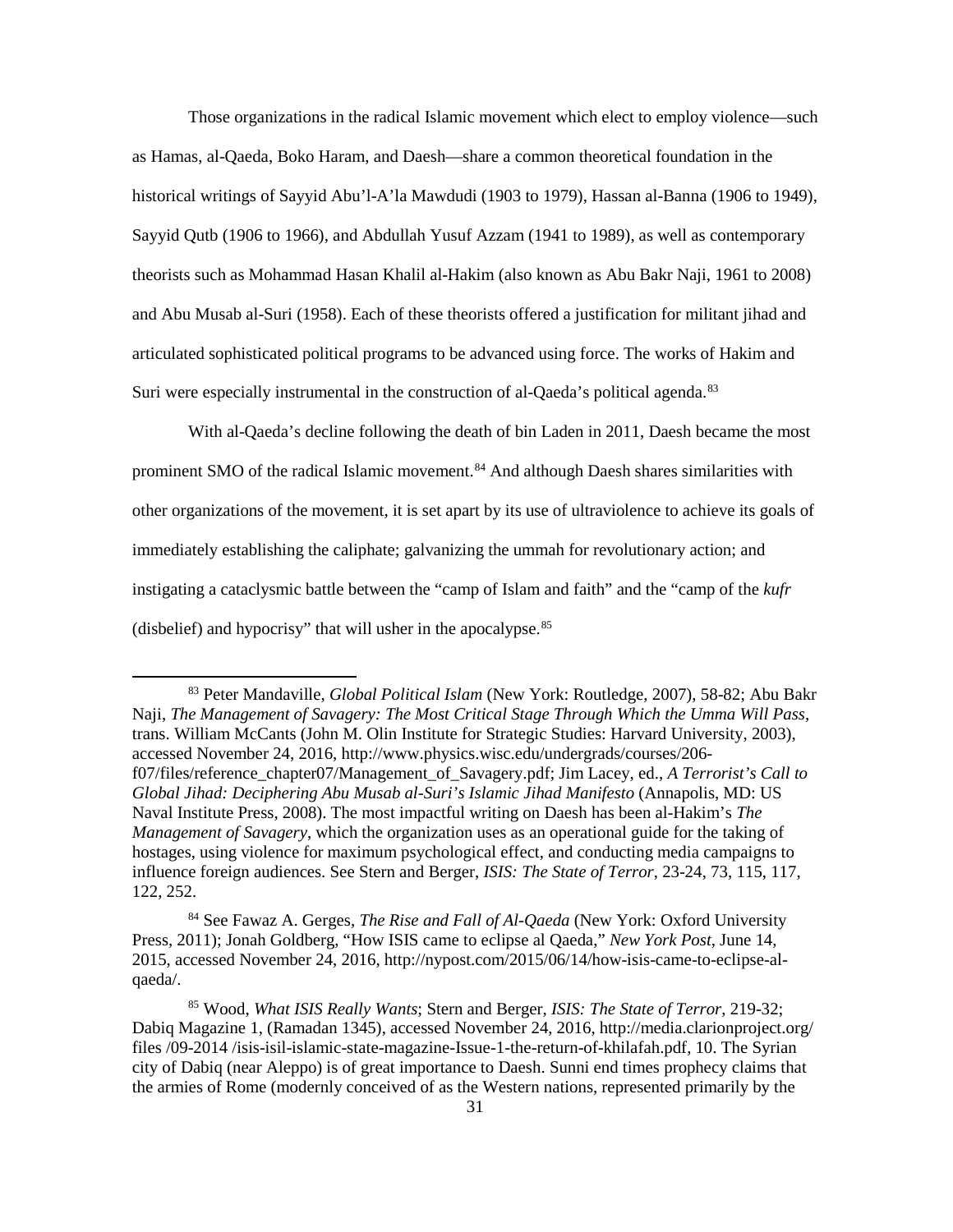While impossible to determine exact numbers, analysts estimate that tens of thousands of persons have emigrated to Iraq and Syria since 2012 to join with Daesh. [86](#page-39-0) Most of those emigres hail from either the Middle East or North Africa—from the countries of Tunisia, Saudi Arabia, Morocco, Jordan, and Turkey in particular—though many emigrated from Western countries including the United States, the United Kingdom, Belgium, Germany, Holland, and Australia.<sup>[87](#page-39-1)</sup> Daesh attracts the majority of its recruits with the prospect of combat. However, it also lures professionals—men and women alike—to serve as engineers, doctors, and administrators for the organization. In addition to the influx of foreigners from at least eighty-one countries, Daesh draws recruits from the population of six million persons living in the territory it currently occupies.[88](#page-39-2) By coupling the number of foreigners and local Iraqis and Syrians joining with Daesh, along with the pledging of *bayat* (loyalty) to it from over sixty different jihadist groups in thirty countries, Daesh has acquired a transnational status.<sup>[89](#page-39-3)</sup>

**.** 

<span id="page-39-1"></span><sup>87</sup> Stern and Berger, "ISIS and the Foreign-Fighter Phenomenon." *Hijra* is the Arabic word for emigration, which evokes an image of Muhammad's flight from Mecca to Medina to escape assassination. "For most Islamic extremists today, the concepts of *hijra* and *jihad* are intimately linked."

<span id="page-39-2"></span><sup>88</sup> Richard Barrett, *Foreign Fighters in Syria*, The Soufan Group, June 2014, accessed November 24, 2016, http://soufangroup.com/foreign-fighters-in-syria/.

<span id="page-39-3"></span><sup>89</sup> Robinson, *Politico-Military Campaign to Counter ISIL*, 20-24; Barret, *The Islamic State*, 10; Riyadh Mohammed, "ISIS Beheads Another American as 60 New Terror Groups Join," *The Fiscal Times*, September 11, 2016, accessed November 24, 2016, http://www.thefiscaltimes.com/

United States) will meet with the armies of Islam on the plains outside of Dabiq, where the armies of Rome will be defeated, and the apocalypse will begin. McCants, *The ISIS Apocalypse*, 162-81; provides an overview of the Sunni Islamic end times prophecies.

<span id="page-39-0"></span><sup>86</sup> Robinson, *Politico-Military Campaign to Counter ISIL,* 1. Robinson reports that more than 38,000 foreign fighters have emigrated to Iraq and Syria since 2012, while US intelligence estimates range somewhere between 20,000 and 32,000. Jim Sciutto, Jamie Crawford, and Chelsea Carter, "ISIS can 'muster' between 20,000 and 31,500 fighters, CIA says," *CNN*, September 12, 2014, accessed November 24, 2016, http://www.cnn.com/2014/09/11/world /meast/isis-syriairaq/index.html; Eyder Peralta, "CIA Doubles Its Estimate of Islamic State Fighters in Iraq and Syria," *NPR.org*, September 11, 2014, accessed November 24, 2016, http://www.npr.org/sections /thetwo-way/2014/09/11/347796283/cia-doubles-its-estimate-of-islamic-state-fighters-in-iraq-andsyria; Mario Trujillo, "CIA: ISIS Has 20,000 to 31,500 Fighters," *The Hill*, September 11, 2014, accessed November 24, 2016, http://thehill.com/policy/217514-cia-isis-made-of-20000-to-31500 fighters.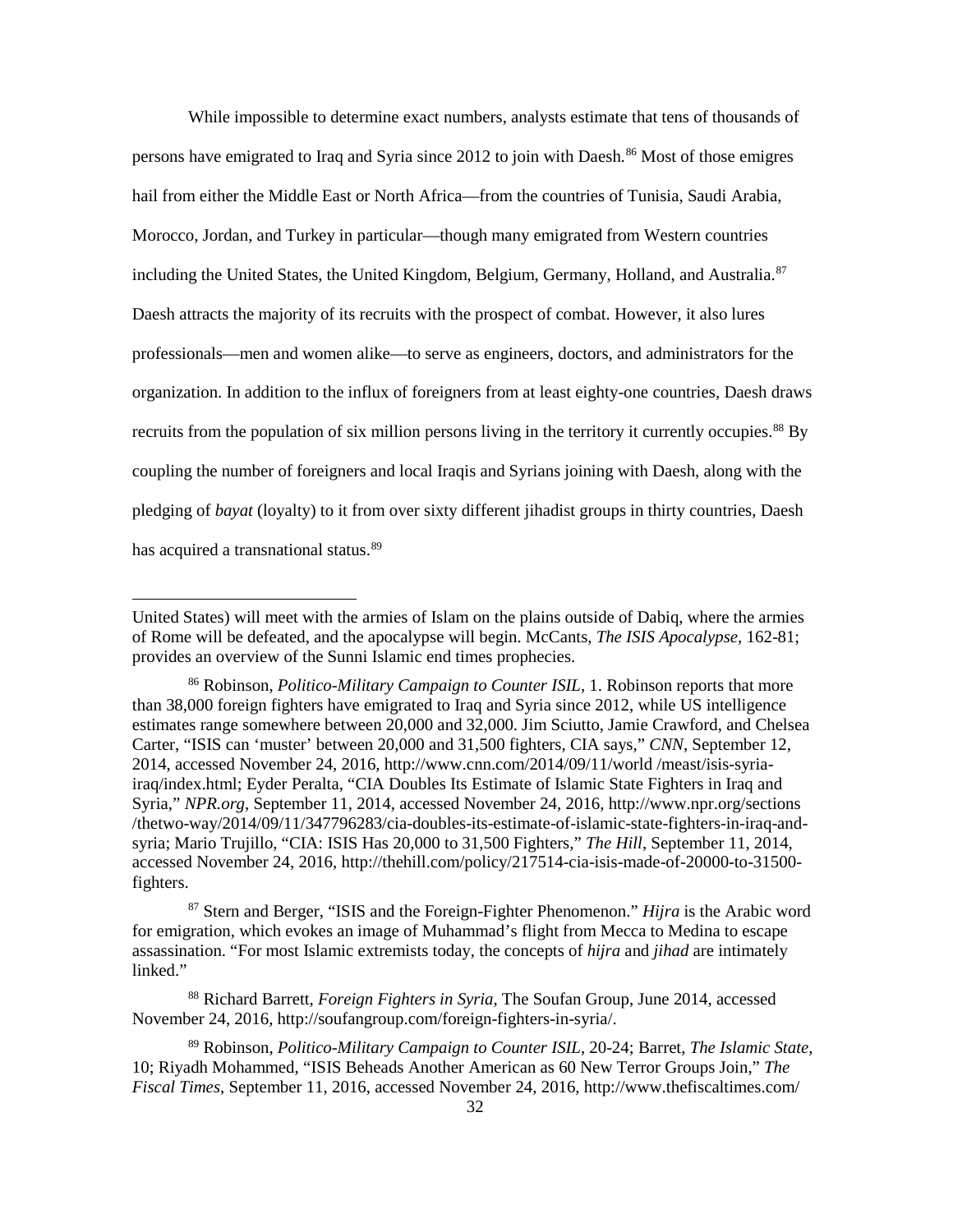US intelligence experts admit that they did not foresee the resurgence of Daesh from its state of irrelevancy in 2007. Many also seem perplexed by Daesh's magnetic attraction of Sunnis from around the world. However, the rebirth of Daesh and its alluring appeal are anything but inexplicable. As described by the PPM of SMT, the initial and continued growth of Daesh as an SMO results from the interaction of four variables.<sup>[90](#page-40-1)</sup>

#### <span id="page-40-0"></span>Socioeconomic Processes

**.** 

Daesh exploits conditions in the political environment that encourage and foster the grievances of committed members and potential sympathizers. Through cognitive liberation, defined below, Daesh capitalizes on these grievances to appeal to various audiences through reference to pragmatic factors such as security, stability, and livelihood, as well as perceptual factors such as in-group, out-group, and crisis and solution constructs.<sup>[91](#page-40-2)</sup>

In Iraq, Daesh initially exploited the Iraqi government's rigid adherence to the policy of de-Baathification which prohibited the service of any persons affiliated with the Baath Party in the new Iraqi government. This policy, originally enacted by the US-established CPA in June 2003, removed thousands of Iraqi professionals—most notably professors, bureaucrats, and military officers—from their positions and denied them future employment in the Iraqi government. Most of

<sup>2014/11/16/</sup>ISIS-Doubles-Down-Infidels-Boosted-60-New-Terror-Groups#sthash.eYktEthB.dpuf. Robinson also notes that an estimated 1,000 recruits a month continue to emigrate into Iraq and Syria in support of Daesh.

<span id="page-40-1"></span><sup>90</sup> Sam Frizell, "Obama Admits US Intelligence Didn't See ISIS Coming," *Time*, September 28, 2014, accessed November 24, 2016, http://time.com/3442254/obama-u-sintelligence-isis/; Barack Obama, Statement by the President on Iraq, The Office of the Press Secretary, August 9, 2014, accessed November 24, 2016, https://www.whitehouse.gov/the-pressoffice/2014/08/09/statement-president-iraq; Simon Cottee, "Pilgrims to the Islamic State," *The Atlantic*, July 24, 2015, accessed August 25, 2016, http://www.theatlantic.com/international/ archive/2015/07/isis-foreign-fighters-political-pilgrims/399209/; Stern and Berger, "ISIS and the Foreign-Fighter Phenomenon."

<span id="page-40-2"></span><sup>&</sup>lt;sup>91</sup> Haroro J. Ingram, "The strategic logic of Islamic State information operations," *Australian Journal of International Affairs* 69, no. 6 (August 2015): 729-52, accessed November 24, 2015, http://dx.doi.org/10.1080/10357718.2015.1059799.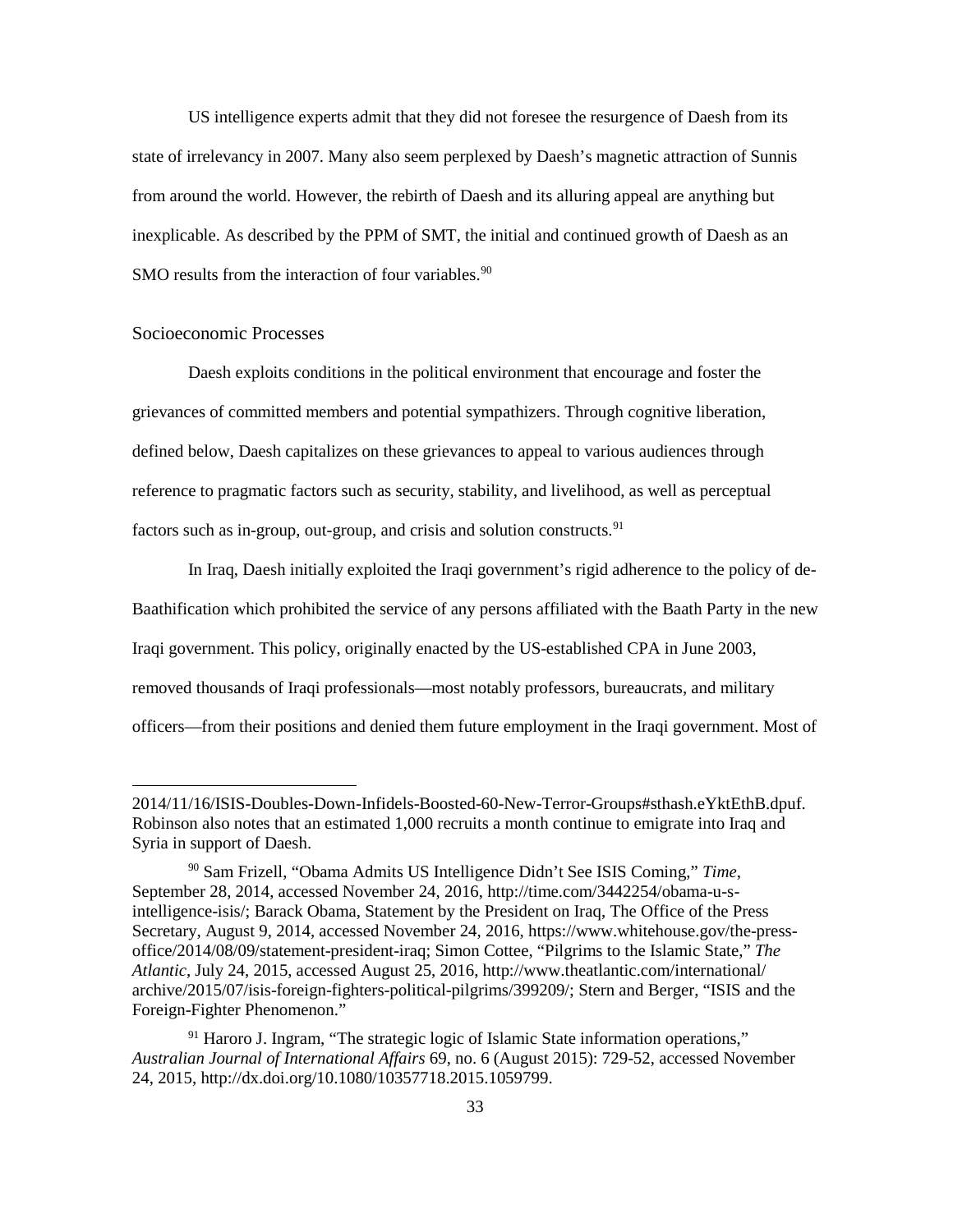these former Baathists were Sunni Arabs who had enjoyed near-exclusive political control in Iraq for decades; however, because of de-Baathification, these disenfranchised professionals had few prospects for legitimate employment and many reasons to fight against the Shia government and occupying American forces. Ex-Baathists dominated the initial insurgency in Iraq between 2003 and 2005 but were later eclipsed and subsumed under the leadership of Salafi-jihadist organizations such as Zarqawi's AQI. Today most of Daesh's senior level leaders are former Baathists, who maintain a marriage of convenience with the organization—the former Baathists gaining resources from Daesh, with Daesh gaining administrative talent and local legitimacy from the former Baathists.[92](#page-41-0)

Daesh also took advantage of the Iraqi government's persecution of its Sunni population, which led to a lack of economic opportunities in the Sunni heartland, which grew increasingly isolation over the past decade.<sup>[93](#page-41-1)</sup> This persecution predominantly occurred under the leadership of former Iraqi Prime Minister Nuri Kamal al-Malaki—in office from 2006 to 2014—whose hardsectarian line on security and political challenges resisted the integration of Sunnis into the Iraqi Army; led to the denouncement of many Sunni politicians for having suspected ties to terrorism (to include al-Maliki's former Vice President Tariq al-Hashimi); allowed for violent repression of

<span id="page-41-0"></span> <sup>92</sup> Shane Harris, "The Re-Baathification of Iraq," *Foreign Policy*, August 21, 2014, accessed November 24, 2016, http://foreignpolicy.com/2014/08/21/the-re-baathification-of-iraq/; Johnston et al., *Foundations of the Islamic State*, 13-14; Liz Sly, "The hidden hand behind the Islamic State militants? Saddam Hussein's," *Washington Post*, April 4, 2015, accessed November 24, 2016, https://www.washingtonpost.com/world/middle\_east/the-hidden-hand-behind-theislamic-state-militants-saddam-husseins/2015/04/04/aa97676c-cc32-11e4-8730- 4f473416e759\_story.html.

<span id="page-41-1"></span><sup>&</sup>lt;sup>93</sup> Another key grievance that Daesh was able to capitalize on was the failure of the Iraqi government to adequately integrate the members of the *Sahwa* into positions within the Iraqi government. Myriam Benraad criticizes the *Sahwa* when saying that, "From the very beginning of its existence, the *Sawha* was therefore intrinsically driven by the economic motives, not to say the overt opportunism, of its members." Many of the western Sunni tribes felt betrayed by the US and Iraqi governments as a result of this failed integration. Benraad, "Iraq's Tribal 'Sahwa.'"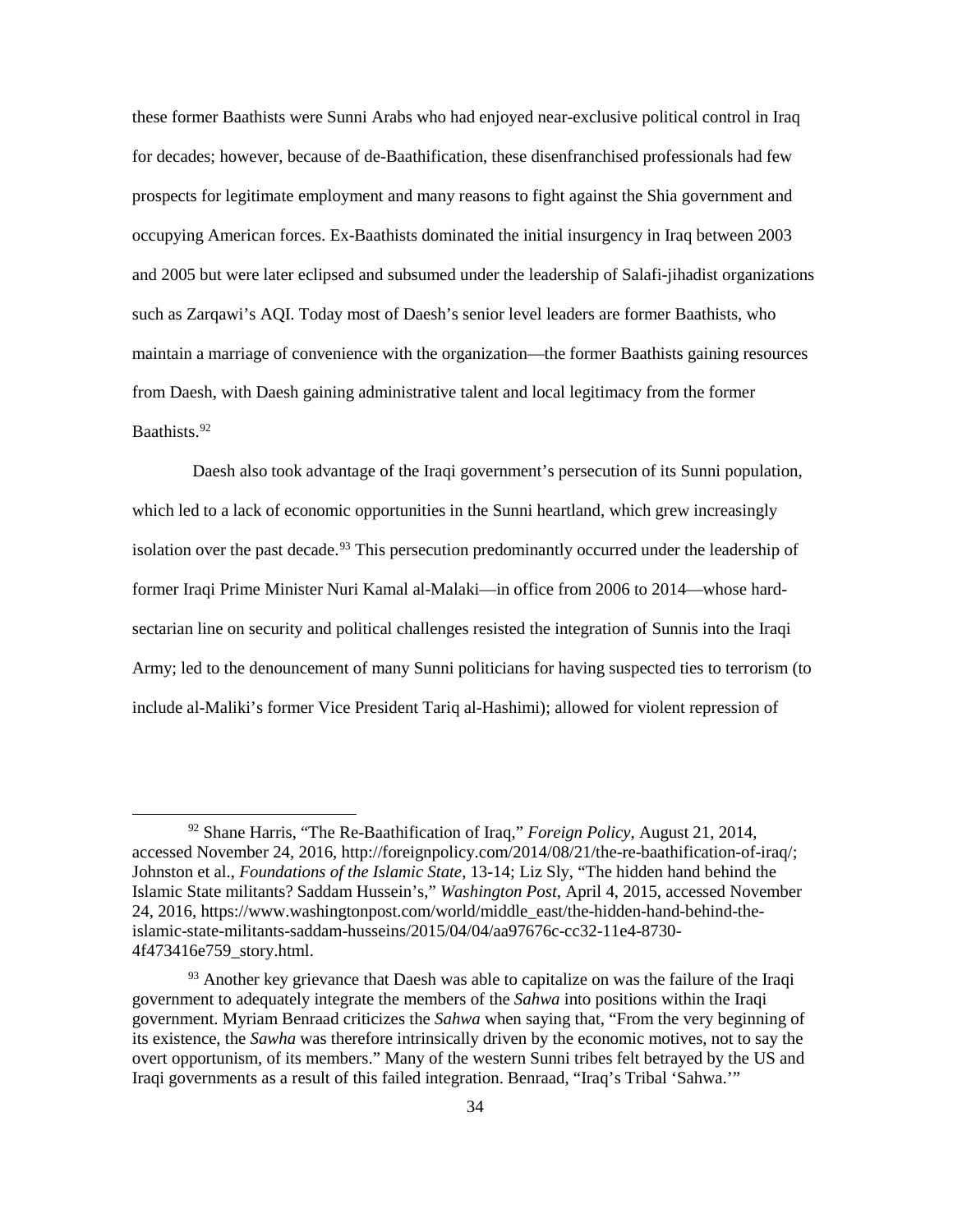peaceful Sunni protests; and denied governmental assistance to areas dominantly populated by Sunnis.<sup>[94](#page-42-0)</sup>

In Syria, Daesh continues to take advantage of the turmoil born out of that country's ongoing civil war. Syrian President Bashar al-Assad's ongoing brutal persecution of his Sunni population breeds resentment and grievances that offer opportunities for Daesh to capitalize on. Syrian recruits to Daesh see it as the best opportunity to rid themselves of al-Assad's incompetent and corrupt regime. For Sunnis living in Syria (as well as Iraq) Daesh provides an attractive opportunity to escape a troubled and undignified life[.95](#page-42-1)

Outside of Iraq and Syria, Daesh appeals to potential recruits who, in John Graham's words, "feel inadequate, disrespected, full of unfulfilled ambitions, angry at real or perceived injustices, and who are blaming other people or institutions for their woes.["96](#page-42-2) Daesh finds recruits

<span id="page-42-1"></span><sup>95</sup> Daniel Larison, "Allying with Assad Still Doesn't Make Sense," *The American Conservative,* September 4, 2014, accessed November 24, 2016, http://www.theamerican conservative.com/larison/allying-with-assad-still-doesnt-make-sense/; Letters to the Guardian, "How ISIS exploits the civil war in Syria," *The Guardian*, November 15, 2015, accessed November 24, 2016, https://www.theguardian.com/world/commentisfree/2015/nov/15/how-isis-exploits-thecivil-war-in-syria; John Graham, "Who Joins ISIS and Why," *World Post*, December 29, 2015, accessed November 24, 2016, http://www.huffingtonpost.com/john-graham/who-joins-isis-andwhy\_b\_8881810.html.

<span id="page-42-2"></span><sup>96</sup> Graham, "Who Joins ISIS and Why." During a Senate hearing on September 16, 2014, former chairman of the Joint Chiefs of Staff, General Martin Dempsey, testified that "grievances" had caused the rise of Daesh in the first place, and that addressing those grievances would be a key component to any counter-Daesh strategy in Iraq and Syria. See US Senate Armed Services Committee, "Testimony on US policy towards on Iraq and Syria and the Threat Posed by the Islamic State of Iraq and the Levant (ISIL)," *Senate.gov*, September 16, 2014, accessed November 24, 2016, http://www.armed-services.senate.gov/imo/media/doc/14-66%20-%209-16-14.pdf.

<span id="page-42-0"></span> <sup>94</sup> Warrick, *Black Flags*, 120; Nussaibah Younis, "Why Maliki Must Go," *New York Times,* May 2, 2013, accessed November 24, 2016, http://www.nytimes.com/2013/05/03/opinion/ whyprime-minister-maliki-must-resign.html; Tim Arango, "Dozens Killed in Battle Across Iraq as Sunnis Escalate Protests Against Government," *New York Times*, April 23, 2013, accessed November 24, 2016, http://www.nytimes.com/2013/04/24/world/middleeast/clashes-at-sunniprotest-site-in-iraq.html. For an in-depth reading on the political turmoil within Iraq during the time period when Daesh made its resurgence (2010-14) see Kirk Sowell, "Iraq's Second Insurgency," *Hudson Institute*, August 9, 2014, accessed November 24, 2016, http://www.hudson.org/research/ 10505-iraq-s-second-sunni-insurgency.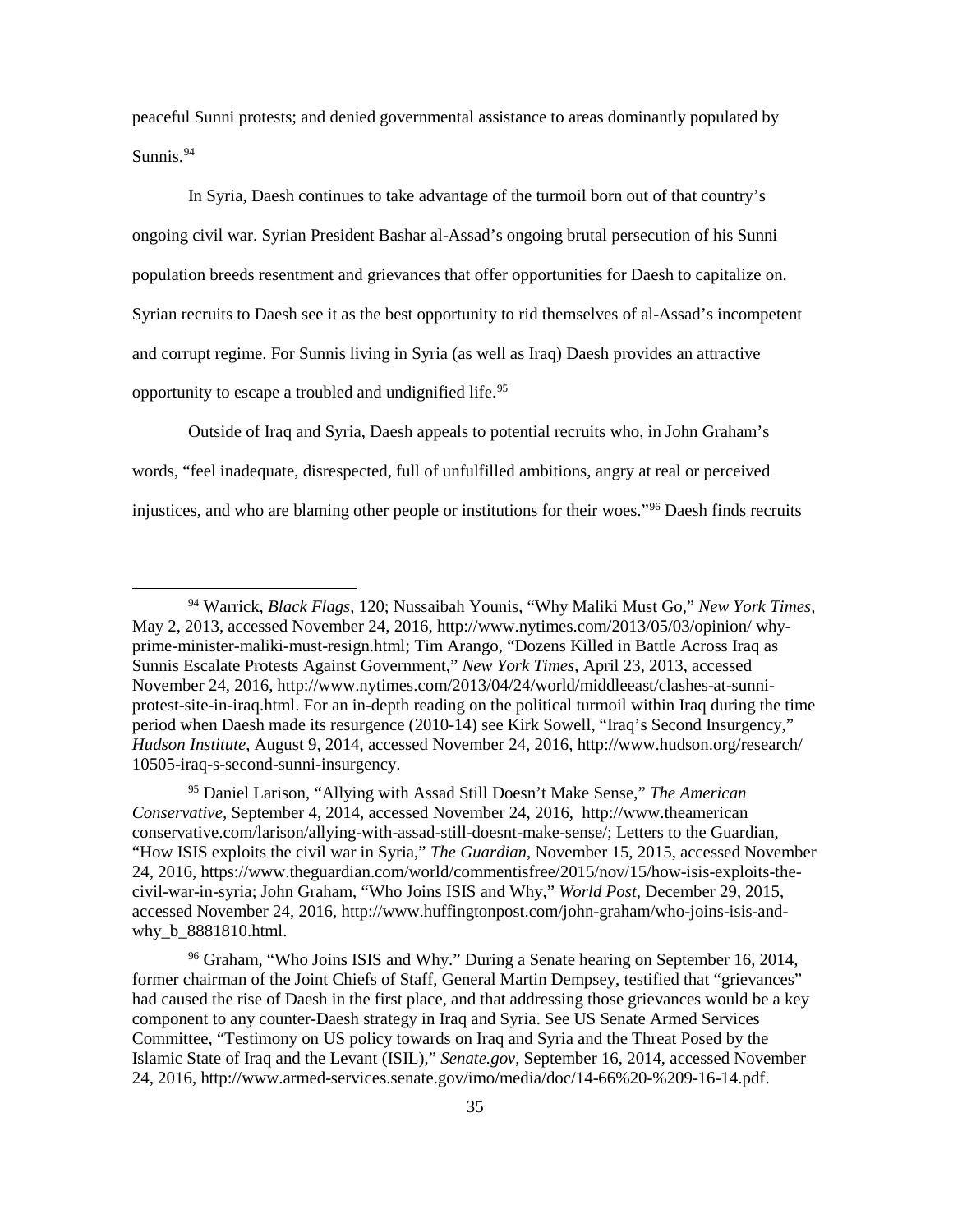in a growing population of young Muslim males in Europe who are unable to find employment, feel socially rejected by increased European ethnocentrism, and are under constant scrutiny by law enforcement officials. Across North Africa, Daesh draws recruits from a population reeling from disillusionment because of the failed Arab Spring which took place from December 2010 to mid-2012. Within the United States, Daesh recruits those Muslims who feel alienated due to their ethnicity, religious affiliation, and who are encountering a "period of rapid social change," according to psychologist Nigel Barber.<sup>[97](#page-43-1)</sup>

#### <span id="page-43-0"></span>Political Opportunities

Daesh capitalizes on changes in the political environment that increase the expectation of success and lower the perceived cost of collective action for its committed and potentially committed members and supporters, by recruiting in locations with limited or nonexistent central government authority. The onset of civil war in Syria in 2011 allowed Daesh to find a foothold amidst the chaos. While Russia and Iran openly backed the Assad regime, the United States, the United Kingdom, France, Turkey, Saudi Arabia, Qatar, and Jordan supported the "moderate rebels" opposing Assad while continuing attempts to target radical Islamists, such as Daesh and al-Nusra. The posturing between the major powers concerning the fate of Assad has led to a political stalemate, which helped Daesh by severely hindering any attempts at coordinated international efforts to root the organization out of eastern Syria. At the same time, having to contend with multiple opposition forces in and around the major cities in the western half of Syria, the Assad

<span id="page-43-1"></span><sup>&</sup>lt;sup>97</sup> Graham, "Who Joins ISIS and Why;" Shadi Hamid, "Islamism, the Arab Spring, and the Failure of America's Do-Nothing Policy in the Middle East," The Brookings Institute, October 14, 2015, accessed November 24, 2016, https://www.brookings.edu/blog/markaz/2015/10/14/islamism -the-arab-spring-and-the-failure-of-americas-do-nothing-policy-in-the-middle-east/; Nigel Barber, "ISIS-What Motivates Western Recruits," *Huffington Post*, May 8, 2015, accessed November 24, 2016, http://www.huffingtonpost.com/nigel-barber/isis-what-motivates-westernrecruits\_b\_6809692.html.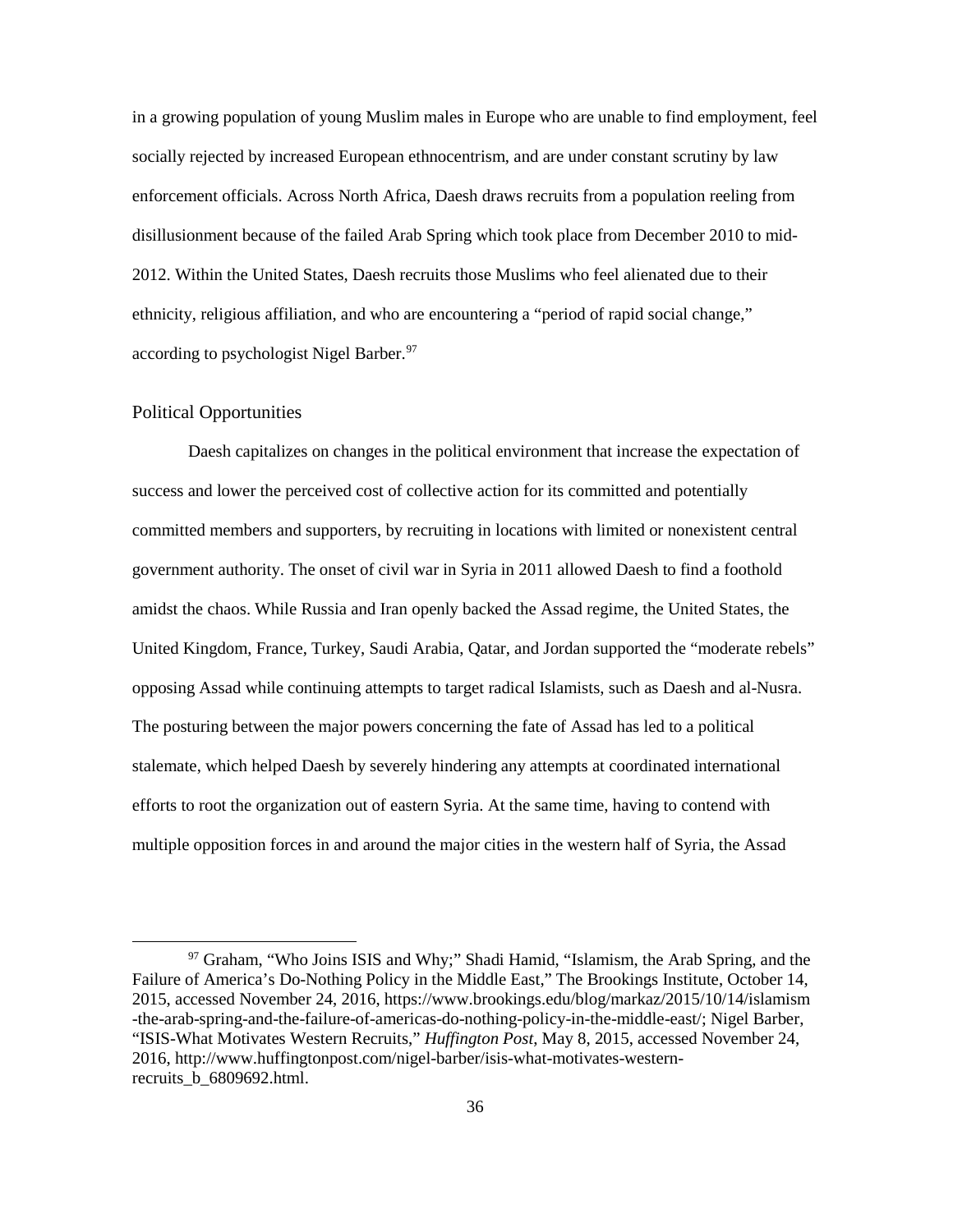regime committed fewer security forces in the east, allowing Daesh to establish control over key cities such as Raqqa, Deir ez-Zor, and Abu Kamal. [98](#page-44-1)

An equally important power vacuum emerged in 2011 when US forces completed their two-year long withdrawal from Iraq. The Iraqi government could not offer adequate security throughout the vast ungoverned territory of al-Anbar province. The Sunni tribal leaders who once supported the US "surge" with a grassroots security uprising called the *Sahwa* in 2007 no longer enjoyed the support of US resources and were once again vulnerable to attack by both Daesh and Shia; and a resurgence in sectarian violence was sweeping the country. Conducting retaliatory attacks on its opposition and providing protection from the Shia to its supporters, allowed Daesh to regain sanctuary amongst the alienated Sunnis in western Iraq.<sup>[99](#page-44-2)</sup>

#### <span id="page-44-0"></span>Organizational Strength

Daesh's ability to sustain collective action is a function of its leadership and structure. Salafist fanatics and former Baathist party members who intermingled under the direction of Zarqawi, or while in detention at the Camp Bucca military prison in southern Iraq, serve as the leadership of Daesh.<sup>[100](#page-44-3)</sup> While Baghdadi holds the top position within the organization, many former

<span id="page-44-1"></span> <sup>98</sup> Robinson, *Politico-Military Campaign to Counter ISIL*; Barrett, *The Islamic State*, 8, 12- 13; Kareem Shaheen, Paul Torpey, Pablo Gutierrez, and Cath Levett, "Who backs whom in the Syrian conflict," *The Guardian*, December 2, 2015, accessed November 24, 2016, https://www. theguardian.com/world/ng-interactive/2015/oct/09/who-backs-whom-in-the-syrian-conflict.

<span id="page-44-2"></span><sup>99</sup> Benraad, "Iraq's Tribal 'Sahwa;'" Rick Brennan et al., *Ending the U.S. War in Iraq: The Final Transition, Operational Maneuver, and Disestablishment of United States Forces-Iraq*. (Santa Monica, CA: RAND Corporation, 2013), accessed November 24, 2016, http://www.rand.org/pubs/research\_reports/RR232.html; Craig Whiteside, "ISIL's Small Ball Warfare: An Effective Way to Get Back Into a Ballgame," *War on the Rocks.com*, April 29, 2015, accessed November 24, 2016, http://warontherocks.com/2015/04/isils-small-ball-warfare-aneffective-way-to-get-back-into-a-ballgame/.

<span id="page-44-3"></span><sup>100</sup> Martin Chulov, "ISIS: The Inside Story," *The Guardian*, December 11, 2014, accessed November 24, 2016, https://www.theguardian.com/world/2014/dec/11/-sp-isis-the-inside-story; Gareth Stansfield, interview by Rudaw written by Alexander Whitcomb, "Iraq Expert: 'Insurgency Is as Much Old Baathist as It Is ISIS,'" *Rudaw.net*, accessed November 24, 2016, http://rudaw.net/ NewsDetails.aspx?PageID=52785.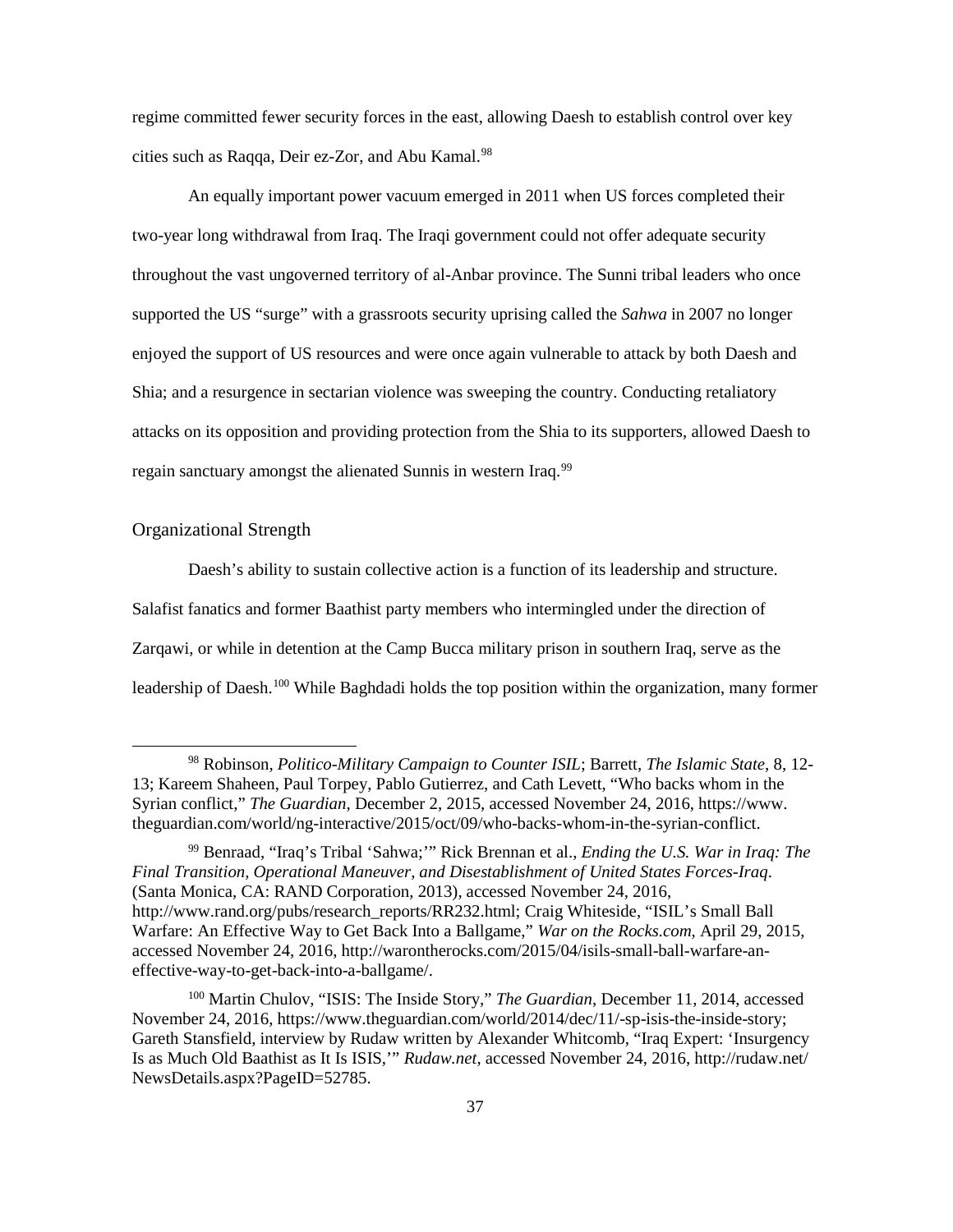Baathists occupy key leadership positions throughout Daesh. This arrangement has proven beneficial to both the Salafists and the former Baathists. Baghdadi gives the organization legitimacy because of his credentials and connections. He belongs to the Quraysh tribe, which aligns his lineage with Muhammad; he holds a BA, MA, and PhD in Islamic Studies; he served as imam in multiple mosques; he was a member of the Shura Council with close ties to Zarqawi; and he holds tribal connections amongst the Sunnis that helped Daesh make its resurgence[.101](#page-45-0) The ex-Baathists installed by Baghdadi and his second in command, Hajji Baker—the former head of Daesh's military council and colonel in Saddam's army, who was killed by Syrian rebels in January 2014 fulfill key roles within the organization, serving as its administrators, commanders, and propagandists.[102](#page-45-1)

<span id="page-45-2"></span>Aside from its leadership, Daesh also draws strength from its highly centralized and disciplined planning structure, coupled with a decentralized network for the execution of operations. Daesh is managed by seven councils—including the Shura, Sharia, Security and Intelligence, Military, Provincial, Finance, and Media Council—which are responsible for its military and administrative organization. Baghdadi and his two senior deputies—one for Iraq and one for Syria—control the strategic objectives of the organization, and pass information down through a robust system of subordinate commands—twelve in Iraq and twelve in Syria—which operate with a high degree of autonomy. Overall Daesh's network is characterized by unified leadership presiding over a command structure with strong vertical ties between superiors and subordinates, as well as a diverse network of strong horizontal ties between its members. Redundancy of leadership positions across this network ensures that the organization remains unfazed by the neutralization of all but Daesh's most senior members.<sup>[103](#page-45-2)</sup>

<span id="page-45-0"></span> <sup>101</sup> McCants, *ISIS Apocalypse*, 77-78.

<span id="page-45-1"></span><sup>102</sup> Barrett, *The Islamic State*, 18-20.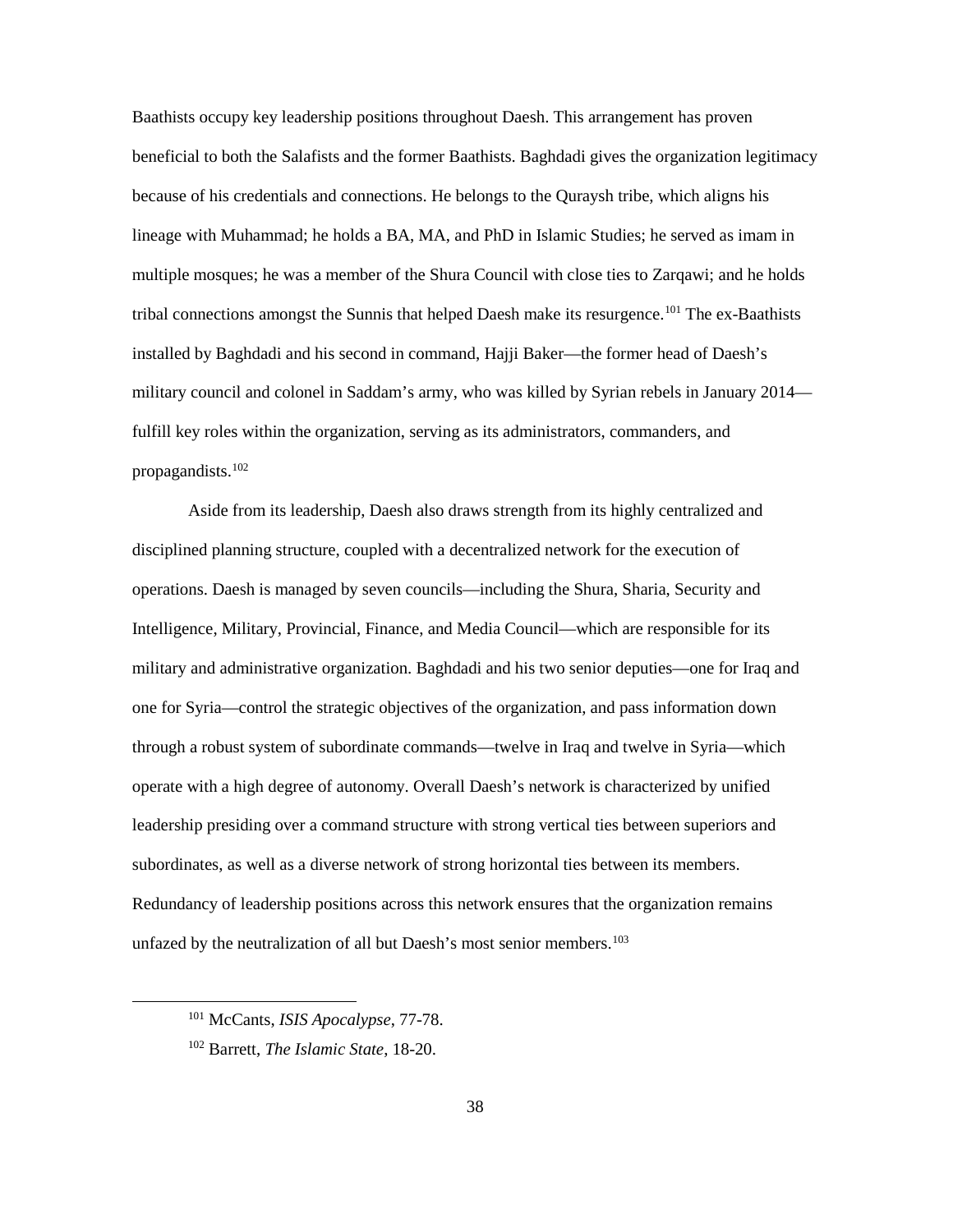#### <span id="page-46-0"></span>Cognitive Liberation

An SMO needs all four variables of the PPM working together for the organization to grow; however, cognitive liberation is the most crucial variable because it unites SMO members under a common cause, prompting their collective behavior. Daesh adroitly uses cognitive liberation to gain support from aggrieved populations by fostering a common identity, revealing sources of shared grievances, framing its struggle as a righteous undertaking, and offering a call to action for its sympathizers. One can analyze Daesh's ability to do these things by considering five key elements: narrative, actions, messengers, media, and audiences. Such analysis leads to understanding of Daesh's propaganda—a key to understanding the organization's ability to recruit and sustain itself. [104](#page-46-1)

The rhetoric of Daesh draws from a narrative composed of four elements. The first is commonly held by other radical Islamic organizations—that the governments of the Muslim countries of the Middle East are corrupt, ungodly, and severely influenced by the Western powers; this vilifies these governments as apostate puppets of the West who marginalize and oppress their Muslim citizens. Next, Daesh claims that it is a divinely chosen agent for change, that it is god's

 <sup>103</sup> Barrett, *The Islamic State*, 28-34; Derek Raymond, "Combatting Daesh: A Socially Unconventional Strategy," (master's thesis, Naval Postgraduate School, 2015), 39-55; Robinson, *Politico-Military Campaign to Counter ISIL*, 24.

<span id="page-46-1"></span><sup>104</sup> For more information on Daesh's use of propaganda see Stern and Berger, *ISIS: The State of Terror*, 101-46, 199-218; Terrence McCoy, "The apocalyptic magazine the Islamic State uses to recruit and radicalize foreigners," *Washington Post*, September 12, 2014, accessed November 24, 2016, https://www.washingtonpost.com/news/morningmix/wp/2014/09/ 16/theapocalyptic-magazine-the-islamic-state-uses-to-recruit-and-radicalize-foreigners/; Olivia Becker, "ISIS Has a Really Slick and Sophisticated Media Department," *Vice News*, June 12, 2014, https://news.vice.com/article/isis-has-a-really-slick-and-sophisticated-media-department; Alice Speri, "ISIS Fighters and Their Friends Are Total Social Media Pros," *Vice News*, June 17, 2014, accessed November 24, 2016, https://news.vice.com/article/isis-fighters-and-their-friends-are-totalsocial-media-pros; Staffan Truve, "ISIS Jumping from Account to Account, Twitter Trying to Keep Up," *Recorded Future Blog*, September 3, 2014, accessed November 24, 2016, https://www.record edfuture.com/isis-twitter-activity/; Sheera Frenkel, "Meet The ISIS Fanboys Spreading the Message of Iraq's Most Feared Terror Group," *BuzzFeed News*, June 16, 2014, accessed November 24, 2016, https://www.buzzfeed.com/sheerafrenkel/meet-the-isis-fanboys-spreading-the-message-ofiraqs-most-fe?utm\_term=.cwz5oE955#.esmWRYQWW.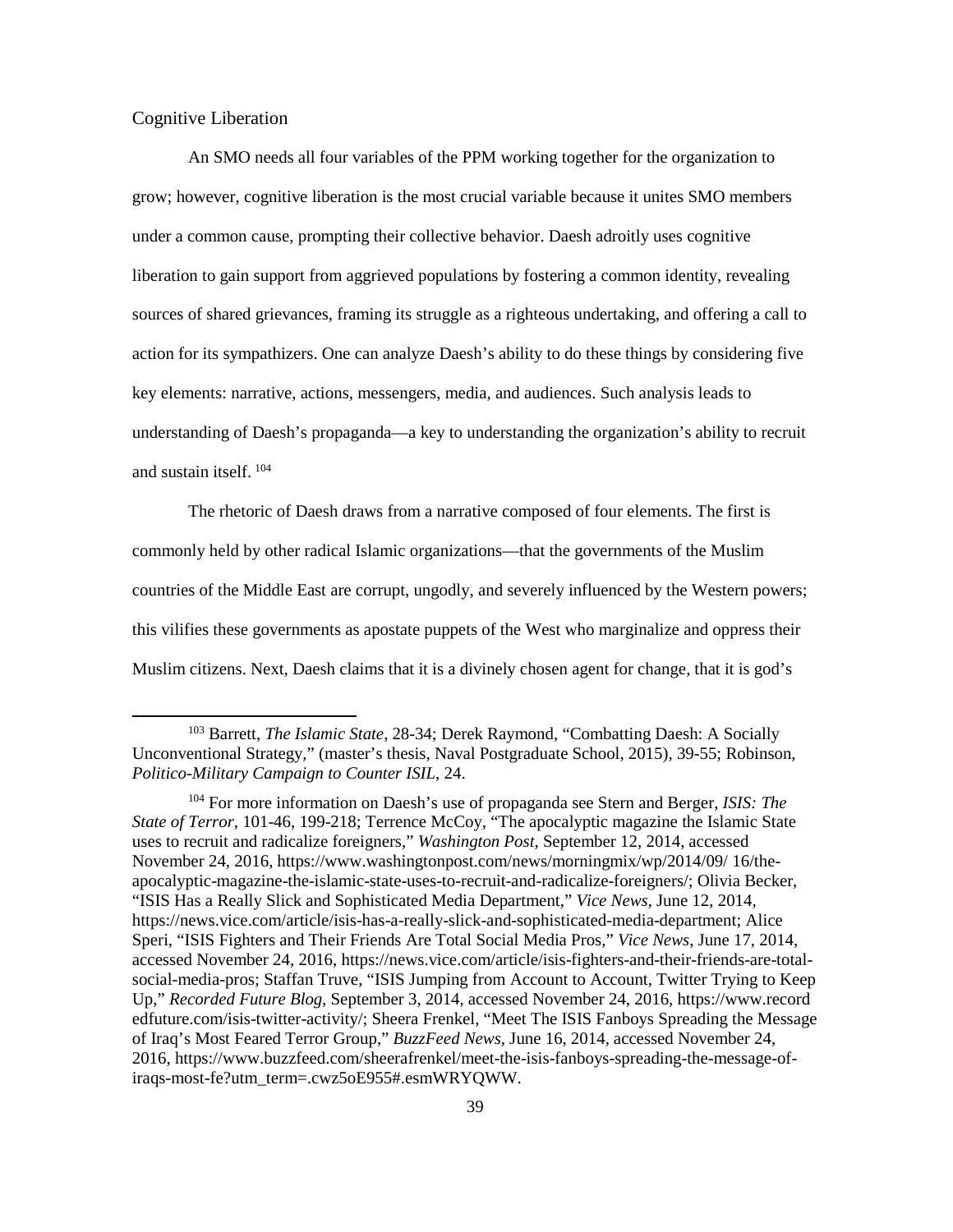will for Daesh to restore the caliphate immediately, and that all faithful Muslims have a religious obligation to serve under its banner; this justifies the organization's use of violence, legitimizes its right to rule, and necessitates the emigration of true believers to its territory. The Daesh narrative also professes that the Day of Judgment is near and that the actions of Daesh will prompt the return of the *Mahdi*—the prophesied redeemer of Islam; this creates a need for the immediate support of the organization's sympathizers. Finally, Daesh stresses that it continues to gain strength and amass power and that its victory is inevitable; this sustains its followers by reinforcing the certainty and righteousness of Daesh's cause.[105](#page-47-0)

Besides its rhetoric, Daesh also communicates to various audiences through its actions— something known as propaganda of the deed.<sup>[106](#page-47-1)</sup> Daesh uses violence to inspire certain audiences and to prevent the opposition from others. Stern and Berger, have argued that the shocking violence displayed by Daesh serves "to awaken potential recruits to the reality of the jihadis' war and to intimidate enemies by showing the price they would pay for their involvement."[107](#page-47-2) While al-Qaeda's leadership regularly chastised Zarqawi for his use of extreme violence, Daesh embraces the late jihadist's understanding of its utility as promoted in the jihadist tract, *The Management of Savagery*. Daesh uses violence as a macabre act of theater to fulfill a variety of purposes. The flagrant display of ultraviolence is meant to prompt a large-scale military response from Western governments to validate Daesh's rhetoric further; to frighten its opponents in Syria and Iraq into

<span id="page-47-0"></span> <sup>105</sup> James P. Farwell, "The Media Strategy of ISIS," *Survival: Global Politics and Strategy* 56, no. 6 (November 2014): 49-55, accessed November 24, 2016, http://dx.doi.org/10.1080/0039 6338 .2014.985436; McCants, *The ISIS Apocalypse*, 121-44; Pamela Engel, "White House press secretary: We're in a 'narrative fight' with ISIS," *Business Insider*, September 19, 2016, accessed November 24, 2016, http://www.businessinsider.com/josh-earnest-narrative-fight-with-isis-2016-9.

<span id="page-47-2"></span><span id="page-47-1"></span><sup>106</sup> For a discussion on jihadists' use of "propaganda of the deed," see Andrew Exum, "The Spectacle of War: Insurgent video propaganda and Western response, 1990-present," *Arab Media & Society* (May 2008), accessed November 24, 2016, http://www.arabmediasociety.com/articles/ downloads/20080510194225\_AMS5\_Andrew\_Exum.pdf.

<sup>107</sup> Stern and Berger, *ISIS: The State of Terror*, 115.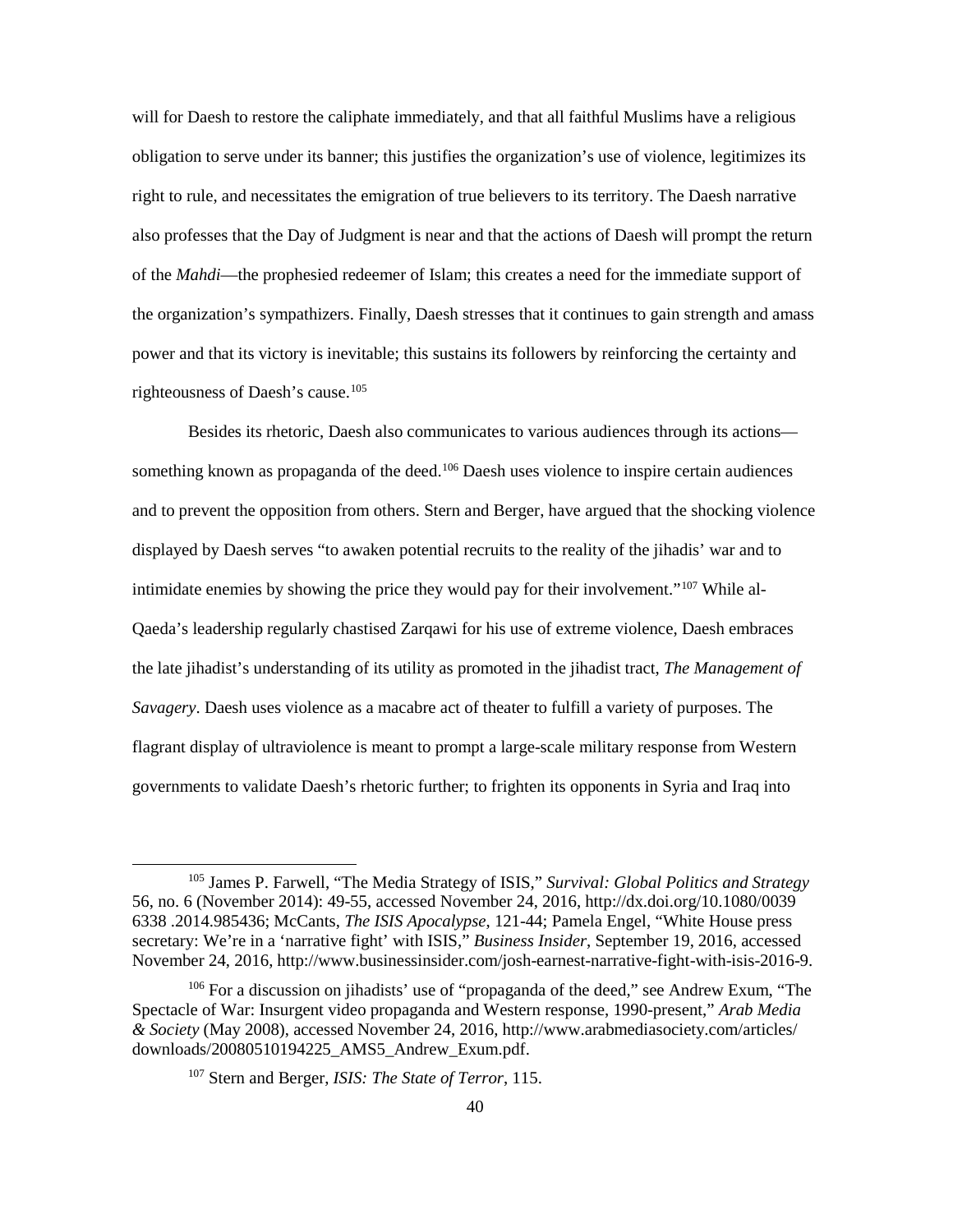submission; and to help Daesh gain support from disenfranchised Sunni Muslims worldwide by providing an example of empowerment which is exciting and demonstrates the ability to force revolutionary change.<sup>[108](#page-48-0)</sup>

Daesh employs a variety of messengers, both real and virtual, to communicate with various audiences. The most famous of these messengers, Daesh's spokesman Abu Muhammad al-Adnani, was killed by an airstrike in August 2016. Adnani praised and encouraged the organization's supporters, admonished its enemies, and provided Daesh with its powerful slogan, "enduring and expanding." Fulfilling his role as chief propagandist, Adnani also directed Daesh's most powerful propaganda videos. These videos featured a supposed cross-section of the organization, with spokespeople from around the world, all of them very charismatic and well-rehearsed. Daesh continues to follow the techniques established by Adnani; tailoring its selection of messengers to most effectively communicate its propaganda, in variety of languages, to various audiences. [109](#page-48-1)

Daesh has mastered the ability to mix media and promulgate its propaganda to local, regional, and transnational audiences. Under the guidance of its media council, Daesh launched the al-Hayat Media Center in May 2014 and staffed it with Daesh's most talented members.<sup>[110](#page-48-2)</sup> Working like a Western media corporation, al-Hayat keeps a central office in Raqqa with regional hubs in Deir ez-Zor in Syria, and Diyala, Saladin, Mosul, and Kirkuk in Iraq. The central office and regional hubs collaborate for the production and dissemination of messages through a variety of social media platforms including Twitter, Facebook, YouTube, Tumblr, Justpaste.it, and Scribd.

 <sup>108</sup> Barrett, *The Islamic State*, 9.

<span id="page-48-1"></span><span id="page-48-0"></span><sup>109</sup> Feras Hanoush, "Who was the ISIS Propaganda Chief Killed by a US Airstrike," *Newsweek*, August 31, 2016, accessed October 23, 2106, http://www.newsweek.com/who-was-isispropaganda-chief-killed-us-airstrike-494785.

<span id="page-48-2"></span><sup>110</sup> For a comprehensive analysis of the evolution of Daesh's media department see Craig Whiteside, "Lighting the Path: The Evolution of the Islamic State Media Enterprise (2003-2016)," International Centre for Counter Terrorism, November 2016, accessed November 24, 2016, https://icct.nl/wp-content/uploads/2016/11/ICCT-Whiteside-Lighting-the-Path-the-Evolution-ofthe-Islamic-State-Media-Enterprise-2003-2016-Nov2016.pdf.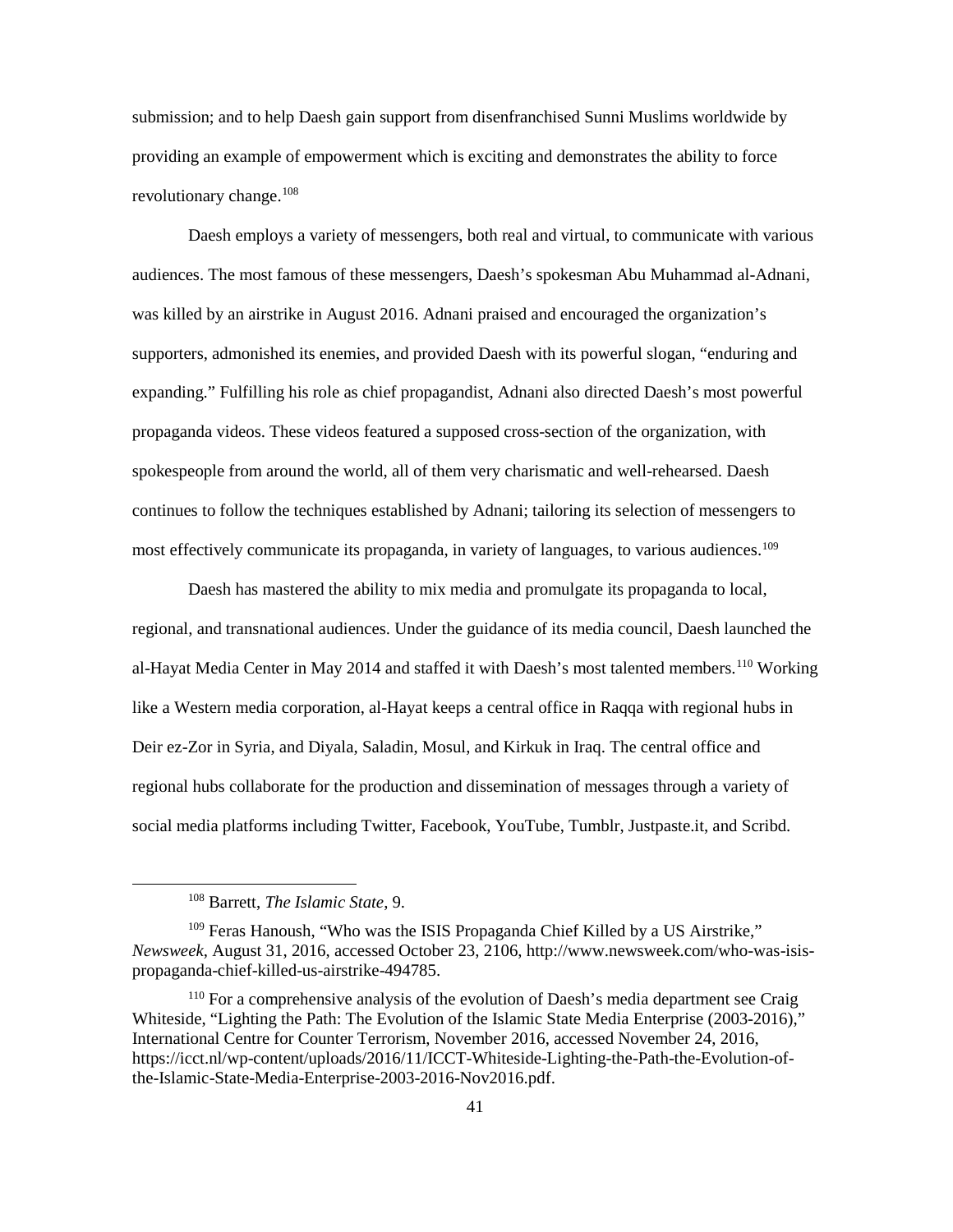Daesh also communicates through blogs and chat forums, and even maintains a customized smartphone application called Dawn of Glad Tidings, which feeds users with the latest news about the organization. Using these platforms, Daesh propagandists distribute audio, visual, and audiovisual content around the world, which is shared and intermingled with more traditional forms of media such as newspapers and billboards. Al-Hayat also disseminates its propaganda through transportable media, such as DVDs or flash drives, which are easily exchanged between individuals. Al-Hayat even oversees the production and distribution of two online magazines, *Dabiq* and *Rumiyah*, which The Clarion Project described as "sophisticated, slick, beautifully produced and printed in several languages."[111](#page-49-0)

In the words of Haroro Ingram, a research fellow with the Coral Bell School, Australian National University, Daesh "seeks to resonate its message across a diverse 'global' constituency and supercharge supporters towards action."[112](#page-49-1) Marginalized Sunni Muslims throughout the Middle East and North Africa are the primary target audiences for Daesh propaganda. As previously mentioned, Daesh takes advantage of those Muslims disillusioned by the failure of the Arab Spring,

<span id="page-49-1"></span><sup>112</sup> Ingram, "Islamic State information operations," 729.

<span id="page-49-0"></span> <sup>111</sup> "The Islamic State's (ISIS, ISIL) Magazine," The Clarion Project, September 10, 2014, accessed November 24, 2016, http://www.clarionproject.org/news/islamic-state-isis-isilpropaganda-magazine-dabiq#; Stern and Berger, *ISIS: The State of Terror*, 113; Harleen K. Gambhir, "Dabiq: The Strategic Messaging of the Islamic State," Institute for the Study of War, August 15, 2014, accessed November 24, 2016, http://www.understandingwar.org/sites/default/ files/Dabiq%20Backgrounder\_Harleen%20Final.pdf; J.M. Berger, "How ISIS Games Twitter," *The Atlantic,* June 16, 2014, accessed November 24, 2016, http://www.theatlantic.com/international/ archive/2014/06/isis-iraq-twitter-social-media-strategy/372856/. Al-Hayat releases its online magazines with varied frequency. The first issue of *Dabiq* was published in July 2014, with 15 total issues thus far. *Dabiq* narrates the practical ideology upon which Daesh is founded and articulates the organization's vision. *Rumiyah*, the newest online magazine released by Daesh, was first published in September 2016. There have only been two issues of *Rumiyah* thus far, which promotes Daesh's political and theological stance, and encourages lone-wolf style attacks in Western countries. Both *Dabiq* and *Rumiyah* are published in multiple languages, though most notably in Arabic, English, German, and French. Although widely available on the deep web, accessing these magazines using a standard search engine is difficult. For the convenience of analysts, the non-profit organization, The Clarion Project, provides Daesh's latest publications on its website.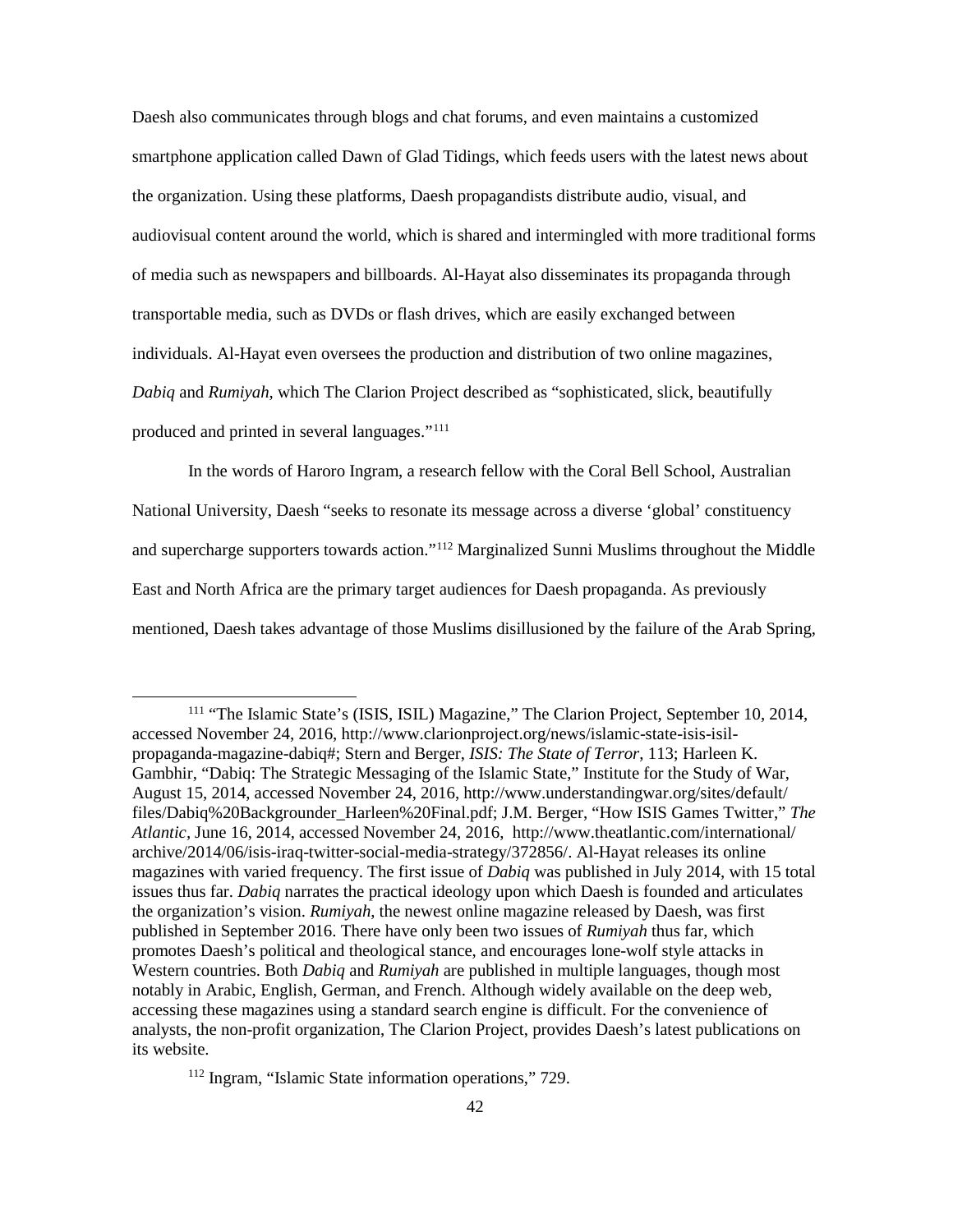whose lives the United States disrupted by its invasion of Iraq, or who believe that the return of the *Mahdi* is imminent.<sup>[113](#page-50-1)</sup> Daesh propaganda appeals to these audiences who desire security, stability, and the chance to avenge perceived injustices done to Muslims. However, as indicated by the number of languages used in its propaganda, Daesh also invests a significant amount of resources to target potential recruits throughout the world. Daesh casts its net far and wide, attempting to draw in recruits and funding from countries throughout Europe, Asia, and North America. Obtaining support from these secondary audiences provides Daesh with increased operational reach and the ability to endure as a transnational SMO.<sup>[114](#page-50-2)</sup>

#### <span id="page-50-0"></span>Current and Suggested Strategies to Combat Daesh

In a press release dated September 10, 2014, the Obama administration outlined its strategy to "degrade and ultimately destroy" Daesh, which it characterized as "a comprehensive and sustained counterterrorism strategy . . . that harnesses all elements of national power." The US government's counter-Daesh strategy includes the following elements: supporting effective governance in Iraq; denying safe-haven to Daesh fighters; building capacity of coalition partners; enhancing intelligence collection on Daesh; disrupting the finances of Daesh; exposing the true nature of Daesh; disrupting the foreign fighter flow; providing humanitarian support to displaced and vulnerable populations in Syria and Iraq, and protecting against domestic threats to the United States. And, while deemed a whole-of-government approach, this strategy predominantly relies

<span id="page-50-1"></span> <sup>113</sup> A Pew Research Center survey conducted in 2012 noted a rise in the belief by Muslims in the Middle East and North Africa that the return of the *Mahdi* was imminent. The vast majority of Daesh supporters come from countries whose population believes that it is living through the end times; perhaps this helps to explain why the narrative of ISIS resonates particularly well. Of note those populations believing in the *Mahdi's* imminent return were Afghanistan (83%), Iraq (72%), Turkey (68%), and Tunisia (67%). "Chapter 3: Articles of Faith," in *The World's Muslims: Unity and Diversity,* Pew Research Center, August 9, 2012, accessed November 24, 2016, http:// www.pew forum.org /2012/08/09/the-worlds-muslims-unity-and-diversity-3-articles-offaith/#\_ftn20.

<span id="page-50-2"></span><sup>114</sup> Stern and Berger, *ISIS: The State of Terror*, 74, 81-99.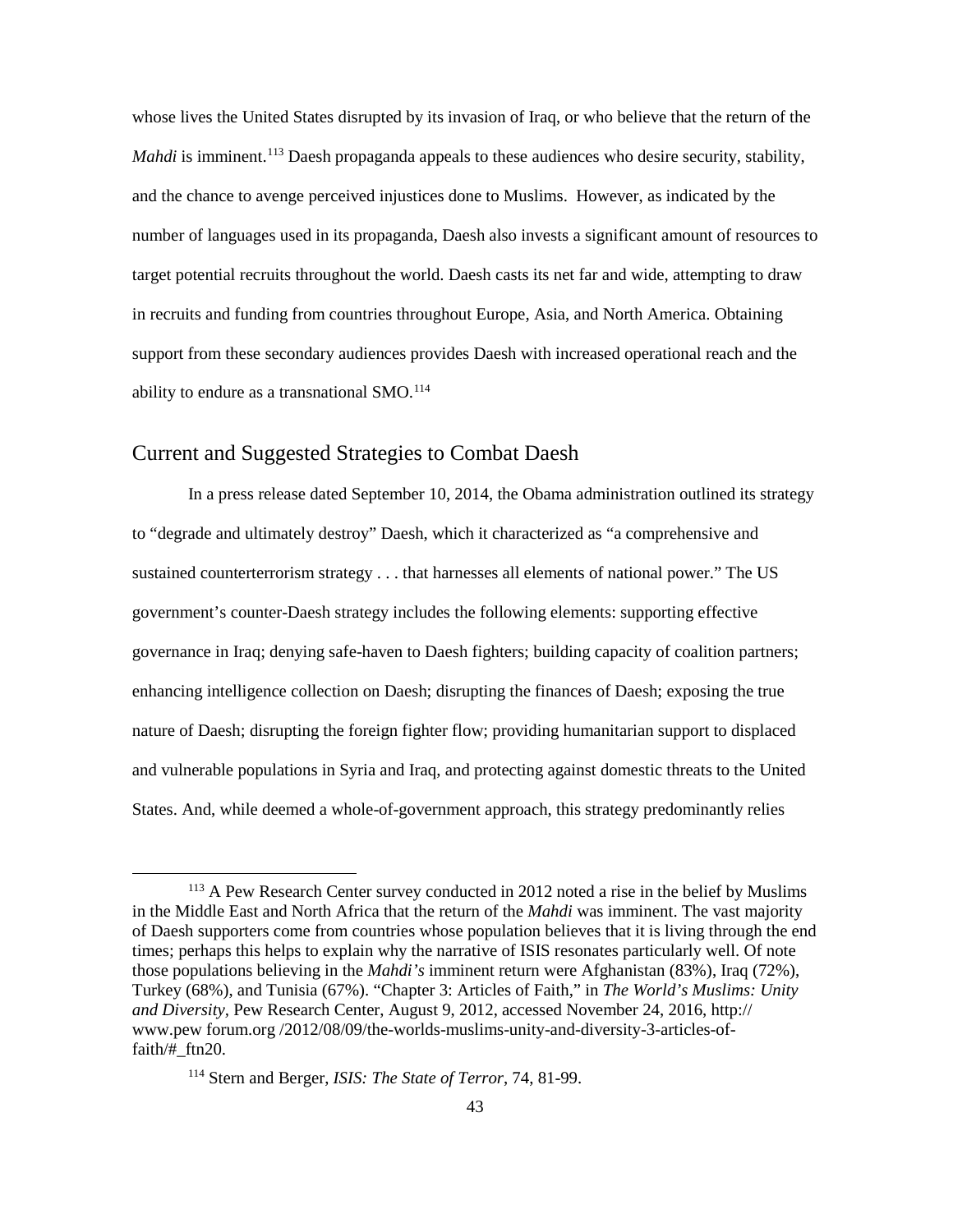upon the efforts of the US Department of State (DOS) and Department of Defense (DOD) for implementation.<sup>[115](#page-51-0)</sup>

For its part, the DOS has taken the lead in forming a coalition of sixty-seven global partners to prevent further expansion by Daesh, help stabilize and reform the government of Iraq, and seek a political solution to the ongoing war in Syria. Through the DOS, the United States has also partnered with the United Arab Emirates to found The Sawab Center, "the first-ever multinational online messaging and engagement program, in support of the Global Coalition Against Daesh."[116](#page-51-1) Although not codified in a coherent campaign plan, these efforts by the DOS align with the Obama administration's overarching strategy to degrade and defeat Daesh by pursuing stable and effective governance in the region while countering Daesh propaganda through online debate and dissemination of inclusive and constructive narratives.<sup>[117](#page-51-2)</sup>

The overall strategy, implemented in the current DOD campaign, Operation Inherent Resolve, is arranged along three LOE: enabling the military defeat of Daesh in the combined joint area of operations (CJOA); enabling sustainable military partner capacity in the CJOA; and leveraging cohesive coalition effects. The campaign relies on the employment of special operations

<span id="page-51-0"></span> <sup>115</sup> Office of the Press Secretary, "Strategy to Counter the Islamic State;" Regarding the current strategy to defeat Daesh and funds appropriated to the agencies currently implementing this strategy see: Office of the Inspector General, "Lead Inspector General for Operation INHERENT RESOLVE: FY 2015 Joint Strategic Oversight Plan," March 31, 2015, accessed October 23, 2016, https://oig.state.gov/system/files/fy2015\_joint\_strategic\_oversight\_plan\_lead\_ig\_op\_inherent\_resol ve.pdf.

<span id="page-51-1"></span><sup>116</sup> U.S. Department of State, "Media Note: Launch of the Sawab Center," Office of the Spokesperson, July 8, 2015, accessed October 23, 2016, http://www.state.gov/r/pa /prs/ps/2015/07/244709.html.

<span id="page-51-2"></span><sup>117</sup> Global Coalition.org, last modified October 20, 2016, accessed October 23, 2016, [http://theglobalcoalition.org/;](http://theglobalcoalition.org/) Vice News, "The US and United Arab Emirates Built an Anti-Jihad Propaganda Center," Vice News, July 8, 2015, accessed October 23, 2016, [https://news.vice.com](https://news.vice.com/) /article/the-us-and-united-arab-emirates-built-an-anti-jihad-propaganda-center; Richard Stengel, and Anwar Gargash, "The Right Path to Counter Daesh: Column," *USA Today*, July 9, 2015, accessed October 23, 2016, [http://www.usatoday.com/story /opinion/2015/07/09/isil-daesh-counter](http://www.usatoday.com/story%20/opinion/2015/07/09/isil-daesh-counter-strategy-joint-sawab-center-column/29906271/)[strategy-joint-sawab-center-column/29906271/.](http://www.usatoday.com/story%20/opinion/2015/07/09/isil-daesh-counter-strategy-joint-sawab-center-column/29906271/)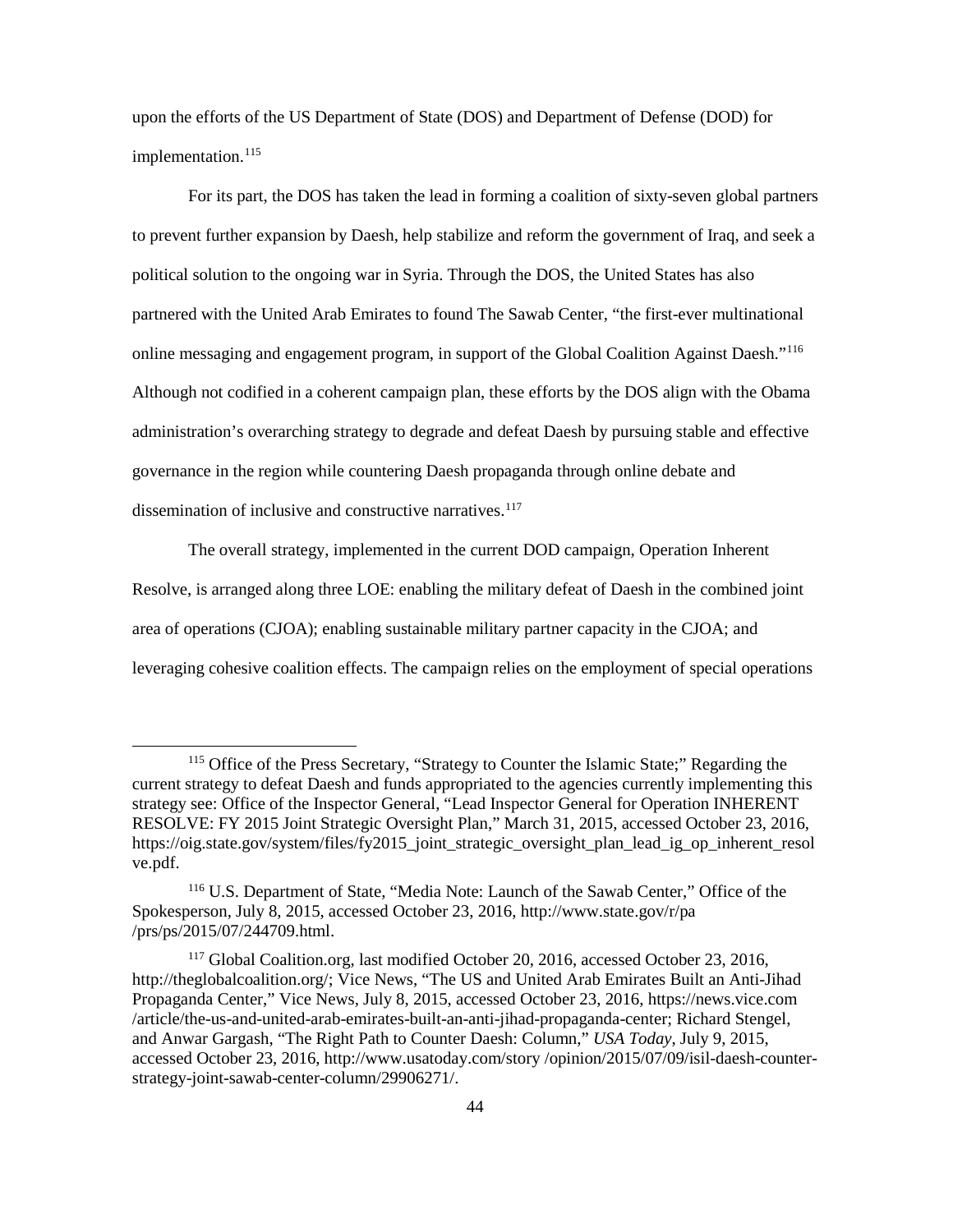forces (SOF), combat aviators, and a broad international coalition. SOF advisors do not serve in direct combat roles, instead training and equipping local security forces—Iraqi, Kurdish, and moderate Syrian militants—to oust Daesh from its strongholds in Iraq and Syria. Combat aviators conduct daily airstrikes against Daesh ground forces and infrastructure, with the results of those strikes reported through the US Central Command (CENTCOM) homepage. Meanwhile, the international coalition arrayed against Daesh, composed of more than sixty nations, provides limited air support, personnel, equipment, humanitarian aid, and funding.<sup>[118](#page-52-0)</sup> The campaign also relies on the employment of effective partner forces to combat Daesh and to clear and hold the vast territory it has seized in Iraq and Syria. In Linda Robinson's words, "The rationale for this pillar of the strategy is that only effective and competent indigenous forces can hold terrain permanently with the backing of the population."<sup>[119](#page-52-1)</sup>

Since late 2014 the coalition against Daesh has made great strides under the current strategy. Together the coalition has recaptured nearly fifty percent of Daesh-held territory in Iraq, and twenty percent in Syria; it has liberated the Iraqi towns of Ramadi and Fallujah; it has destroyed and seized tens of millions of dollars in currency from Daesh; and it has killed a number of top Daesh leaders to include Fadhil Ahmad al-Hayali (August 2015), Omar al-Shishani (August

<span id="page-52-0"></span> <sup>118</sup> "CJTF Campaign Design," Combined Joint Task Force-Operation Inherent Resolve, accessed October 1, 2016, http://www.inherentresolve.mil/campaign/; Tanaya Somanader, "5 Things to Know: The President Lays Out the U.S. Plan to Degrade and Destroy ISIL," *The White House.gov,* September 17, 2014, accessed October 1, 2016, www.whitehouse.gov/blog /2014/09/17president-lays-out-us-plan-degrade-and-destroy-isil; "Strike Releases," accessed October 23, 2016, http://inherentresolve.mil; Colin Freeman, "Who Is in the Anti-Islamic State Coalition and what they are contributing?" *Telegraph*, September 26, 2014, accessed October 23, 2016, http://www.telegraph.co.uk/news/worldnews /middleeast/syria/11124070/Who-is-in-the-anti-Islamic-State-coalition-and-what-they-are-contributing.html

<span id="page-52-1"></span><sup>119</sup> Robinson, *Politico-Military Campaign to Counter ISIL*, 1, 38-41. Counter-Daesh forces in Iraq include: Iraqi Security Forces (ISF), Counter-Terrorism Service, Kurdish Security Forces (Peshmerga), Sunni Tribal Forces, and Popular Mobilization Forces. Counter-Daesh forces in Syria include: People's Defense Unit (Syrian Kurdish Yekineyen Parastina Gel or YPG), Syrian Democratic Forces, Free Syrian Army, and al-Nusra Front.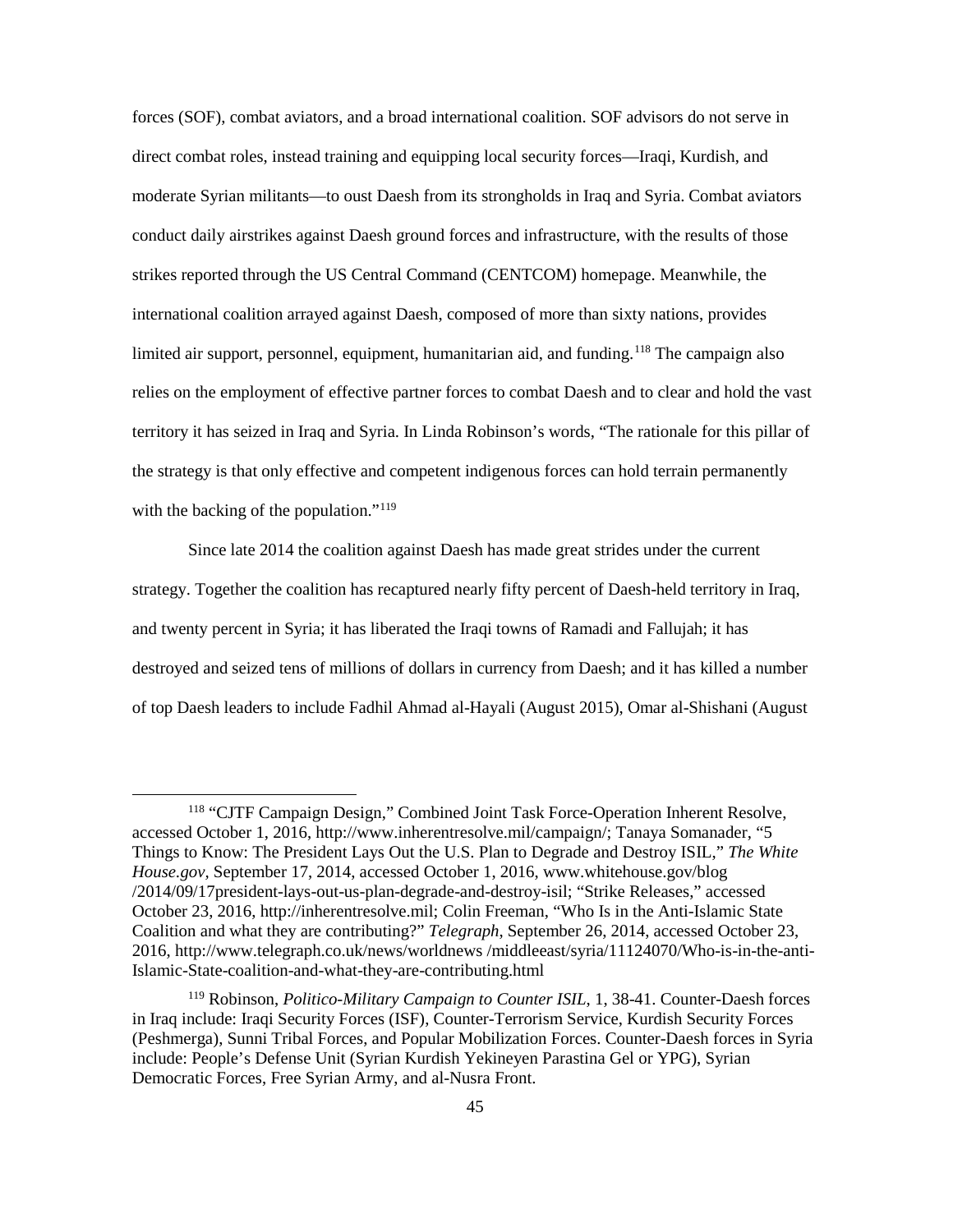2016), Abu Muhammed al-Adnani (August 2016).<sup>[120](#page-53-0)</sup> Yet, despite these successes, some have warned that the current strategy is not sufficient to eradicate Daesh because it is growing more resilient to coalition targeting, regenerating and resupplying its forces, and is gaining legitimacy in the eyes of disaffected Sunni Muslims. Critics also claim that metrics, such as the percentage of territory liberated from Daesh or numbers of its leaders killed, are inadequate measures of success for the current strategy.<sup>[121](#page-53-1)</sup>

Despite criticisms of the current counter-Daesh strategy, the analysis presented here does not support a major revision. The nine elements of the strategy are sound, and, taken together, they present a coherent and comprehensive approach to defeating Daesh if appropriately pursued. However, they lack a proper understanding of Daesh, necessary to offer context for the strategy's implementation. The necessary understanding of Daesh includes identification of the population

<span id="page-53-0"></span><sup>&</sup>lt;sup>120</sup> At the time of writing this paper, ISF were attempting to retake the city of Mosul from Daesh after it had occupied the city for more than two years. Bryan Denton and Michael R. Gordon, "At the Mosul Front: Traps, Smoke Screens and Suicide Bombers," *New York Times*, October 17, 2016, accessed November 24, 2016, http://www.nytimes.com/2016/10/18/world/middleeast/mosuliraq-isis-kurds.html?\_r=0.

<span id="page-53-1"></span><sup>&</sup>lt;sup>121</sup>, U.S. Department of State, "Counter-Daesh Fact Sheet," Global Coalition to Counter Daesh, July 21, 2016, accessed October 23, 2016, http://www.state.gov/s/seci/261626.htm; Justin Fishel, "ISIS Second in Command Killed by US Airstike, White House Says," *ABC News.com*, August 21, 2015, accessed October 23, 2016, http://abcnews.go.com/International/isis-commandkilled-us-airstrike-white-house/story?id=33235175; Barbara Starr, "US Working to Confirm it Killed Top ISIS Leader, Again," *CNN*, July 14, 2016, accessed October 23, 2016, http://www.cnn. com/2016/07/13/politics/isis-omar-al-shishani/index.html; Feras Hanoush, "Who was the ISIS Propaganda Chief Killed by a US Airstrike," *Newsweek*, August 31, 2016, accessed October 23, 2106, http://www.newsweek.com/who-was-isis-propaganda-chief-killed-us-airstrike-494785; "US: Gains Against DAESH Insufficient to Destroy Group," *Daily Sabah: Mideast,* June 22, 2016, accessed October 23, 2016, http://www.dailysabah.com/mideast/2016/06/23/us-gains-againstdaesh-insufficient-to-destroy-group; Mark Thompson, "Former U.S. Commanders take Increasingly Dim View of War on ISIS," *Time,* August 31, 2016, accessed October 23, 2016, http://time.com/4474910/isis-retired-generals/; Robert W. Merry, "Obama's ISIS Strategy: Doomed for Failure," *National Interest.org,* November 1, 2014, accessed October 23, 2016, http://nationalinterest.org/feature /obamas-isis-strategy-doomed-failure-11585; Robinson, *Politico-Military Campaign to Counter ISIL*, 20-24. Sagaar Enjeti, "Obamas measure of success against ISIS doesn't make sense," *Daily Caller News Foundation*, July 9, 2016, accessed October 23, 2016, http://dailycaller.com/2016/07/09/experts-obamas-measure-of-success-against-isis-doesnt-makesense/.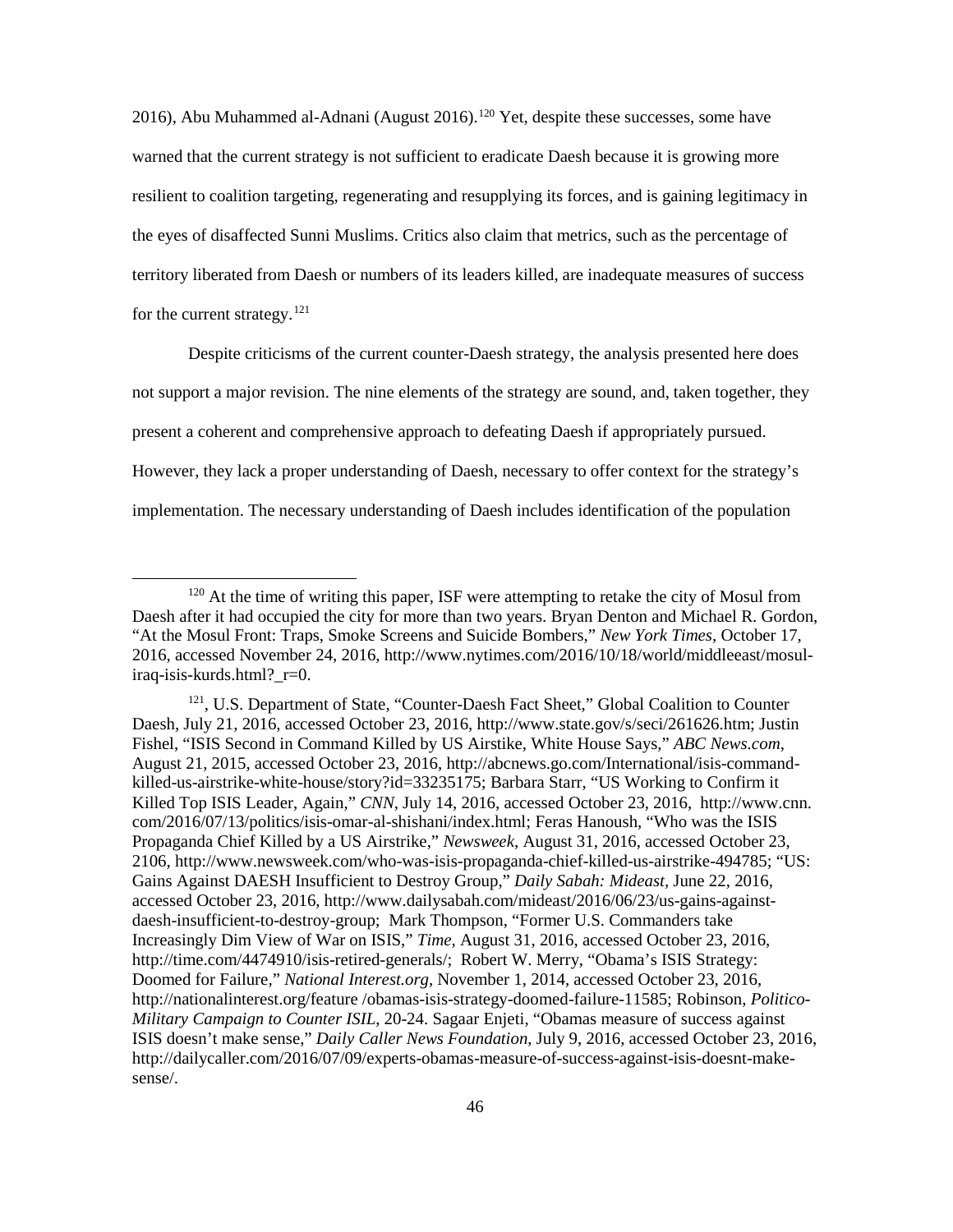that provides its supporters, the movement's appeal, and the conditions that allow it to thrive. This context would enable more effective identification, coordination, and application of ways and means. This understanding would also drive the construction of an operational approach that employs the elements of the current strategy with appropriate emphasis, while preventing actions that would feed Daesh's rhetoric, drawing more fighters to its cause.<sup>[122](#page-54-0)</sup>

A recent assessment of the political-military campaign to counter Daesh, conducted by the RAND National Defense Research Institute, noted that "the overall strategy to defeat [Daesh] would benefit from a comprehensive review based on a deep understanding of drivers of [Daesh's] growth and expansion in Iraq and Syria and globally," and that "the implementation of a revised strategy based on this understanding should be more robustly synchronized, particularly the political and military elements."[123](#page-54-1) The employment of SMT in general, and the PPM in particular, offers the ability to obtain this deeper understanding of Daesh—one that could facilitate the development of a more effective operational approach which synchronizes the political-military efforts of the DOS and DOD.

Such an approach requires long-term commitment and adherence to a structured plan, because, with Daesh America is not simply fighting a state, nor a terrorist group—it is fighting an

<span id="page-54-0"></span> $122$  There is an argument that defeating Daesh at Dabiq with overwhelming military force would help "defeat them not only in actuality, but [also] in appearance," however, bringing US forces of any significant number into the region could also be a reason for otherwise uncommitted Sunni Muslims to support Daesh. If the United States felt compelled to commit combat forces against Daesh, perhaps a better option would be to send larger numbers of SOF, supported by logistical, intelligence, security, and air contingents. Pietros Maneos, "The Great Battle of Dabiq," *World Post*, April 20, 2015, accessed November 24, 2015, http://www.huffingtonpost.com /pietrosmaneos/the-great-battle-of-dabiq b 6696936.html; Max Boot and Jeane J. Kirkpatrick, "Defeating ISIS: Policy Innovation Memorandum No. 51," *Council on Foreign Relations Press,* November 2014, accessed November 24, 2016, http://www.cfr.org/iraq/defeating-isis/p33773; Karl Vick, "Don't Take the Bait: The U.S. Should Not Send Troops to Fight ISIS," *Time*, February 26, 2015, accessed November 24, 2016, http://time.com/3723617/dont-take-the-bait-the-u-s-should-not-sendtroops-to-fight-isis/; Ryan Mauro, "The Islamic State Seeks the Battle of the Apocalypse," The Clarion Project, November 18, 2014, accessed November 24, 2016, http://www.clarionproject. org/analysis/dabiq-islamic-state-wants-battle-end-days.

<span id="page-54-1"></span><sup>123</sup> Robinson, "*Politico-Military Campaign to Counter ISIL*," 68.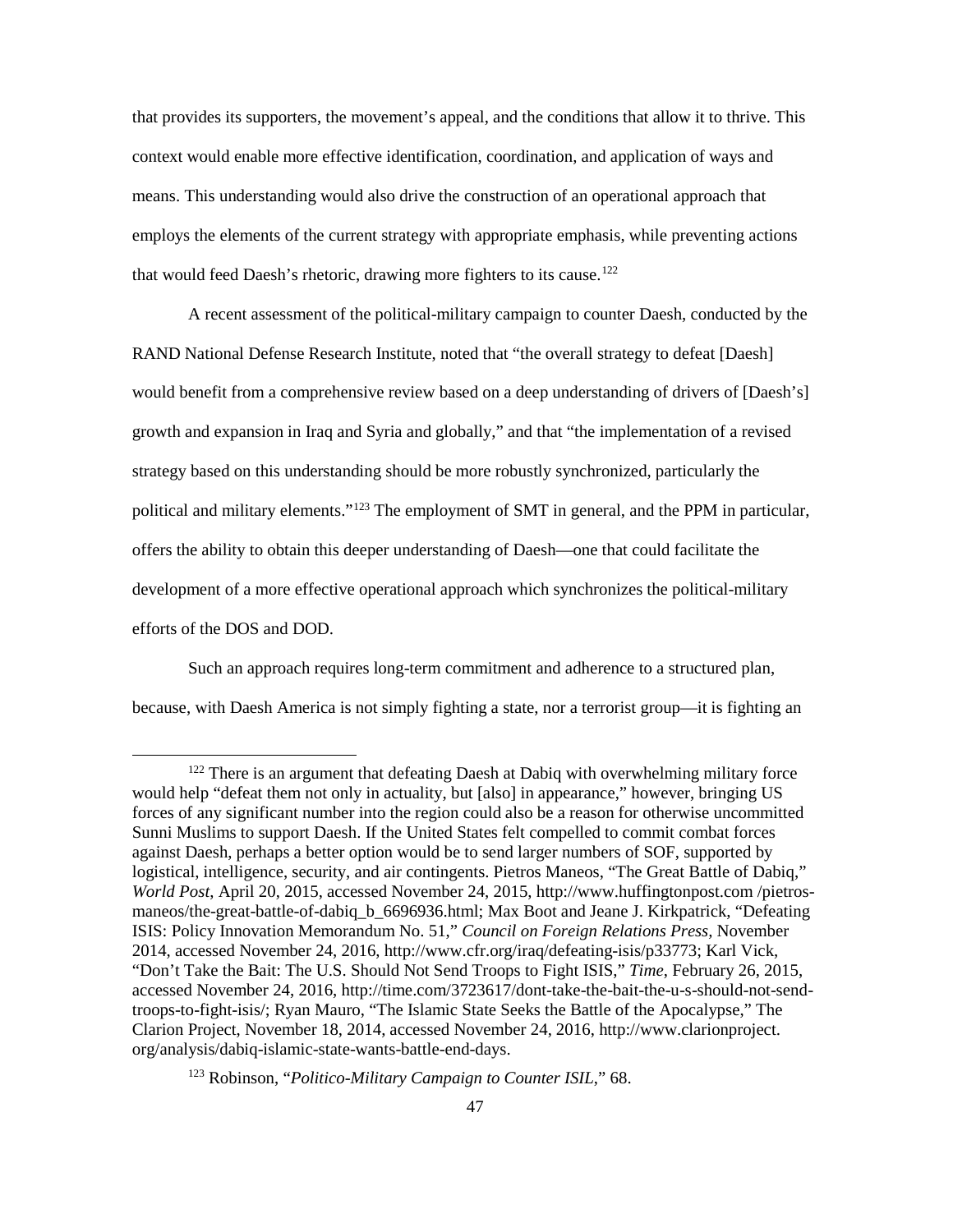idea. Achieving long-term victory over an idea needs not just a different strategy, but a different mindset than a conventional decisive action scenario. While any counter-Daesh strategy will include as essential components killing Daesh's leadership and reclaiming its territory, other aims will prove more important. One cannot reduce long-term countermovement strategies to short-term security gains; rather, they must include sustained amelioration of social grievances combined with state building efforts. Only simultaneous and effective action against all the variables of the PPM will lead to the lasting defeat of an SMO. This will demand particular emphasis on mitigation of the variable of cognitive liberation. Figure 4, seen below, illustrates a combined DOD and DOS operational approach that incorporates the nine core elements of the current counter-Daesh strategy according to the PPM. Adopting an operational approach such as this would better match ends with means, helping to synchronize both DOD and DOS efforts to deconstruct Daesh while allowing the US government to move, as Cronin has argued, "past outmoded forms of counterterrorism and counterinsurgency while also resisting pressure to cross the threshold into full-fledged war."[124](#page-55-1)



#### **Combined DOD & DOS - Campaign Lines of Effort**

<span id="page-55-1"></span><span id="page-55-0"></span>Figure 4. Suggested campaign LOE appropriate to the PPM, incorporating the elements of the Obama administration's counter-Daesh strategy, for mutual adoption by DOS and DOD.

<sup>&</sup>lt;sup>124</sup> Cronin, "ISIS Is Not a Terrorist Group."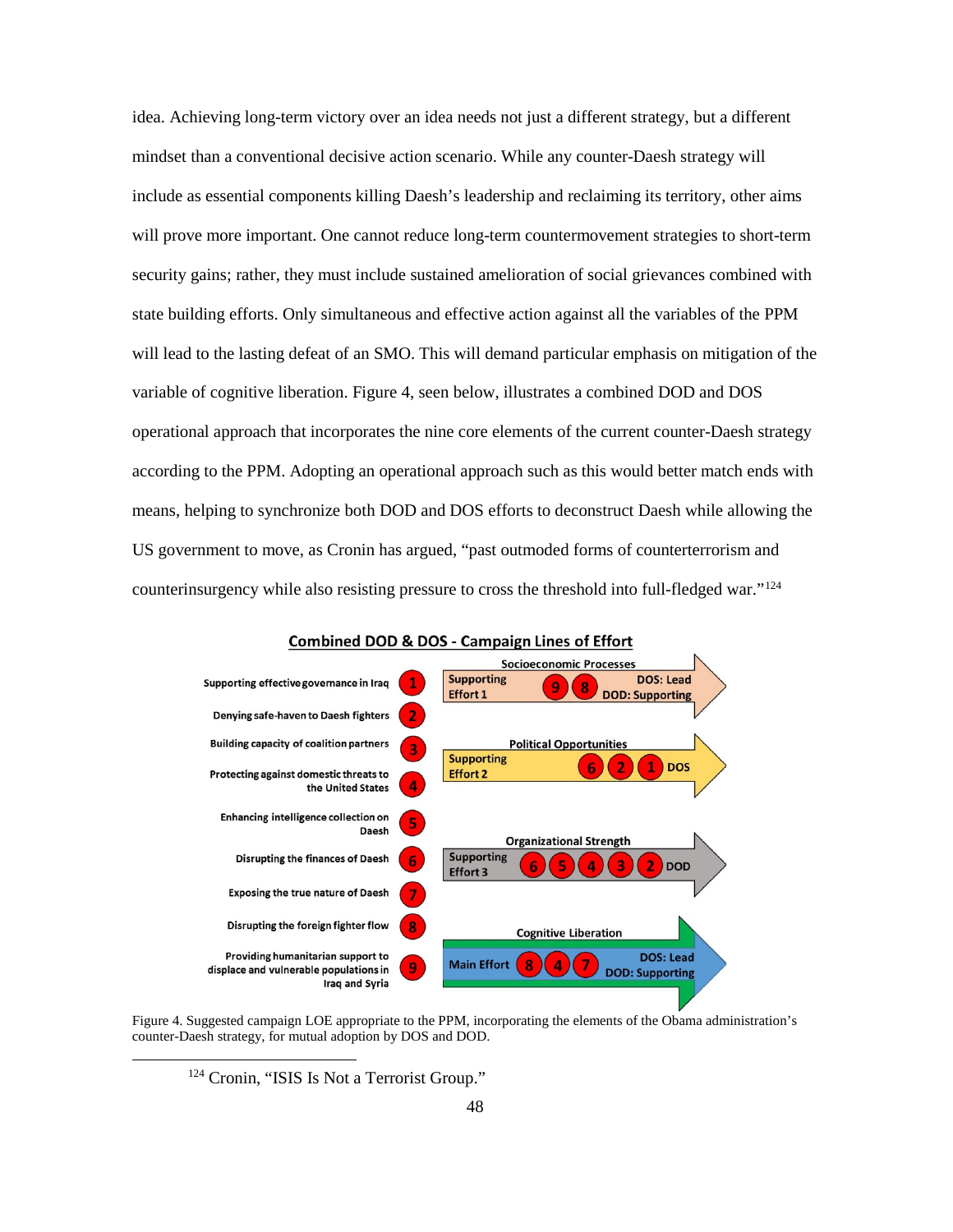#### Conclusion and Implications

<span id="page-56-0"></span>The Daesh problem-set has frustrated attempts to both comprehend and categorize it appropriately. When commenting on US military efforts to combat Daesh, Major General Michael K. Nagata, former commander of US Special Operations Command Central (SOCCENT), said that "We do not understand the movement, and until we do, we are not going to defeat it," and "We have not defeated the idea. We do not even understand the idea."<sup>[125](#page-56-1)</sup> Failing to comprehend Daesh has led to its categorization as both a state and terrorist organization. Resulting from this confused and erroneous categorization, the US military, and US government writ large, has employed insufficient and ineffective ways and means to combat Daesh.

Despite its common categorization as a state or terrorist organization, one could instead regard Daesh as a transnational SMO. By viewing Daesh through the lens of SMT, with human dynamics being the compelling force behind the development of a counter-Daesh strategy, the US government could develop a more effective operational approach to counteract Daesh. This would involve pursuing LOE mirroring the variables of the PPM (political opportunities, socioeconomic processes, organizational strength, and cognitive liberation). While incorporating the elements of the Obama administration's strategy to degrade and ultimately destroy Daesh, such a framework would align the efforts of the DOS and DOD under a common operational approach, providing greater clarity and structure.

<span id="page-56-1"></span> <sup>125</sup> Eric Schmitt, "In Battle to Defang ISIS, US targets its psychology," *New York Times*, December 28, 2014, accessed October 23, 2016, http://www.nytimes.com/2014/12/29/us/politics /in-battle-to-defang-isis-us-targets-its-psychology-.html?\_r=1.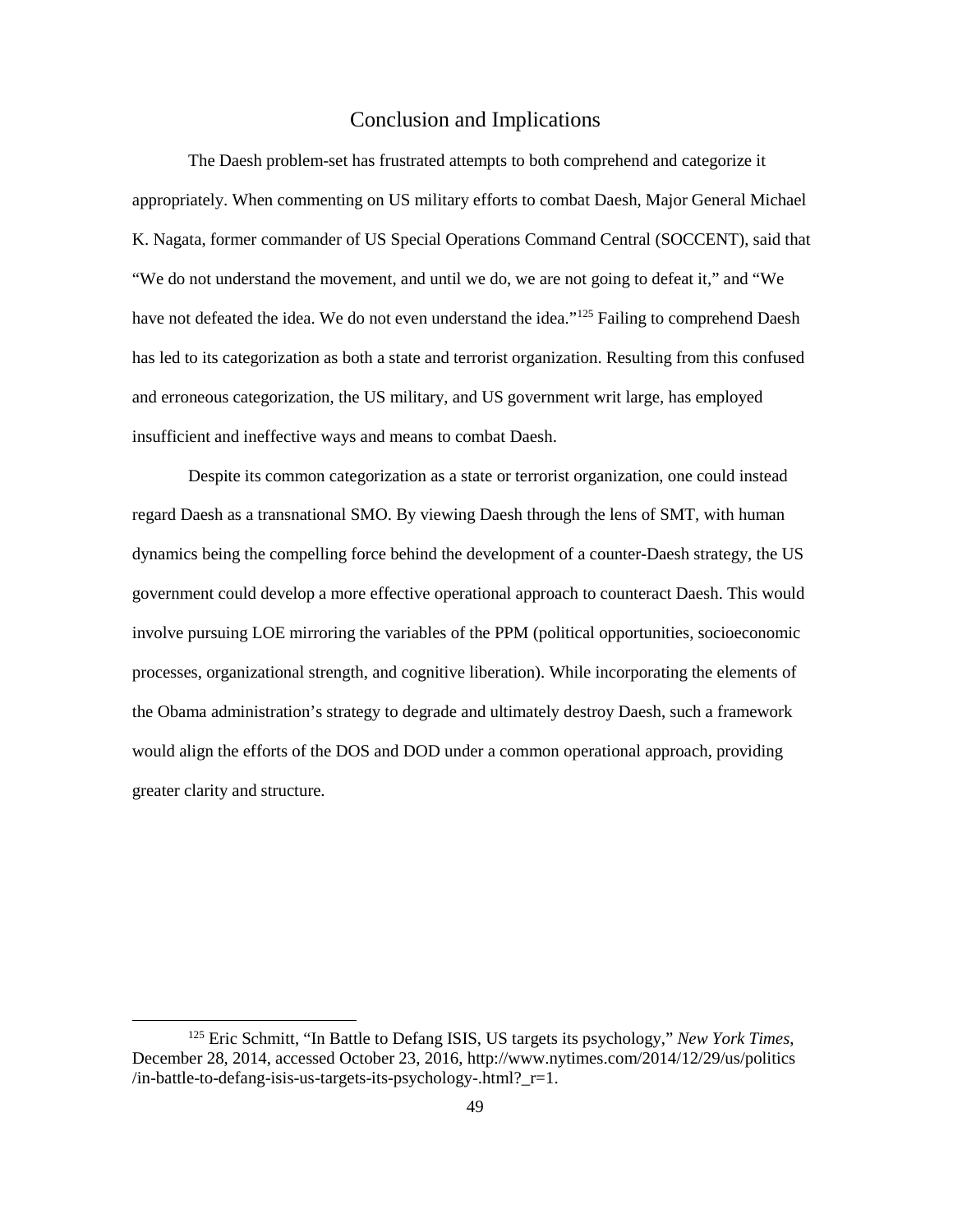#### Bibliography

- <span id="page-57-0"></span>Abouzeid, Rania. "The Jihad Next Door: The Syrian roots of Iraq's newest civil war." *Politico*. June 23, 2014. Accessed August 25, 2016. http://www.politico.com/magazine/story/2014 /06/al-qaeda-iraq-syria-108214?o=5.
- Alfred, Charlotte. "ISIS Releases Video Claiming to Show Mass Execution in Ancient Palmyra." *World Post*. July 4, 2015. Accessed October 12, 2016. http://www.huffingtonpost.com/ 2015/07/04/isis-palmyra-execution-video\_n\_7727258.html.
- Al-Sanjary, Ziad, and Ahmed Rasheed. "Advancing Iraq rebels seize northwest town in heavy battle." *Reuters*. June 15, 2014. Accessed October 12, 2016. http://www.reuters.com/article /us-iraq-security-idUSKBN0EP0KJ20140615.
- Amnesty International. "Escape from Hell-Torture, Sexual Slavery in Islamic State Captivity in Iraq." *Amnesty International USA*. December 22, 2014. Accessed October 12, 2016. http://www.amnestyusa.org/research/reports/escape-from-hell-torture-sexual-slavery-inislamic-state-captivity-in-iraq.
- Arango, Tim. "Dozens Killed in Battle Across Iraq as Sunnis Escalate Protests Against Government." *New York Times*. April 23, 2013. Accessed November 24, 2016. http://www.nytimes.com/2013/04/24/world/middleeast/clashes-at-sunni-protest-site-iniraq.html.
- Army Doctrine Publication 3-0, *Unified Land Operations*. Washington, DC: Government Printing Office, 2011.
- Aya, Ron. "Theories of Revolution Reconsidered: Contrasting Models of Collective Violence." *Theory and Society* 8, no. 1 (July 1979): 39-99. Accessed October 20, 2016. http://www.jstor.org/stable/656921.
- Balsiger, Jorg. "Transnational Social Movement." *Encyclopedia Britannica*. 2014. Accessed September 7, 2016. https://www.britannica.com/topic/transnational-social-movement.
- Barber, Nigel. "ISIS-What Motivates Western Recruits." *Huffington Post*. May 8, 2015. Accessed November 24, 2016. http://www.huffingtonpost.com/nigel-barber/isis-what-motivateswestern-recruits b 6809692.html.
- Barrett, Richard. *Foreign Fighters in Syria*. The Soufan Group. June 2014. Accessed November 24, 2016. http://soufangroup.com/foreign-fighters-in-syria/.
- ———. *The Islamic State.* The Soufan Group. November 2014. Accessed August 25, 2016. http://www.soufangroup.com/wp-content/uploads/2014/10/TSG-The-Islamic-State-Nov14.pdf.
- BBC. "Militants seize Iraq's second city of Mosul." *BBC News*. June 10, 2014. Accessed October 12, 2016. http://www.bbc.com/news/world-middle-east-27778112.
- Becker, Olivia. "ISIS Has a Really Slick and Sophisticated Media Department." *Vice News*. June 12, 2014. https://news.vice.com/article/isis-has-a-really-slick-and-sophisticated-mediadepartment.
- Benford, Robert D. "An Insider's Critique of the Social Movement Framing Perspective." *Sociological Inquiry* 67, issue 4 (October 1997): 409-30. Accessed October 20, 2016. http://onlinelibrary.wiley.com/doi/10.1111/j.1475-682X.1997.tb00445.x.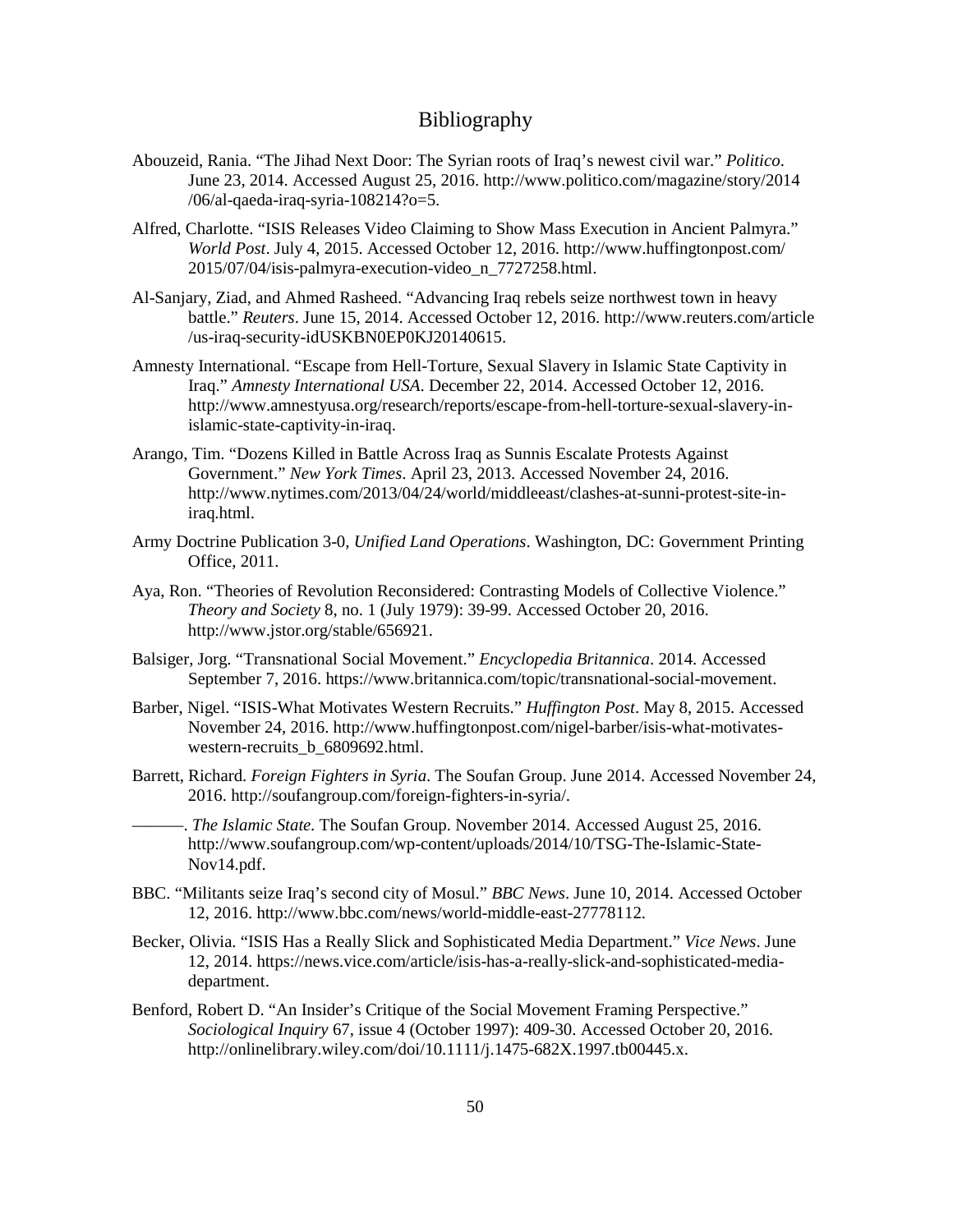- Benraad, Myriam. "Iraq's Tribal 'Sawha': Its Rise and Fall." *Middle East Policy* 18, no. 1 (Spring 2011). Accessed October 1, 2016. http://www.mepc.org/journal/middle-east-policyarchives/iraqs-tribal-sawha-its-rise-and-fall.
- Berger, J.M. "How ISIS Games Twitter." *The Atlantic*. June 16, 2014. Accessed November 24, 2016. http://www.theatlantic.com/international/ archive/2014/06/isis-iraq-twitter-socialmedia-strategy/372856/.
- Blumer, Herbert. "Collective Behavior." In *New Outline of the Principles of Sociology*, edited by Alfred McClung Lee, 167-224. New York: Barnes and Noble, 1946.
- Boot, Max, and Jeane J. Kirkpatrick. "Defeating ISIS: Policy Innovation Memorandum No. 51." *Council on Foreign Relations Press*. November 2014. Accessed November 24, 2016. http://www.cfr.org/iraq/ defeating-isis/p33773.
- Boyle, Joe. "Islamic State and the idea of Statehood." *BBC News*. January 6, 2015. Accessed October 17, 2016. http://www.bbc.com/news/world-middle-east-30150681.
- Brennan, Rick, Charles P. Ries, Larry Hanauer, Ben Connable, Terrence Kelly, Michael J. McNerney, Stephanie Young, Jason H. Campbell, and K. Scott McMahon. *Ending the U.S. War in Iraq: The Final Transition, Operational Maneuver, and Disestablishment of United States Forces-Iraq*. Santa Monica, CA: RAND Corporation, 2013. Accessed November 24, 2016. http://www.rand.org/pubs/research \_reports/RR232.html.
- Buechler, Steven M. *Understanding Social Movements: Theories from the Classical Era to the Present*. New York: Paradigm Publishers, 2011.
- Chulov, Martin. "Iraq Army Capitulates to ISIS Militants in Four Cities." *The Guardian.* June 11, 2014. Accessed September 7, 2016. http://www.theguardian.com/world/2014/jun/11/ mosul-isis-gunmen-middle-east-states.
	- ———. "ISIS: The Inside Story." *The Guardian*. December 11, 2014. Accessed November 24, 2016. https://www.theguardian.com/world/2014/dec/11/-sp-isis-the-inside-story.
- Civic, Melanne A., and Michael Miklaucic. "The State and the Use of Force: Monopoly and Legitimacy." In *Monopoly of Force: The Nexus of DDR and SSR,* edited by Melanne A. Civic and Michael Miklaucic, xv-xxv. Washington DC: National Defense University Press, 2011.
- "CJTF Campaign Design." Combined Joint Task Force-Operation Inherent Resolve. Accessed October 1, 2016. http://www.inherentresolve.mil/campaign/.
- Clarion Project. "The Islamic State's (ISIS, ISIL) Magazine." The Clarion Project. September 10, 2014. Accessed November 24, 2016. http://www.clarionproject.org/news/islamic-state-isisisil-propaganda-magazine-dabiq#.
- Clark, Janine. "Social Movement Theory and Patron-Clientelism: Islamic Social Institutions and the Middle Class in Egypt, Jordan, and Yemen." *Comparative Political Studies* 37, no. 8 (October 2014): 941-68.
- Cockburn, Patrick. "ISIS Consolidates." *London Review of Books* 36, no. 16 (August 2014): 3-5. Accessed November 24, 2016. http://www.lrb.co.uk/v36/n16/patrick-cockburn/isisconsolidates.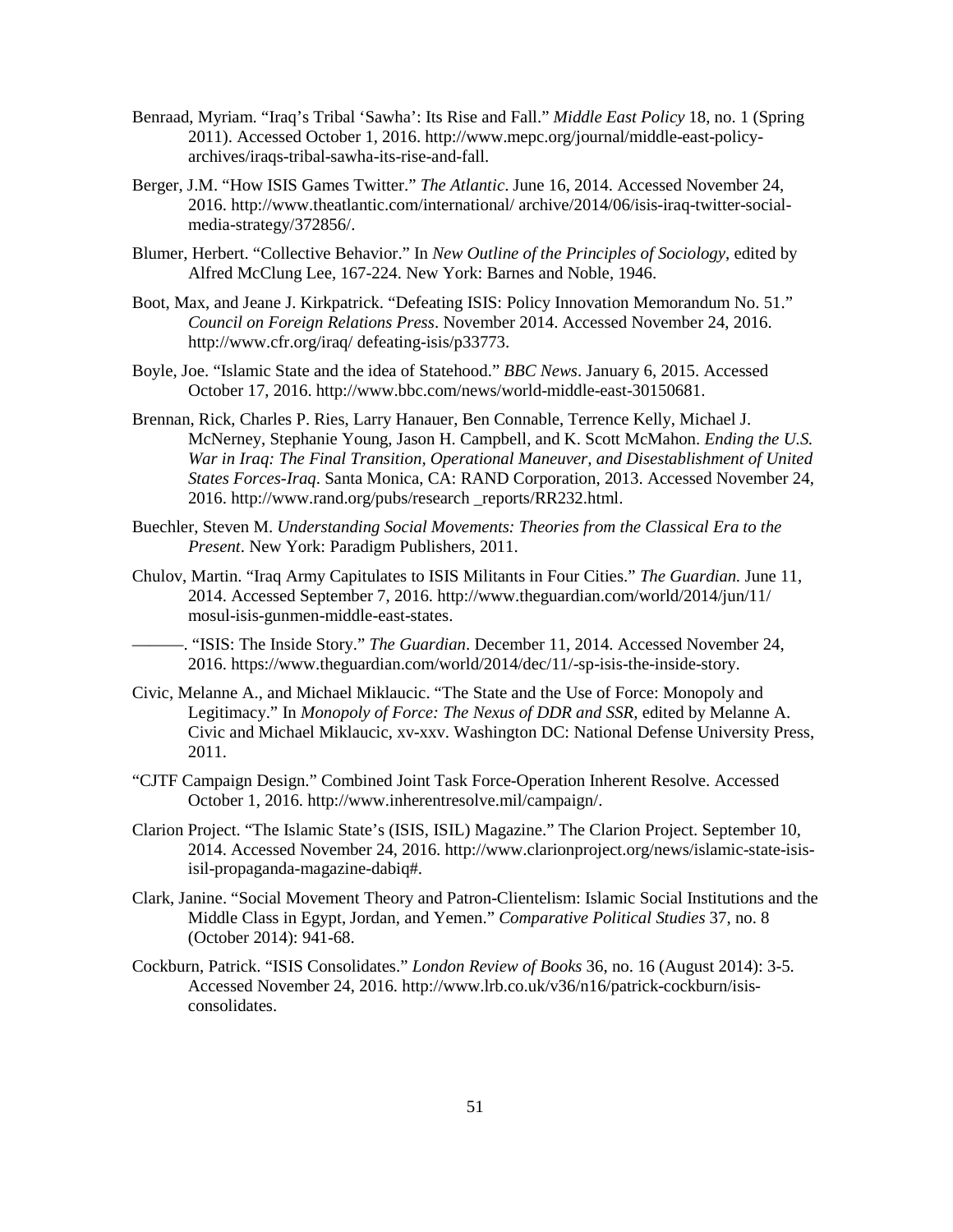- Cohen, Robin. "Transnational Social Movements: An Assessment." Paper presented at the Transnational Communities Programme Seminar at the School of Geography, University of Oxford. June 19, 1998. Accessed September 7, 2016. http://163.1.0.34/working%20 papers/cohen.pdf.
- Cottee, Simon. "Pilgrims to the Islamic State." *The Atlantic*. July 24, 2015. Accessed August 25, 2016. http://www.theatlantic.com/international/archive/2015/07/isis-foreign-fighterspolitical-pilgrims/399209/.
- Crawford, Thomas J., and Murray Naditch. "Relative Deprivation, Powerlessness, and Militancy: The Psychology of Social Protest." *Psychiatry* 33, no. 2 (1970): 208-23. Accessed October 20, 2016. http://www.tandfonline.com/doi/abs/10.1521/00332747.1970.11023625? journalCode=upsy20.
- Cronin, Audrey Kurth. "ISIS is not a Terrorist Group: Why Counterterrorism Won't Stop the Latest Jihadist Threat." *Foreign Affairs*. March/April 2015. Accessed October 17, 2016. https://www.foreignaffairs.com/articles/middle-east/isis-not-terrorist-group.
- Currie, Elliott, and Jerome H. Skolnick. "A Critical Note on Conceptions of Collective Behavior." *The Annals of the American Academy of Political and Social Violence* 391, (September 1970): 34-45. Accessed October 20, 2016. http://www.jstor.org/stable/pdf/1040023.pdf.
- Dabiq Magazine 1. (Ramadan 1345). Accessed November 24, 2016. http://media.clarionproject.org/ files /09-2014 /isis-isil-islamic-state-magazine-Issue-1-the-return-of-khilafah.pdf.
- Davies, James. C. "Toward a Theory of Revolution." *American Sociological Review 27*, no. 1 (February 1962): 5-19. Accessed October 17, 2016. http://www.jstor.org/stable/ 2089714.
- Denton, Bryan, and Michael R. Gordon. "At the Mosul Front: Traps, Smoke Screens and Suicide Bombers." *New York Times*. October 17, 2016. Accessed November 24, 2016. http://www.nytimes.com/2016/10/18/world/middleeast/mosul-iraq-isis-kurds.html? r=0.
- Diani, Mario. "Social Movement Networks Virtual and Real." *Information, Communication, & Society* 3 (December 2000): 386-401. Accessed October 19, 2016. www.tandfonline.com/doi/abs/10.1080/13691180051033333.
- Dyer, Gwynne. *Don't Panic: ISIS, Terror and Today's Middle East*. Toronto: Random House Canada, 2015.
- Engel, Pamela. "White House press secretary: We're in a 'narrative fight' with ISIS." *Business Insider.* September 19, 2016. Accessed November 24, 2016. http://www.businessinsider. com/josh-earnest-narrative-fight-with-isis-2016-9.
- Enjeti, Sagaar. "Obamas measure of success against ISIS doesn't make sense." *Daily Caller News Foundation*. July 9, 2016. Accessed October 23, 2016. http://dailycaller.com/2016/07/09/e xperts-obamas-measure-of-success-against-isis-doesnt-make-sense/.
- Exum, Andew. "The Spectacle of War: Insurgent video propaganda and Western response, 1990 present." *Arab Media & Society.* May 2008. Accessed November 24, 2016. http://www.arabmediasociety.com/articles/downloads/20080510194225\_AMS5\_Andrew\_ Exum.pdf.
- Farwell, James P. "The Media Strategy of ISIS." *Survival: Global Politics and Strategy* 56, no. 6 (November 2014): 49-55. Accessed November 24, 2016. http://dx.doi.org/10.1080/0039 6338 .2014.985436.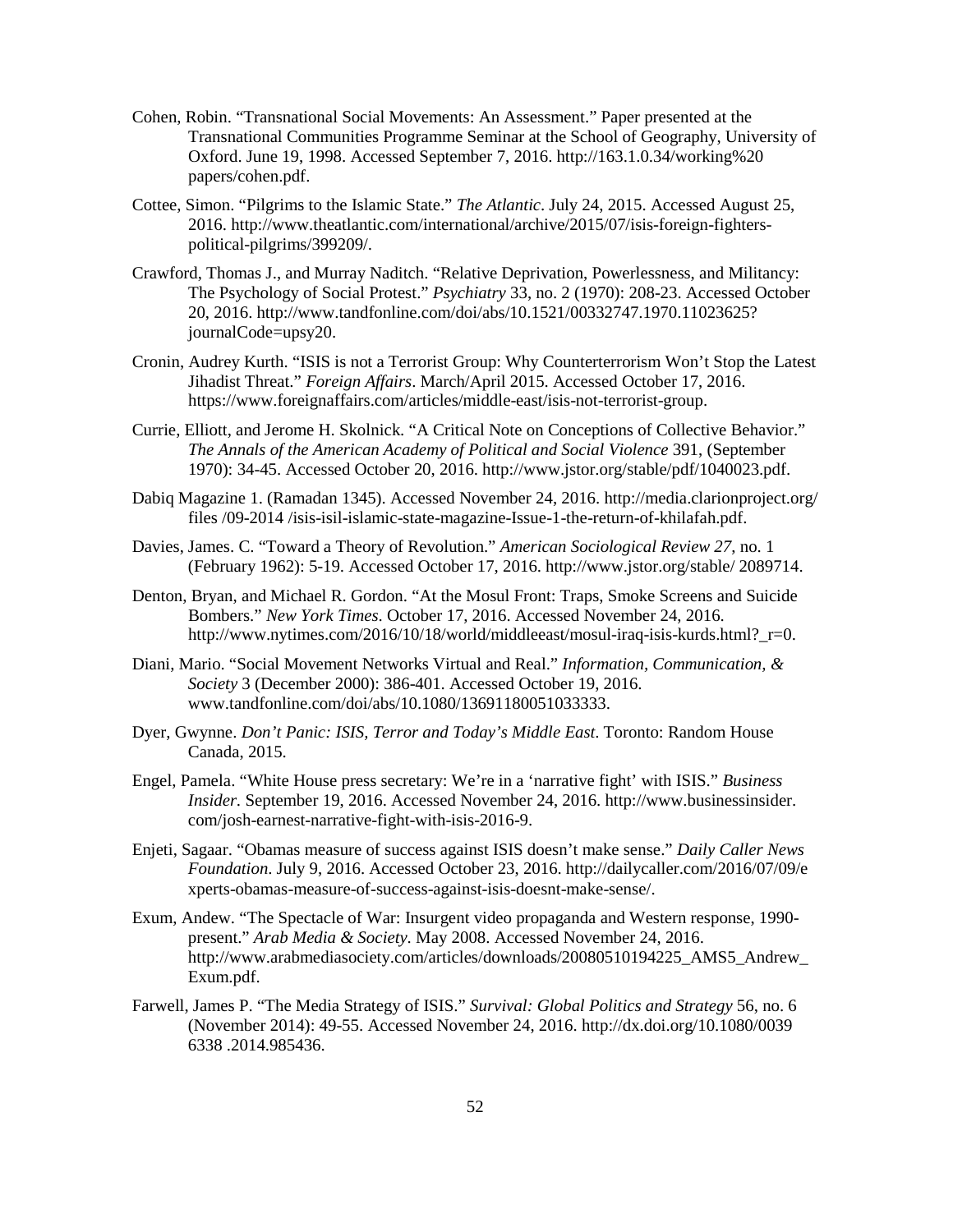- Field Manual 3-24, *Insurgencies and Countering Insurgencies*. Washington, DC: Government Printing Office, 2014.
- Fishel, Justin. "ISIS Second in Command Killed by US Airstike, White House Says." *ABC News.com*. August 21, 2015. Accessed October 23, 2016. http://abcnews.go.com/ International/isis-command-killed-us-airstrike-white-house/story?id=33235175.
- Fominaya, Cristina Flesher. "Collective Identity in Social Movements: Central Concepts and Debates." *Sociology Compass* 4, no. 6 (2010): 393-404. Accessed October 19, 2016. http://courses.arch.vt.edu/courses/wdunaway/gia5274/fominaya.pdf.
- Freeman, Colin. "Who Is in the Anti-Islamic State Coalition and what they are contributing?" *Telegraph*. September 26, 2014. Accessed October 23, 2016. http://www.telegraph.co.uk/ news/worldnews /middleeast/syria/11124070/Who-is-in-the-anti-Islamic-State-coalitionand-what-they-are-contributing.html.
- Frenkel, Sheera. "Meet the ISIS Fanboys Spreading the Message of Iraq's Most Feared Terror Group." *BuzzFeed News*. June 16, 2014. Accessed November 24, 2016. https://www.buzzf eed.com/sheerafrenkel/meet-the-isis-fanboys-spreading-the-message-of-iraqs-mostfe?utm\_term=.cwz5oE955#.esmWRYQWW.
- Frizell, Sam. "Obama Admits US Intelligence Didn't See ISIS Coming." *Time.* September 28, 2014. Accessed November 24, 2016. http://time.com/3442254/obama-u-s-intelligence-isis/.
- Fukuyama, Francis. "Social Capital." In *Culture Matters: How Values Shape Human Progress*, edited by Lawrence E. Harrison and Samuel P. Huntington, 98-111. New York: Basic Books, 2000.
- Gambhir, Harleen K. "Dabiq: The Strategic Messaging of the Islamic State." Institute for the Study of War. August 15, 2014. Accessed November 24, 2016. http://www.understandingwar. org/sites/default/files/Dabiq%20Backgrounder\_Harleen%20Final.pdf.
- Gamson, William A. *The Strategy of Social Protest.* Homewood, Illinois: Dorsey Press, 1975.
	- ——— and David S. Meyer. "Framing Political Opportunity." In *Comparative Perspectives on Social Movements: Political Opportunities, Mobilizing Structures, and Cultural Framings*, edited by Doug McAdam, John D. McCarthy, and Mayer N. Zald, 275-90. Cambridge, UK: Cambridge University Press, 1996.
- Gerges, Fawaz A. *The Rise and Fall of Al-Qaeda.* New York: Oxford University Press, 2011.
- Gladstone, Rick and Maher Samaan. "ISIS Destroys More Artifacts in Syria and Iraq." *New York Times*. July 3, 2015. Accessed October 12, 2016. http://www.nytimes.com/2015/  $07/04$ /world/middleeast/isis-destroys-artifacts-palmyra-syria-iraq.html? $r=0$ .
- Global Coalition. Last Updated October 20, 2016. Accessed October 23, 2016. http://theglobalcoalition.org.
- Goldberg, Jonah. "How ISIS came to eclipse al Qaeda." *New York Post*. June 14, 2015. Accessed November 24, 2016. http://nypost.com/2015/06/14/how-isis-came-to-eclipse-al-qaeda.
- Goodwin, Jeff, James M. Jasper, and Jaswinder Khattra. "Caught in a Winding, Snarling Vine: The Structural Bias of Political Process Theory." *Sociological Forum* 14, no. 1 (March 1999): 27-54. Accessed October 20, 2016. http://www.jstor.org/stable/pdf/685013 .pdf?seq=1#page\_scan\_tab\_contents.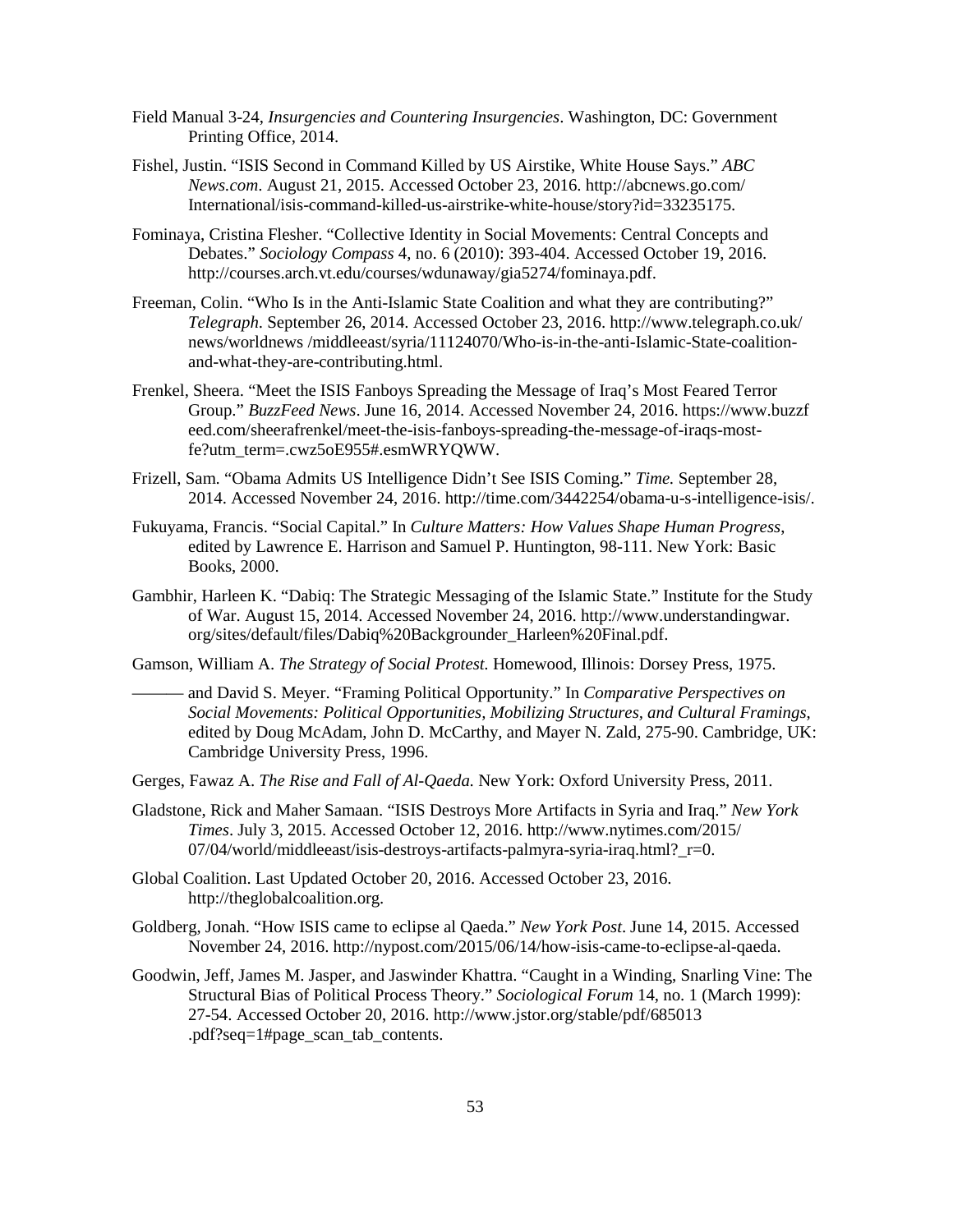- Graham, John. "Who Joins ISIS and Why." *World Post*. December 29, 2015. Accessed November 24, 2016. http://www.huffingtonpost.com/john-graham/who-joins-isis-andwhy **b** 8881810.html.
- Gurney, Joan Neff, and Kathleen J. Tierney. "Relative Deprivation and Social Movements: A Critical Look at the Last Twenty Years of Theory and Research." *The Sociological Quarterly* 23, no. 1 (Winter 1982): 33-47. Accessed October 20, 2016. http://www.jstor.org/stable/4106351.
- Gurr, Ted Robert. *Why Men Rebel.* Princeton, New Jersey: Princeton University Press, 1970.
- Gusfield, Joseph R. "Social Movements and Social Change: Perspectives of Linearity and Fluidity." *Research in Social Movements, Conflict, and Change* 4 (1981): 317-39.
- Hamid, Shadi. "Islamism, the Arab Spring, and the Failure of America's Do-Nothing Policy in the Middle East." The Brookings Institute. October 14, 2015. Accessed November 24, 2016. https://www.brookings.edu/blog/markaz/2015/10/14/islamism -the-arab-spring-and-thefailure-of-americas-do-nothing-policy-in-the-middle-east/.
- ———. "The Roots of the Islamic State's Appeal: ISIS's rise is related to Islam. The question is: How?" *The Atlantic*, October 31, 2014. Accessed August 25, 2016. http://www.theatlantic. com/international/archive/2014/10/the-roots-of-the-islamic-states-appeal/382175/.
- Hanoush, Feras. "Who was the ISIS Propaganda Chief Killed by a US Airstrike." *Newsweek.* August 31, 2016. Accessed October 23, 2106. http://www.newsweek.com/who-was-isispropaganda-chief-killed-us-airstrike-494785.
- Harris, Shane. "The Re-Baathification of Iraq." *Foreign Policy*. August 21, 2014. Accessed November 24, 2016. http://foreignpolicy.com/2014/08/21/the-re-baathification-of-iraq/.
- Hassan, Hassan. "More than ISIS, Iraq's Sunni Insurgency." *Carnegie Endowment for International Peace*. June 17, 2014. Accessed November 24, 2016. http://carnegieendowment. org/sada/2014/07/24/more-than-isis-iraq-s-sunni-insurgency/hdvi.
- Hoffman, Bruce. *Inside Terrorism*. New York: Columbia University Press, 2006.
- Hurriyet Daily News. "ISIL Kidnaps Turkish Consul, Special Forces, Children in Northern Iraqi Hotspot." *Hurriyet Daily News*. June 11, 2014. Accessed October 12, 2016. http://www.hurryetdaily.news.com/isil-kidnaps-turkish-consul-special-forces-severalothers-in-iraq.aspx?pageID= 238&nID=67660& NewsCatID=352.
- Ignatius, David. "How ISIS Spread in the Middle East: And How to Stop It." *The Atlantic.* October 29, 2015. Accessed October 20, 2016. http://www.theatlantic.com/international/archive/ 2015/10/how-isis-started-syria-iraq/412042/.
- Ingram, Haroro J. "The strategic logic of Islamic State information operations." *Australian Journal of International Affairs* 69, no. 6 (August 2015): 729-52. Accessed November 24, 2015. http://dx.doi.org/10.1080/10357718.2015.1059799.
- Islamic State. *Black Flags from the Islamic State: How al-Qa'idah Became the Islamic State (1989- 2016).* Accessed October 13, 2016. http://www.investigativeproject.org/documents /misc/864.pdf.
- Jenkins, J. Craig. "Resource Mobilization Theory and the Study of Social Movements." *Annual Review of Sociology* 9, (1983): 527-53. Accessed October 20, 2016. http://www.jstor.org /stable/pdf/2946077.pdf?seq=1#page\_scan\_tab\_contents.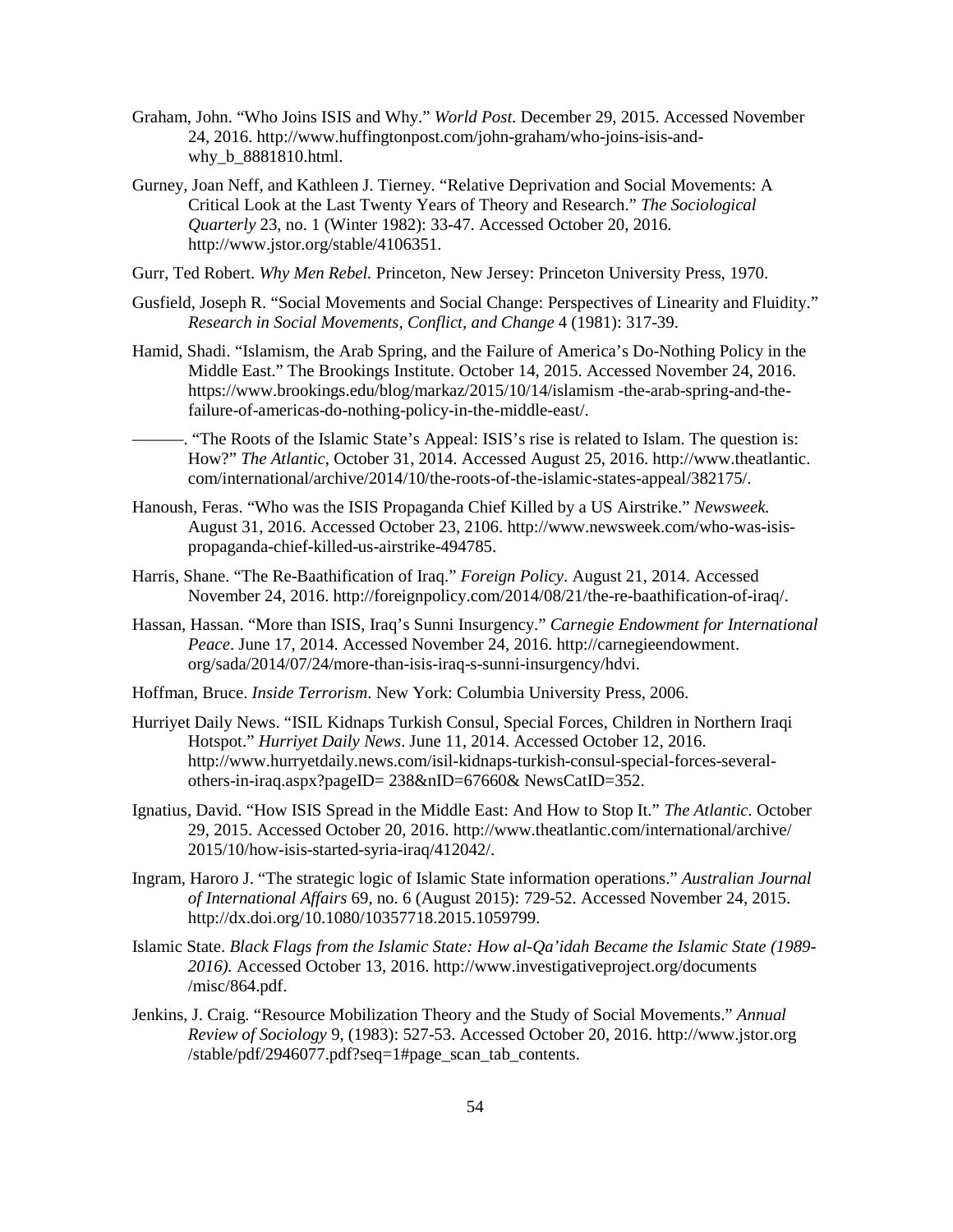——— and Charles Perrow. "Insurgency of the Powerless: Farm Worker Movements (1946- 1972)." *American Sociological Review* 42, no. 2 (April, 1977): 249-68. Accessed October 17, 2016. http://www.jstor.org/stable/2094604?seq=1#page\_scan\_tab\_contents.

- Johnston, Patrick B., Jacob Shapiro, Howard J. Shatz, Benjamin Bahney, Danielle F. Jung, Patrick Ryan, and Jonathan Wallace. *Foundations of the Islamic State: Management, Money, and Terror in Iraq 2005-2010.* Santa Monica, CA: RAND Corporation, 2016. Accessed August 25, 2016. http://www.rand.org/pubs/research\_reports/RR1192.html.
- Korpi, Walter. "Conflict, Power, and Relative Deprivation." *American Political Science Review* 68, no. 4 (Dec. 1974): 1569-78. Accessed October 20, 2016. http://www.jstor.org/stable/ 1959942.
- Lacey, Jim. ed., *A Terrorist's Call to Global Jihad: Deciphering Abu Musab al-Suri's Islamic Jihad Manifesto*. Annapolis, MD: US Naval Institute Press, 2008.
- Larison, Daniel. "Allying with Assad Still Doesn't Make Sense." *The American Conservative*. September 4, 2014. Accessed November 24, 2016. http://www.theamerican conservative.com/larison/allying-with-assad-still-doesnt-make-sense/.
- Letters to the Guardian. "How ISIS exploits the civil war in Syria." *The Guardian*. November 15, 2015. Accessed November 24, 2016. https://www.theguardian.com/worldcommentisfree /2015/nov/15/how-isis-exploits-the-civil-war-in-syria.
- Levitt, Matthew. "Terrorism Financing and the Islamic State." Statement to the House Financial Services Committee. November 13, 2014. Accessed November 24, 2016. http://financialservices.house.gov/uploadedfiles/hhrg-113-ba00-wstate-mlevitt-20141113.pdf.
- Levs, Josh. "Will Anyone Stop ISIS?" *CNN.* August 7, 2014. Accessed October 13, 2016. http://www.cnn.com/2014/08/07/world/meast/stopping-isis/index.html.
- Lewis, Jessica D. *Middle East Security Report 21: The Islamic State: A Counter-Strategy for a Counter-State*. Institute for the Study of War. July 2014. Accessed August 25, 2016. http://www.understandingwar.org/sites/default/files/Lewis-Center%20of%20gravity.pdf.
- Lister, Charles. "Assessing Syria's Jihad." *Survival: Global Politics and Strategy* 56, no. 6 (2014): 87-112. Accessed November 24, 2016. http://iiss.tandfonline.com/doi/abs/10.1080/ 00396338.2014.985439.
- ———. "Profiling the Islamic State." Brookings Doha Center Analysis Paper. December 1, 2014. Accessed October 13, 2016. https://www.brookings.edu/research/profiling-the-islamicstate.
- Lofland, John. *Social Movement Organizations: Guide to Research on Insurgent Realities.* New Brunswick, NJ: Transaction Publishers, 1996.
- Lubeck, Paul M. "The Islamic Revival: Antinomies of Islamic Movements Under Globalization." In *Global Social Movements.* edited by Robin Cohen and Shirin Rai, 146-64. New Brunswick, NJ: Althone Press, 2000.
- Mandaville, Peter. *Global Political Islam*. New York: Routledge, 2007.
- Maneos, Pietros. "The Great Battle of Dabiq." *World Post*. April 20, 2015. Accessed November 24, 2015. http://www.huffingtonpost.com /pietros-maneos/the-great-battle-ofdabiq b 6696936.html.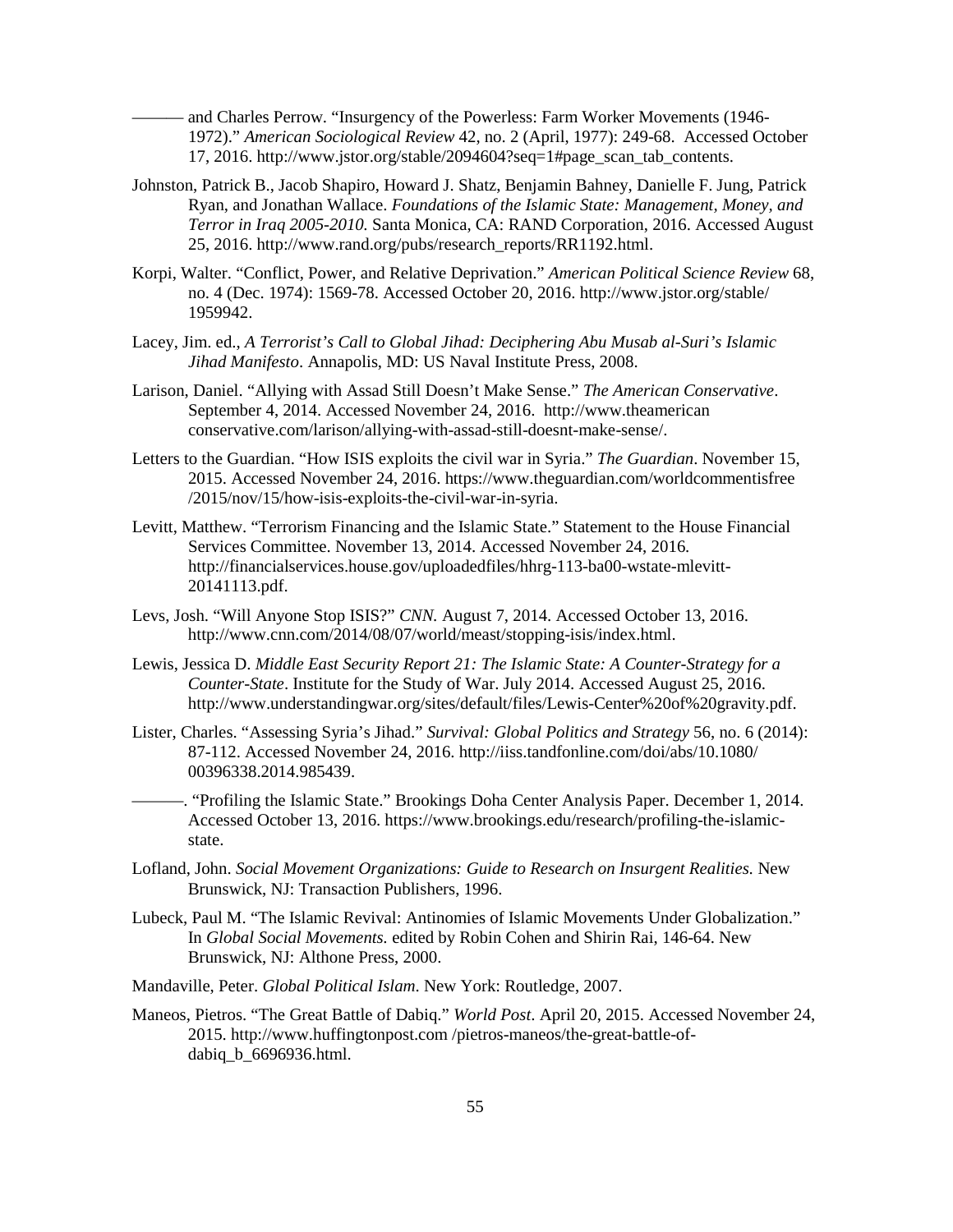- Mauro, Ryan. "The Islamic State Seeks the Battle of the Apocalypse." The Clarion Project. November 18, 2014. Accessed November 24, 2015. http://www.clarionproject. org/analysis/dabiq-islamic-state-wants-battle-end-days.
- McAdam, Doug. *Political Process and the Development of Black Insurgency, 1930-1970.* 2<sup>nd</sup> ed. Chicago: University of Chicago Press, 1999.
	- ———, John D. McCarthy, and Mayer N. Zald, eds. *Comparative Perspectives on Social Movements: Political Opportunities, Mobilizing Structures, and Cultural Framings*. Cambridge, UK: Cambridge University Press, 1996.
- ———, Sidney Tarrow, and Charles Tilly. *Dynamics of Contention.* Cambridge, UK: Cambridge University Press, 2001.
- McCants, William. *The ISIS Apocalypse: The History, Strategy, and Doomsday Vision of the Islamic State.* New York: St. Martin's Press, 2015.
- McCarthy, John. *The Globalization of Social Movement Theory.* In *Transnational Social Movements and Global Politics: Solidarity Beyond the State*, edited by Jackie Smith, Charles Chesterfield, and Ron Pagnucco, 243-59. Syracuse, NY: Syracuse University Press, 1997.
- and Mayer N. Zald. "Resource Mobilization and Social Movements: A Partial Theory." *American Journal of Sociology* 82, no. 6 (May 1977): 1212-41. Accessed October 17, 2016. http://www.jstor.org/stable/2777934?seq=1#page\_scan\_tab\_contents.
	- ———. *The Trend of Social Movements in America: Professionalization and Resource Mobilization*. Morristown, NJ: General Learning Press, 1973. Accessed October 20, 2016. https://deepblue.lib.umich.edu/bitstream/handle/2027.42/50939/164.pdf;sequence=1.
- McCoy, Terrence. "The apocalyptic magazine the Islamic State uses to recruit and radicalize foreigners." *Washington Post*. September 12, 2014. Accessed November 24, 2016. https://www.washingtonpost.com/news/morning-mix/wp/2014/09/16/the-apocalypticmagazine-the-islamic-state-uses-to-recruit-and-radicalize-foreigners/.
- Merry, Robert. W. "Obama's ISIS Strategy: Doomed for Failure." *National Interest.org.* November 1, 2014. Accessed October 23, 2016. http://nationalinterest.org/feature /obamas-isisstrategy-doomed-failure-11585.
- Mikaberidze, Alexander, ed. *Conflict and Conquest in the Islamic World: A Historical Encyclopedia,* Vol. 1. Santa Barbara, CA: ABC-CLIO, 2011.
- Mohammed, Riyadh. "ISIS Beheads Another American as 60 New Terror Groups Join." *The Fiscal Times*. September 11, 2016. Accessed November 24, 2016. http://www.thefiscaltimes.com/ 2014/11/16/ISIS-Doubles-Down-Infidels-Boosted-60-New-Terror-Groups#sthas.ektEth B.dpuf.
- Morris, Aldon*.* "Reflections on Social Movement Theory: Criticisms and Proposals*.*" *Contemporary Sociology* 29, no. 3 (May 2000): 445-54. Accessed October 20, 2016. http://www.jstor.org/stable/pdf/2653931.pdf.
- Morrison, Denton E. "Some Notes Toward Theory on Relative Deprivation, Social Movements, and Social Change." *The American Behavioral Scientist* 14, issue 5 (May, 1971): 675. Accessed October 20, 2016. http://search.proquest.com/openview/88700669ae5ed72768 bcae0aa593746b/1?pqorigsite=gscholar.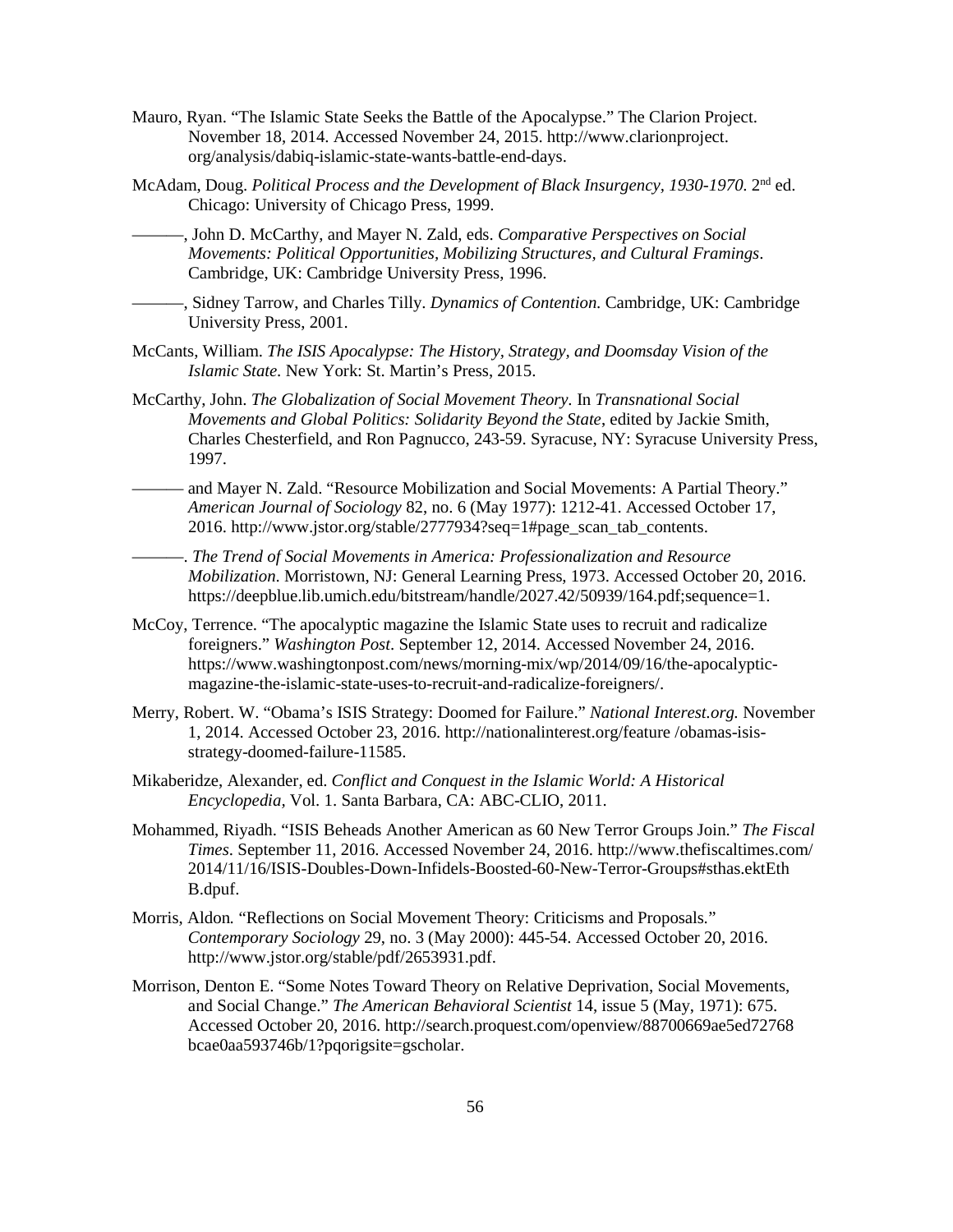- Munro, Andre. "State Monopoly on Violence." *Encyclopedia Britannica*. March 6, 2013. Accessed October 17, 2016. https://www.britannica.com/topic/state-monopoly-on-violence.
- Naji, Abu Bakr. *The Management of Savagery: The Most Critical Stage Through Which the Umma Will Pass*. Translated by William McCants for the John M. Olin Institute for Strategic Studies: Harvard University, 2003. Accessed November 24, 2016. http://www.physics.wisc .edu/undergrads/courses/206f07/files/reference\_chapter07/Management\_of\_Savagery.pdf.
- Nebehay, Stephanie. "ISIS Reportedly Crucified, Buried Children Alive in Iraq: UN." *World Post*. February 3, 2015. Accessed October 12, 2106. http://www. huffingtonpost.com/ 2015/02/04/isis-crucified-children\_n\_6613578.html.
- Obama, Barack. Statement by the President on Iraq. The Office of the Press Secretary. August 9, 2014. Accessed November 24, 2016. https://www.whitehouse.gov/the-pressoffice/2014/08/09/statement-president-iraq.
- ———. *Transcript: President Obama's Speech on Combatting ISIS and Terrorism*. September 11, 2014. *CNN*. Accessed October 17, 2016. http://edition.cnn.com/2014/09/10/ politics/transcript-obama-syria-isis-speech/.
- Oberschall, Anthony. "Explaining Terrorism: The Contribution of Collective Action Theory." *Sociological Theory* 22, no. 1 (March 2004): 26-37. Accessed September 7, 2016. http://www.jstor.org/stable3648957.
	- ———. *Social Conflict and Social Movements.* Englewood Cliffs, New Jersey: Prentice-Hall, 1973.
- Office of the Inspector General. "Lead Inspector General for Operation INHERENT RESOLVE: FY 2015 Joint Strategic Oversight Plan." March 31, 2015. Accessed October 23, 2016. https://oig.state.gov/system/files/fy2015\_joint\_strategic\_oversight\_plan\_lead\_ig\_op\_inhere nt\_resolve.pdf.
- Office of the Press Secretary. "Fact Sheet: Strategy to Counter the Islamic State of Iraq and the Levant (ISIL)." The White House. September 10, 2014. Accessed October 17, 2016. https://www.whitehouse.gov/the-press-office/2014/09/10/fact-sheet-strategy-counterislamic-state-iraq-and-levant-isil.
- Olson, Mancur Jr. *The Logic of Collective Action: Public Goods and the Theory of Groups.* Cambridge, UK: Harvard University Press, 1965.
- "Operation Inherent Resolve." *US CENTCOM*. Accessed October 21, 2016. http://www.centcom.mil /OPERATIONS-AND-EXERCISES/OPERATION-INHERENT-RESOLVE.
- Park, Robert Ezra, and E.W. Burgess. *Introduction to the Science of Sociology.* Chicago: The University of Chicago Press, 1921.
- Peralta, Eyder. "CIA Doubles Its Estimate of Islamic State Fighters in Iraq and Syria." *NPR.org*. September 11, 2014. Accessed November 24, 2016. http://www.npr.org/sections/thetwoway/2014/09/11/347796283/cia-doubles-its-estimate-of-islamic-state-fighters-in-iraq-andsyria.
- Perrow, Charles. "The Sixties Observed." in *[The dynamics of social movements: Resource](http://www.econbiz.de/Search/Results?lookfor=%22The+dynamics+of+social+movements+%3A+resource+mobilization%2C+social+control+and+tactics%22&type=PublishedIn)  [mobilization, social control and tactics.](http://www.econbiz.de/Search/Results?lookfor=%22The+dynamics+of+social+movements+%3A+resource+mobilization%2C+social+control+and+tactics%22&type=PublishedIn)* Collected print versions of speeches from the Frontiers of Sociology Symposium held at Vanderbilt University, 192-211, Cambridge, MA: Winthrop, 1979.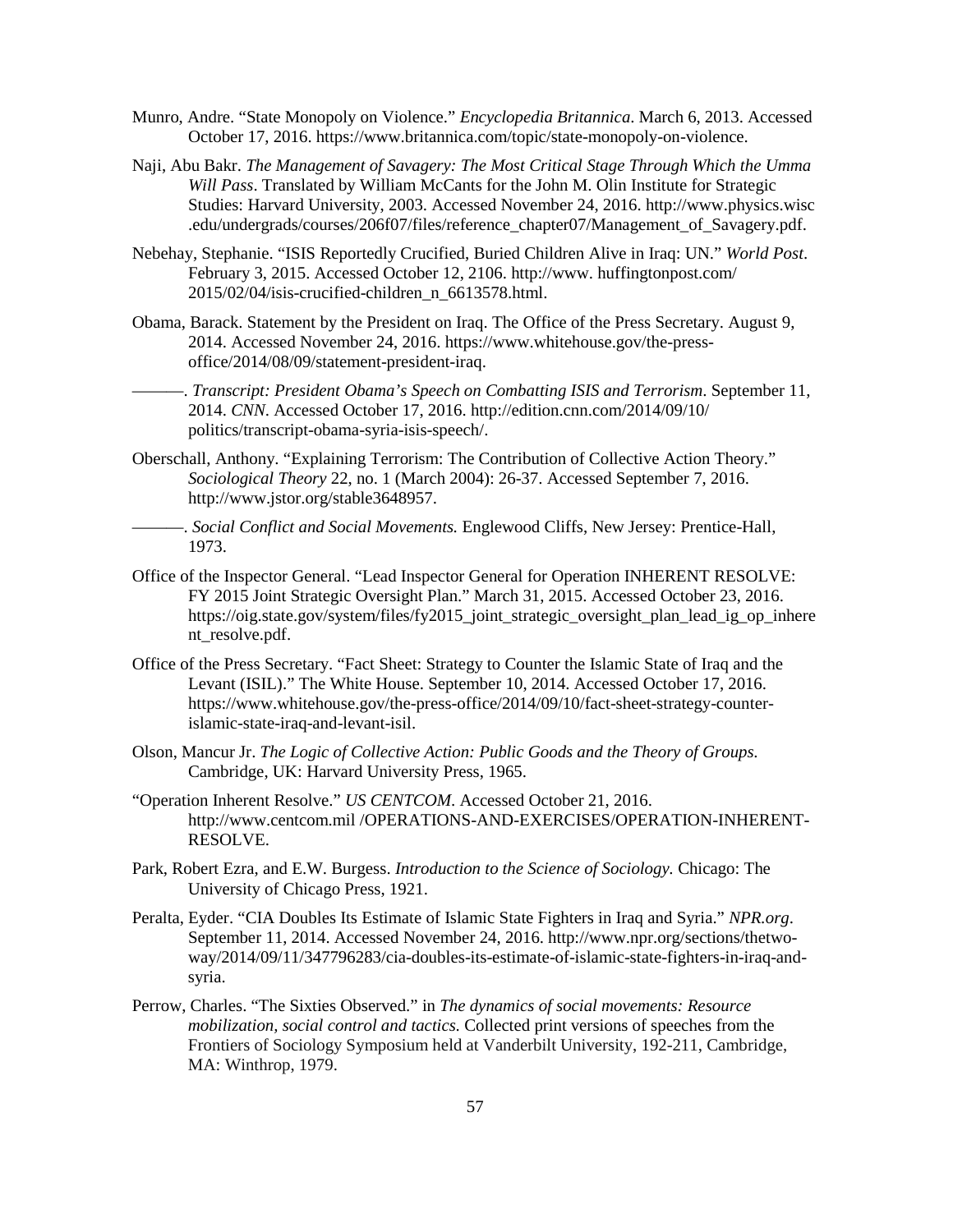- Pew Research Center. "Chapter 3: Articles of Faith." In *The World's Muslims: Unity and Diversity.* Pew Research Center. August 9, 2012. Accessed November 24, 2016. http:// www.pew forum.org /2012/08/09/the-worlds-muslims-unity-and-diversity-3-articles-of-faith/#\_ftn20.
- Posen, Barry. R. "Contain ISIS." *The Atlantic.* November 20, 2015. Accessed October 17, 2016. http://www.theatlantic.com/international/archive/2015/11/isis-syria-iraqcontainment/416799/.
- Powell, Colin. "Full text of Powell speech (pt I)." Presentation to the United Nations Security Council. *BBC News*. February 5, 2003. Accessed October 1, 2016. http://new.bbc.co.uk/2/hi/middle\_east/2729525.stm.
- Raymond, Derek. "Combatting Daesh: A Socially Unconventional Strategy." Master's thesis. Naval Postgraduate School, 2015.
- Ricks, Thomas. "Fighting ISIS: We Should Admit That What We are Doing is a Containment Strategy." *Foreign Policy*. Accessed October 17, 2016. http://foreignpolicy.com/2014/ 10/30/fighting-isis-we-should-admit-that-what-we-are-doing-is-a-containment-strategy.
- Ridley, Matt. "Government Begins as a Monopoly on Violence." *Blog Rationaloptimist.com.*  September 4, 2014. Accessed October 17, 2016. http://rationaloptimist.com/blog /government-begins-as-a-monopoly-on-violence.aspx.
- Robinson, Glenn E. "Hamas as Social Movement." In Islamic *Activism: A Social Movement Theory Approach*, edited by Quintan Wiktorowicz, 112-39. Bloomington, IN: Indiana University Press, 2004. Accessed August 25, 2016. http://www.eden.rutgers.edu/~spath/385/Readings/ Robinson%20-%20Hamas%20as%20Social%20Movement.pdf.
- Robinson, Linda. *Assessment of the Politico-Military Campaign to Counter ISIL and Options for Adaptation.* Santa Monica, CA: RAND Corporation, 2016. Accessed August 25, 2016. http://www.rand.org/pubs/research\_reports/RR1290.html.
- Rubin, Lawrence P. "An ISIS Containment Doctrine." Association for the Study of the Middle East and Africa. June 14, 2016. Accessed October 17, 2016. http://www.asmeascholars.org /resources/an-isis-containment-doctrine/.
- Rule, James, and Charles Tilly. "Political Process in Revolutionary France: 1830-1832." In *1830 in France,* edited by John M. Merriman, 41-85. New York: New Viewpoints, 1975.
- Schmitt, Eric. "In Battle to Defang ISIS, US targets its psychology." *New York Times.* December 28, 2014. Accessed October 23, 2016. http://www.nytimes.com/2014/12/29/us/ politics/inbattle-to-defang-isis-us-targets-its-psychology-.html?\_r=1.
- Schwartz, Michael. *Radical Protest and Social Structure: The Southern Farmers' Alliance and Cotton Tenancy 1880-1890*. Chicago: Chicago University Press, 1976.
- Sciutto, Jim, Jamie Crawford, and Chelsea Carter. "ISIS can 'muster' between 20,000 and 31,500 fighters, CIA says." *CNN*. September 12, 2014. Accessed November 24, 2016. http://www.cnn.com/2014/09/11/world /meast/isis-syria-iraq/index.html.
- Sekulow, Jay. *Rise of ISIS: A Threat We Can't Ignore.* New York: Howard Books, 2014.
- Shaheen, Kareem, Paul Torpey, Pablo Gutierrez, and Cath Levett. "Who backs whom in the Syrian conflict." *The Guardian*. December 2, 2015. Accessed November 24, 2016. https://www. theguardian.com/world/ng-interactive/2015/oct/09/who-backs-whom-in-the-syrian-conflict.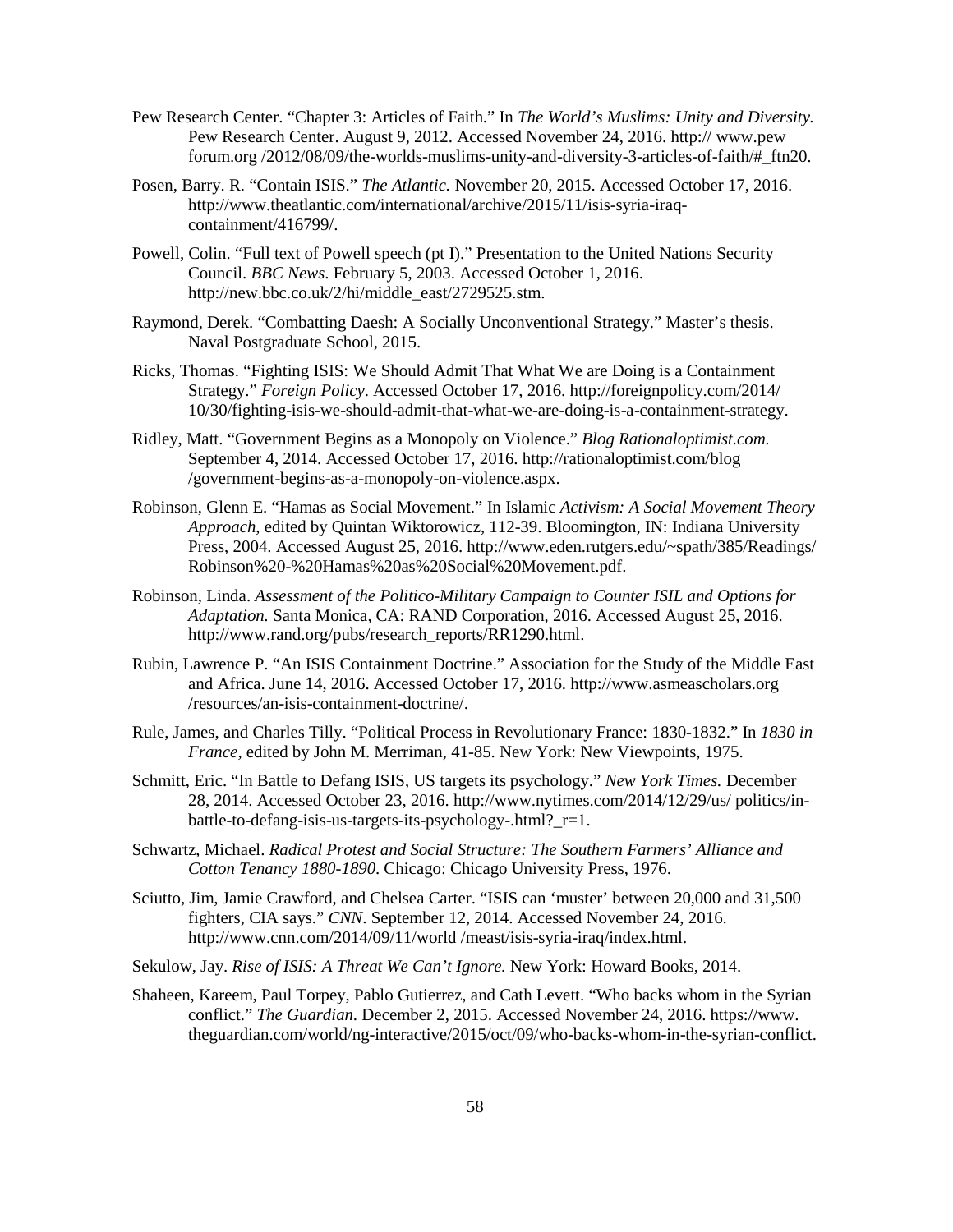- Shany, Yuval, Amichai Cohen, and Tal Mimran. "Is the Islamic State Really a State?" The Israel Democracy Institute. September 14, 2014. Accessed October 17, 2016. http://en.idi.org.il/analysis/articles/isis-is-the-islamic-state-really-a-state/.
- Shaw, Malcom N. *International Law*. 5<sup>th</sup> ed. Cambridge: Cambridge University Press, 2003.
- Sly, Liz. "The hidden hand behind the Islamic State militants? Saddam Hussein's." *Washington Post*. April 4, 2015. Accessed November 24, 2016. https://www.washingtonpost.com /world/middle\_east/the-hidden-hand-behind-the-islamic-state-militants-saddamhusseins/2015/04/04/aa97676c-cc32-11e4-8730-4f473416e759\_story.html.
- Smelser, Neil J. *Theory of Collective Behavior.* New York: New York Free Press, 1962.
- Snow, David A., Sarah A. Soule, and Hanspeter Kriesi, eds. *The Blackwell Companion to Social Movements.* Malden, MA: Blackwell Publishing, 2007.
	- and Scott Byrd. "Ideology, Framing Processes, and Islamic Terrorist Movements." *Mobilization: An International Quarterly* 12, no. 2 (June 2007): 119-36. Accessed October 20, 2016. http://doi: 10.17813/maiq.12.2.5717148712w21410.
- Somanader, Tanaya. "5 Things to Know: The President Lays Out the U.S. Plan to Degrade and Destroy ISIL." *The White House.gov.* September 17, 2014. Accessed October 1, 2016. www.whitehouse.gov/blog /2014/09/17president-lays-out-us-plan-degrade-and-destroy-isil.
- Sowell, Kirk. "Iraq's Second Insurgency." Hudson Institute. August 9, 2014. Accessed November 24, 2016. http://www.hudson.org/research/ 10505-iraq-s-second-sunni-insurgency.
- Speri, Alice. "ISIS Fighters and Their Friends Are Total Social Media Pros." *Vice News*. June 17, 2014. Accessed November 24, 2016. https://news.vice.com/article/isis-fighters-and-theirfriends-are-total-social-media-pros.
- Stansfield, Gareth. Interview written by Alexander Whitcomb. "Iraq Expert: 'Insurgency Is as Much Old Baathist as It Is ISIS.'" *Rudaw.net*. Accessed November 24, 2016. http://rudaw.net/ NewsDetails.aspx?PageID=52785.
- Starr, Barbara. "US Working to Confirm it Killed Top ISIS Leader, Again." *CNN*. July 14, 2016. Accessed October 23, 2016. http://www.cnn. com/2016/07/13/politics/isis-omar-alshishani/index.html.
- Steinhauer, Jennifer, and Michael D. Shear. "Obama's Plans to Stop ISIS Leave Many Democrats Wanting More." *New York Times*. December 8, 2015. Accessed October 13, 2016. http://www.nytimes.com/2015/12/09/us/politics/obamas-plans-to-stop-isis-leave-manydemocrats-wanting-more.html?\_r=0.
- Stengel, Richard, and Anwar Gargash. "The Right Path to Counter Daesh: Column." *USA Today*. July 9, 2015. Accessed October 23, 2016. http://www.usatoday.com/story/opinion/ 2015/07/09/isil-daesh-counter-strategy-joint-sawab-center-column/29906271/.
- Stern, Jessica, and J.M. Berger. "ISIS and the Foreign Fighter Phenomenon: Why do people travel abroad to take part in somebody else's violent conflict?" *The Atlantic*, March 8, 2015. Accessed August 25, 2016. http://www.theatlantic.com/international/archive/2015/03/isisand-the-foreign-fighter-problem/387166/.
	- ———. *ISIS: The State of Terror.* New York: Harper Collins, 2015.
- "Strike Releases." Operation Inherent Resolve. Accessed October 23, 2016. http://inherentresolve.mil.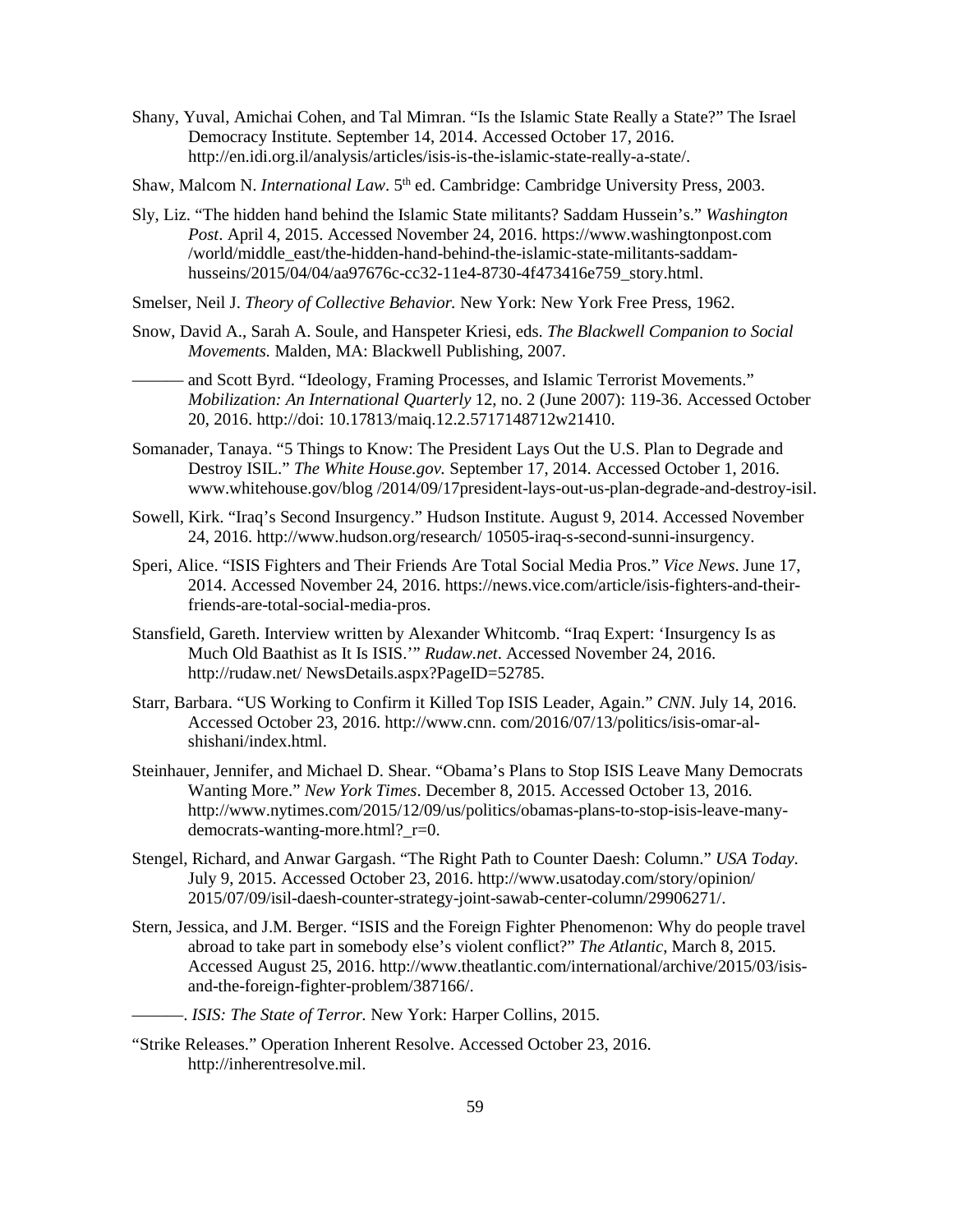- Sutton, Phillip, and Stephen Vertigans. "Islamic 'New Social Movements'? Radical Islam, AL-QA'IDA and Social Movement Theory." *Mobilization: An International Quarterly* 11, no. 1 (February 2006): 101-15.
- Tarrow, Sidney. *Power in Movement: Social Movements, Collective Action and Politics*. Cambridge, UK: Cambridge University Press, 1994.

———. "Social Movements in Contentious Politics: A Review Article." *American Political Science Association* 90. no. 4 (December 1996):874-83. Accessed October 19, 2016. http://www.jstor.org/stable/2945851?seq=1#page\_scan\_tab\_contents.

- Thompson, Mark. "Former U.S. Commanders take Increasingly Dim View of War on ISIS." *Time.*  August 31, 2016. Accessed October 23, 2016. http://time.com/4474910/isis-retiredgenerals/.
- Tilly, Charles. *From Mobilization to Revolution*. New York: Random House, 1978.
	- ———, Louise Tilly, and Richard Tilly. *The Rebellious Century: 1830-1930*. Cambridge, MA: Harvard University Press, 1975.
- Tome, Luis. "The 'Islamic State': Trajectory and Reach a Year after Its Self-Proclamation as a 'Caliphate.'" *Janus.net e-journal of International Relations* 6, no. 1 (May-October 2015); 116-39. Accessed October 12, 2016. http://observare.ual.pt/janus.net/en\_vol6\_n1\_ art8.
- Trujillo, Mario. "CIA: ISIS Has 20,000 to 31,500 Fighters." *The Hill*. September 11, 2014. Accessed November 24, 2016. http://thehill.com/policy/217514-cia-isis-made-of-20000-to-31500-fighters.
- Truve, Staffan. "ISIS Jumping from Account to Account, Twitter Trying to Keep Up." *Recorded Future Blog*. September 3, 2014. Accessed November 24, 2016. https://www.recorde dfuture.com/isis-twitter-activity/.
- Turner, Ralph H. "Collective Behavior and Resource Mobilization as Approaches to Social Movements: Issues and Continuities." *Research in Social Movements, Conflict, and Change* 4(1981): 1-24.
	- ——— and Lewis M. Killian. *Collective Behavior.* Englewood Cliffs, New Jersey: Prentice-Hall, 1957.
- US Department of State. "Counter-Daesh Fact Sheet." Global Coalition to Counter Daesh. July 21, 2016. Accessed October 23, 2016. http://www.state.gov/s/seci/261626.htm.
	- ———. "Media Note: Launch of the Sawab Center." Office of the Spokesperson. July 8, 2015. Accessed October 23, 2016. http://www.state.gov/r/pa/prs/ps/2015 /07/244709.htm.
- "U.S. Gains Against DAESH Insufficient to Destry Group." *Daily Sabah: Mideast.* June 22, 2106. Accessed October 23, 2016. http://www.dailysabah.com/mideast/2016/06/23/us-gainsagainst-daesh-insufficient-to-destroy-group.
- US Senate Armed Services Committee. "Testimony on US policy towards on Iraq and Syria and the Threat Posed by the Islamic State of Iraq and the Levant (ISIL)." *Senate.gov*. September 16, 2014. Accessed November 24, 2016. http://www.armedservices.senate.gov /imo/media /doc/14-66%20-%209-16-14.pdf.
- Vice News Staff. "The US and United Arab Emirates Built an Anti-Jihad Propaganda Center." *Vice News.* July 8, 2015. Accessed October 23, 2016. [https://news.vice.com](https://news.vice.com/) /article/the-us-andunited-arab-emirates-built-an-anti-jihad-propaganda-center.